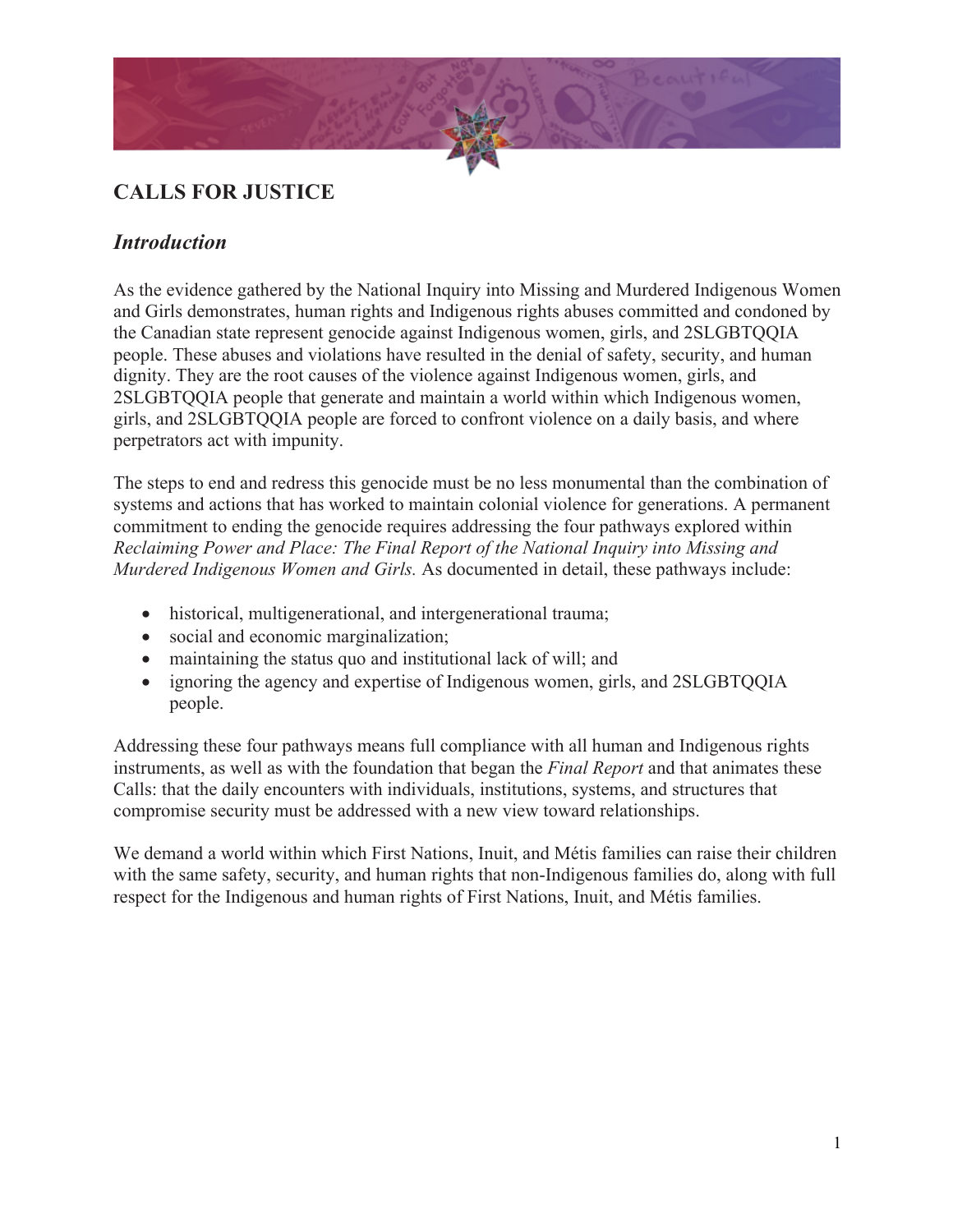

# *Principles of Change*

#### **A Focus on Substantive Equality and Human and Indigenous Rights**

Indigenous women, girls, and 2SLGBTQQIA people are holders of inherent Indigenous rights, constitutional rights, and international and domestic human rights. In addition, many Indigenous Peoples in Canada are rights holders under various Treaties, land claims, and settlement agreements. These Calls for Justice arise from international and domestic human and Indigenous rights laws, including the *Charter*¸ the Constitution, and the Honour of the Crown. As such, governments have legal obligations to fully implement these Calls for Justice and to ensure Indigenous women, girls, and 2SLGBTQQIA people live in dignity.

All actions and remediation to address root causes of violence must be human and Indigenous rights-based with a focus on substantive equality for Indigenous Peoples. "Substantive equality" is a legal principle that refers to the achievement of true equality in outcomes. It is required in order to address the historical disadvantages, intergenerational trauma, and discrimination experienced by a person to narrow the gap of inequality that they are experiencing in order to improve their overall well-being.

In addition, these rights are fundamentally interconnected. This principle means that none of the issues addressed in the *Final Report*, though separated for ease of reading and comprehension, should be considered in isolation. In these Calls for Justice, we frequently call upon "all governments"; in the interpretation of these Calls, **"all governments" refers to federal, provincial, territorial, municipal, and Indigenous governments.**

#### **A Decolonizing Approach**

The fulfillment of the Calls for Justice requires a decolonizing approach. This approach is a way of doing things differently; it challenges the colonial influence under which we live by making space for Indigenous perspectives that are often cast aside. It involves recognizing inherent rights through the principle that Indigenous Peoples have the right to govern themselves in relation to matters that are internal to their communities; integral to their unique cultures, identities, traditions, languages, and institutions; and with respect to their special relationship to the land. Our approach honours and respects Indigenous values, philosophies, and knowledge systems. It is a strength-based approach, focusing on the resilience and expertise of individuals and communities themselves.

#### **Inclusion of Family and Survivors**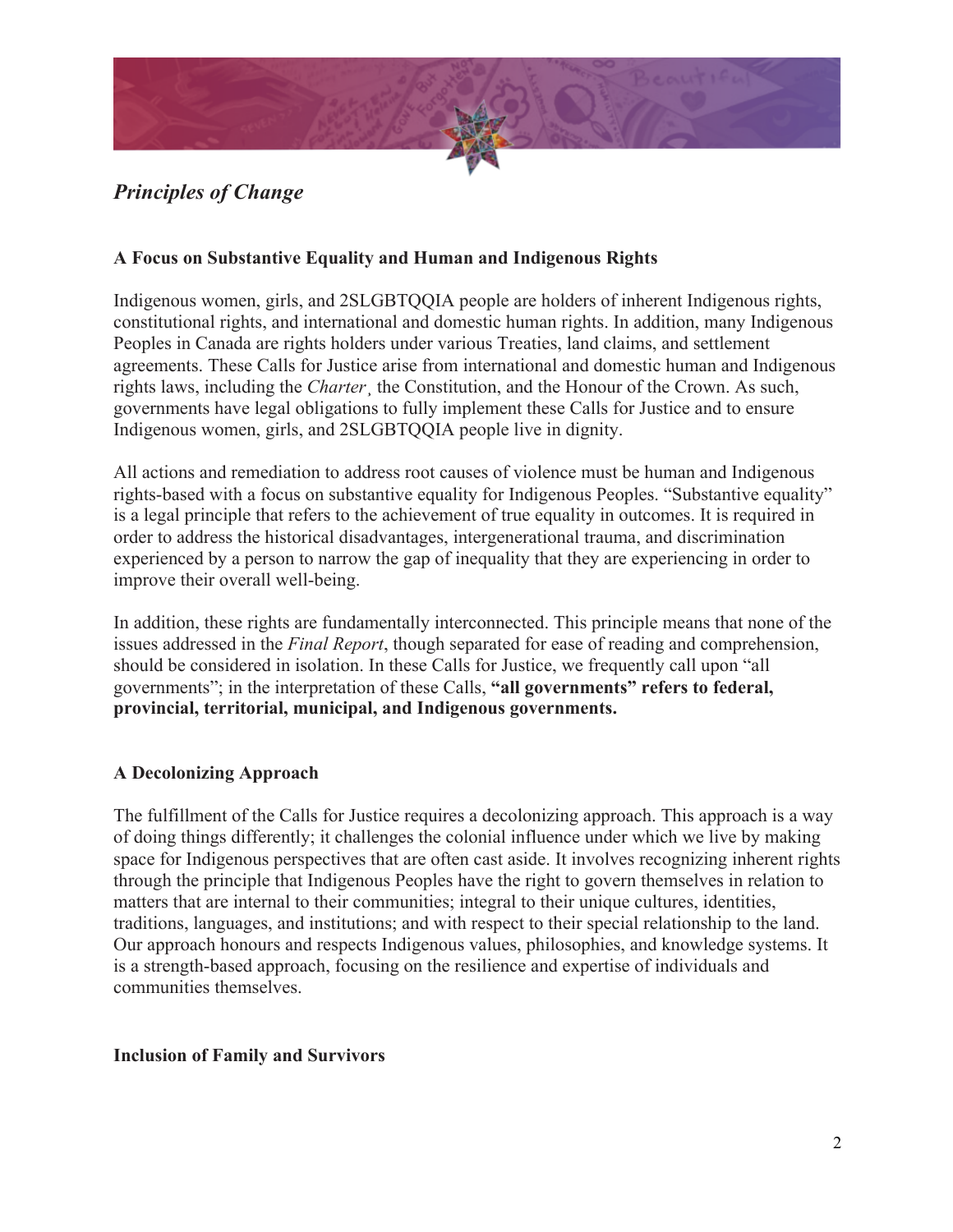

The implementation of the Calls for Justice must include the perspective and participation of Indigenous women, girls, and 2SLGBTQQIA people with lived experience, including the families of the missing and murdered and survivors of violence. The definition of "family" is not limited to a nuclear family. "Family" must be understood to include all forms of familial kinship, including but not limited to biological families, chosen families, and families of the heart. We maintain the need for this approach to implementation of all Calls for Justice, ensuring that the specific measures taken fully engage these perspectives and this expertise.

#### **Indigenous-led Solutions and Services**

Services and solutions must be led by Indigenous governments, organizations, and people. This is based on the self-determination and self-governance of Indigenous Peoples, as defined by *United Nations Declaration on the Rights of Indigenous Peoples* (UNDRIP) articles 3 and 4, as well as by the recognition of an inherent right that exists independent of any statute or legislation. The colonial mindset by which Indigenous leaders ask for permission and the state gives permission has to end. Further, the exclusion of Indigenous women, girls, 2SLGBTQQIA people, Elders, and children from the exercise of Indigenous self-determination must end.

### **Recognizing Distinctions**

Indigenous women, girls, and 2SLGBTQQIA people come from diverse First Nations, Métis, and Inuit communities. The Calls for Justice must be interpreted and implemented in an equitable and non-discriminatory way, addressing the needs of distinct Indigenous Peoples, and taking into account factors that make them distinct. These include, but are not limited to, selfidentification in terms of community and Nation, as well as gendered, and geographical- or regionally-specific distinctions that must be taken into account in implementing the Calls for Justice.

### **Cultural Safety**

The interpretation and implementation of the Calls for Justice must include the necessity for cultural safety. Cultural safety goes beyond the idea of cultural "appropriateness" and demands the incorporation of services and processes that empower Indigenous Peoples. The creation of cultural safety requires, at a minimum, the inclusion of Indigenous languages, laws and protocols, governance, spirituality, and religion.

### **Trauma-Informed Approach**

Incorporating knowledge of trauma into all policies, procedures, and practices of solutions and services is crucial to the implementation of the Calls for Justice. It is fundamental to recognizing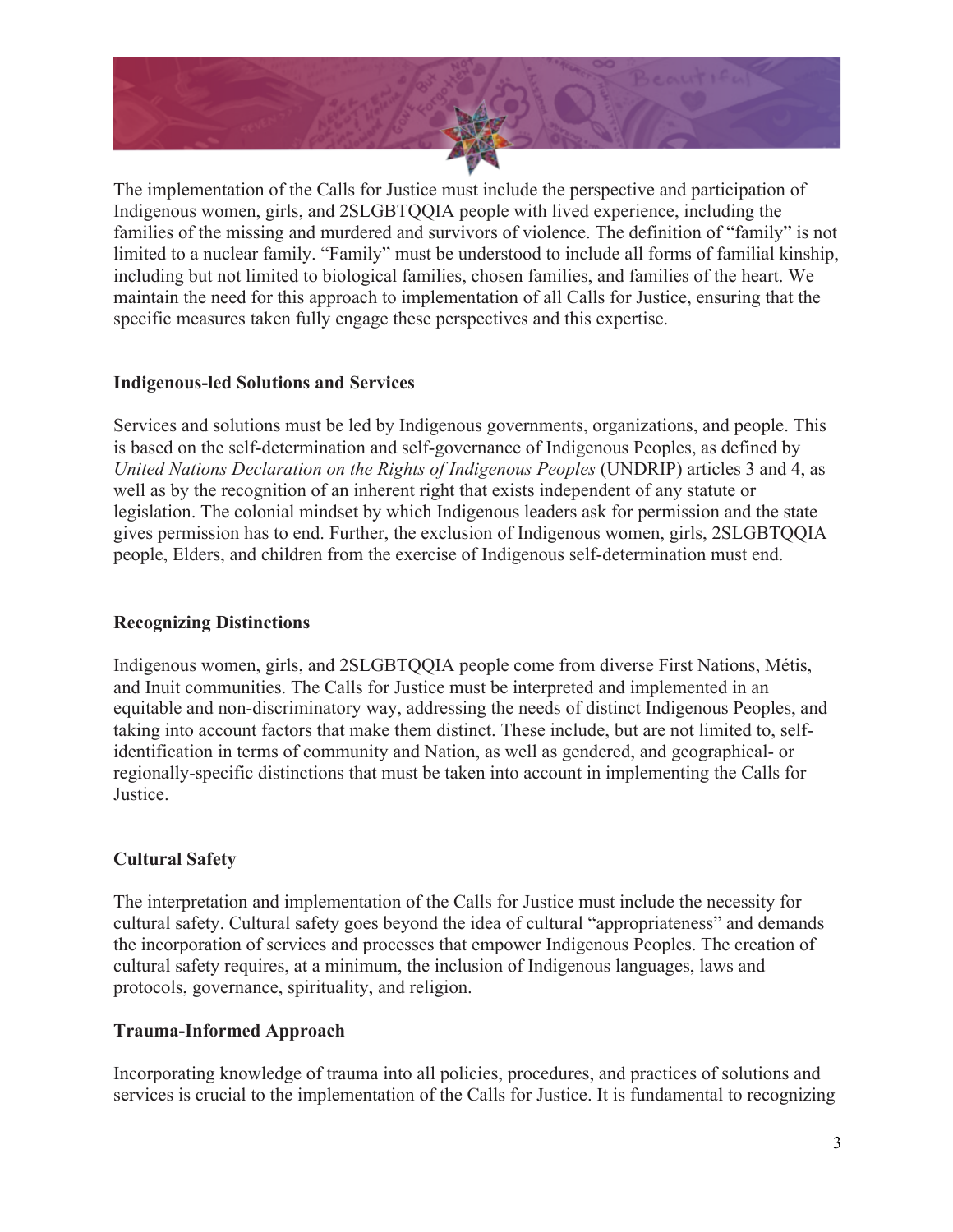

the impacts of trauma and to responding appropriately to signs of trauma. Interpretation and implementation of the Calls for Justice must include funding to ensure all necessary steps to create a trauma-informed approach and to deliver trauma-informed services are viable.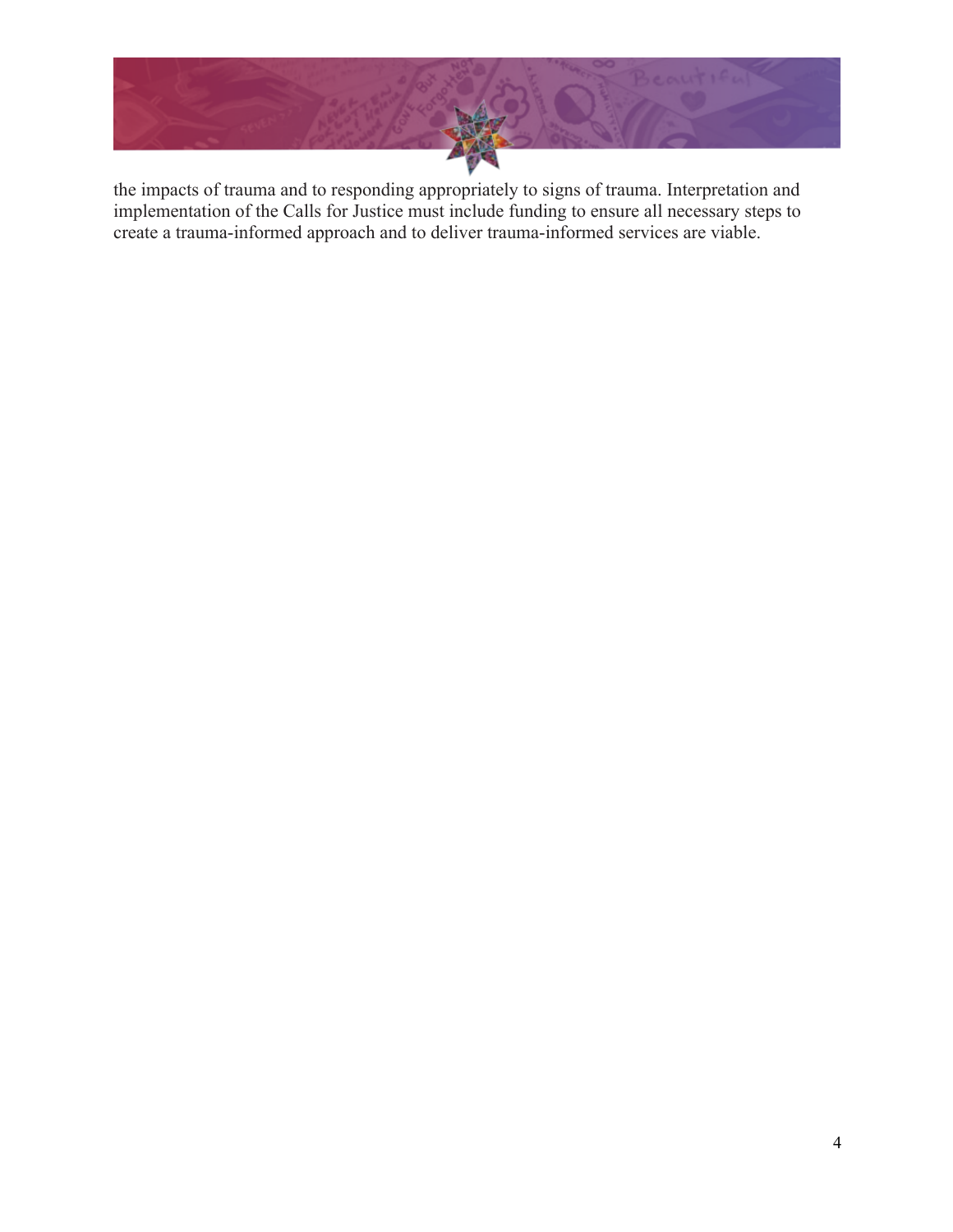

## **CALLS FOR JUSTICE All Governments**

The National Inquiry heard many truths connected with the deliberate actions and inactions of all levels of government. In addition, the evidence makes clear that changing the structures and the systems that sustain violence in daily encounters is not only necessary to combat violence, but is an essential legal obligation of all governments in Canada. We target many of our Calls for Justice at governments for this reason, and identify how governments can work to honour Indigenous women, girls, and 2SLGBTQQIA people, and to protect their human and Indigenous rights, in the thematic areas examined within the *Final Report*.

#### **Human and Indigenous Rights and Governmental Obligations**

1.1 **We call upon federal, provincial, territorial, municipal, and Indigenous governments (hereinafter "all governments")**, in partnership with Indigenous Peoples, to develop and implement a National Action Plan to address violence against Indigenous women, girls, and 2SLGBTQQIA people, as recommended in our *Interim Report* and in support of existing recommendations by other bodies of inquiry and other reports.6 As part of the National Action Plan, we call upon all governments to ensure that equitable access to basic rights such as employment, housing, education, safety, and health care is recognized as a fundamental means of protecting Indigenous and human rights, resourced and supported as rights-based programs founded on substantive equality. All programs must be no-barrier, and must apply regardless of Status or location.

Governments should:

- i. Table and implement a National Action Plan that is flexible and distinctions-based, and that includes regionally specific plans with devoted funding and timetables for implementation that are rooted in the local cultures and communities of diverse Indigenous identities, with measurable goals and necessary resources dedicated to capacity building, sustainability, and long-term solutions.
- ii. Make publicly available on an annual basis reports of ongoing actions and developments in measurable goals related to the National Action Plan.
- 1.2 We call upon all governments, with the full participation of Indigenous women, girls, and 2SLGBTQQIA people, to immediately implement and fully comply with all relevant rights instruments, including but not limited to:
	- i. ICCPR, ICESCR, UNCRC, CEDAW, and ICERD, as well as all optional protocols to these instruments, including the 3rd Protocol to the *United Nations Convention on the Rights of the Child* (UNCRC).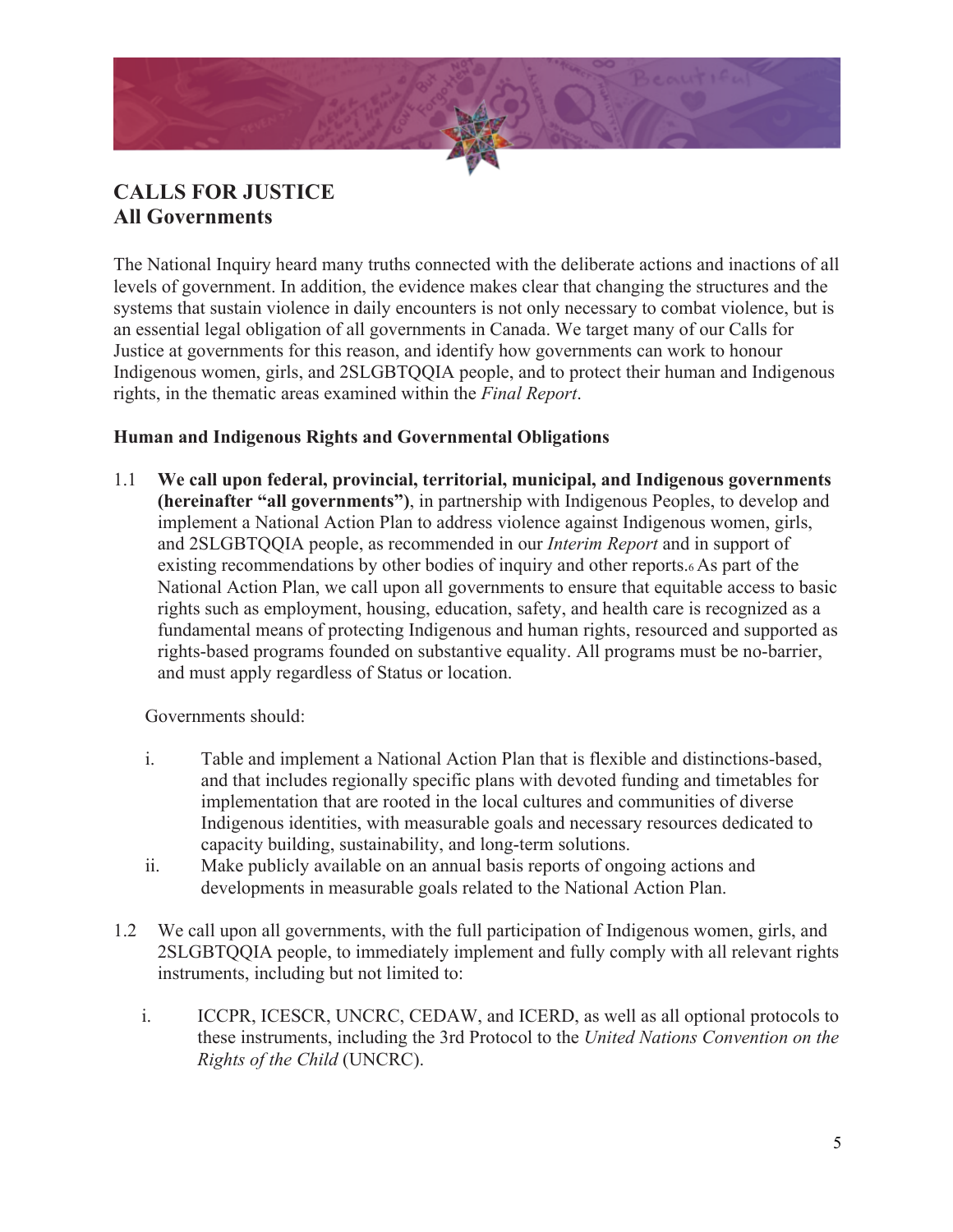

- ii. *American Convention on Human Rights:* specifically, that Canada ratify the *American Convention on Human Rights* and the *Inter-American Convention on the Prevention, Punishment, and Eradication of Violence against Women.*
- iii. All the recommendations of the 2015 UN CEDAW *Inquiry Report* and cooperation with the UN Committee on the Elimination of Discrimination against Women on all follow-up procedures.
- iv. All recommendations made by international human rights bodies, including treatymonitoring bodies, on causes and recommendations to address violence against all, but specifically Indigenous women, girls, and 2SLGBTQQIA individuals.
- v. UNDRIP, including recognition, protection, and support of Indigenous selfgovernance and self-determination, as defined by UNDRIP and by Indigenous Peoples, including that these rights are guaranteed equally to women and men, as rights protected under section 35 of the Constitution. This requires respecting and making space for Indigenous self-determination and self-governance, and the free, prior, and informed consent of Indigenous Peoples to all decision-making processes that affect them, eliminating gender discrimination in the *Indian Act*, and amending the Constitution to bring it into conformity with UNDRIP.
- 1.3 We call upon all governments, in meeting human and Indigenous rights obligations, to pursue prioritization and resourcing of the measures required to eliminate the social, economic, cultural, and political marginalization of Indigenous women, girls, and 2SLGBTQQIA people when developing budgets and determining government activities and priorities.
- 1.4 We call upon all governments, and in particular Indigenous governments and Indigenous representative organizations, to take urgent and special measures to ensure that Indigenous women, girls, and 2SLGBTQQIA people are represented in governance and that their political rights are respected and upheld. We call upon all governments to equitably support and promote the role of Indigenous women, girls, and 2SLGBTQQIA people in governance and leadership. These efforts must include the development of policies and procedures to protect Indigenous women, girls, and 2SLGBTQQIA people against sexism, homophobia, transphobia, and racism within political life.
- 1.5 We call upon all governments to immediately take all necessary measures to prevent, investigate, punish, and compensate for violence against Indigenous women, girls, and 2SLGBTQQIA people.
- 1.6 We call upon all governments to eliminate jurisdictional gaps and neglect that result in the denial of services, or improperly regulated and delivered services, that address the social,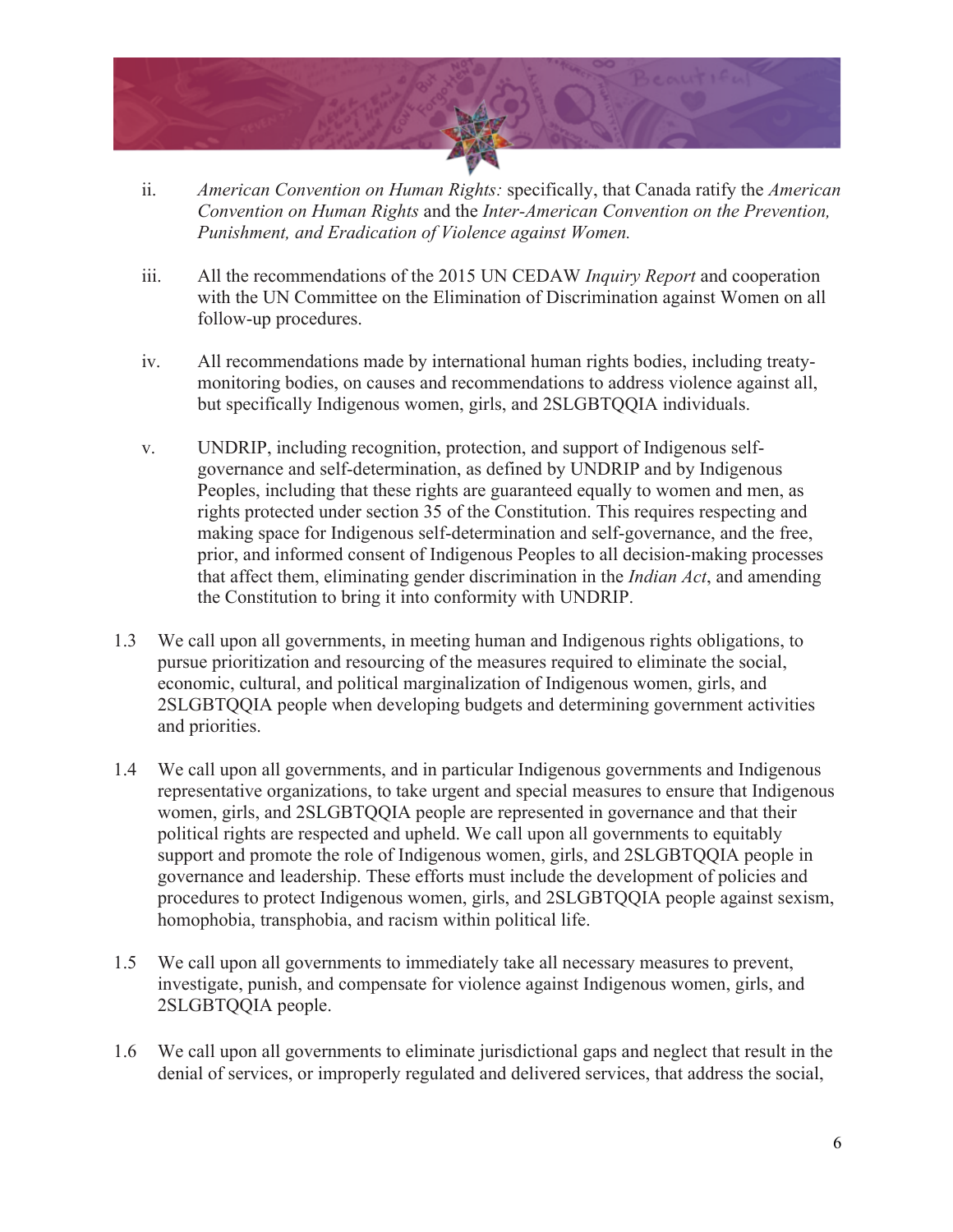

economic, political, and cultural marginalization of, and violence against, Indigenous women, girls, and 2SLGBTQQIA people.

- 1.7 We call upon the federal, provincial, and territorial governments, in partnership with Indigenous Peoples, to establish a National Indigenous and Human Rights Ombudsperson, with authority in all jurisdictions, and to establish a National Indigenous and Human Rights Tribunal. The ombudsperson and tribunal must be independent of governments and have the authority to receive complaints from Indigenous individuals as well as Indigenous communities in relation to Indigenous and human rights violations, and to conduct thorough and independent evaluations of government services for First Nations, Inuit, and Métis people and communities to determine compliance with human and Indigenous rights laws. The ombudsperson and the tribunal must be given sufficient resources to fulfill their mandates and must be permanent.
- 1.8 We call upon all governments to create specific and long-term funding, available to Indigenous communities and organizations, to create, deliver, and disseminate prevention programs, education, and awareness campaigns designed for Indigenous communities and families related to violence prevention and combatting lateral violence. Core and sustainable funding, as opposed to program funding, must be provided to national and regional Indigenous women's and 2SLGBTQQIA people's organizations.
- 1.9 We call upon all governments to develop laws, policies, and public education campaigns to challenge the acceptance and normalization of violence.
- 1.10 We call upon the federal government to create an independent mechanism to report on the implementation of the National Inquiry's Calls for Justice to Parliament, annually.
- 1.11 We call upon the federal government specifically, Library and Archives Canada and the Privy Council Office – to maintain and to make easily accessible the National Inquiry's public record and website.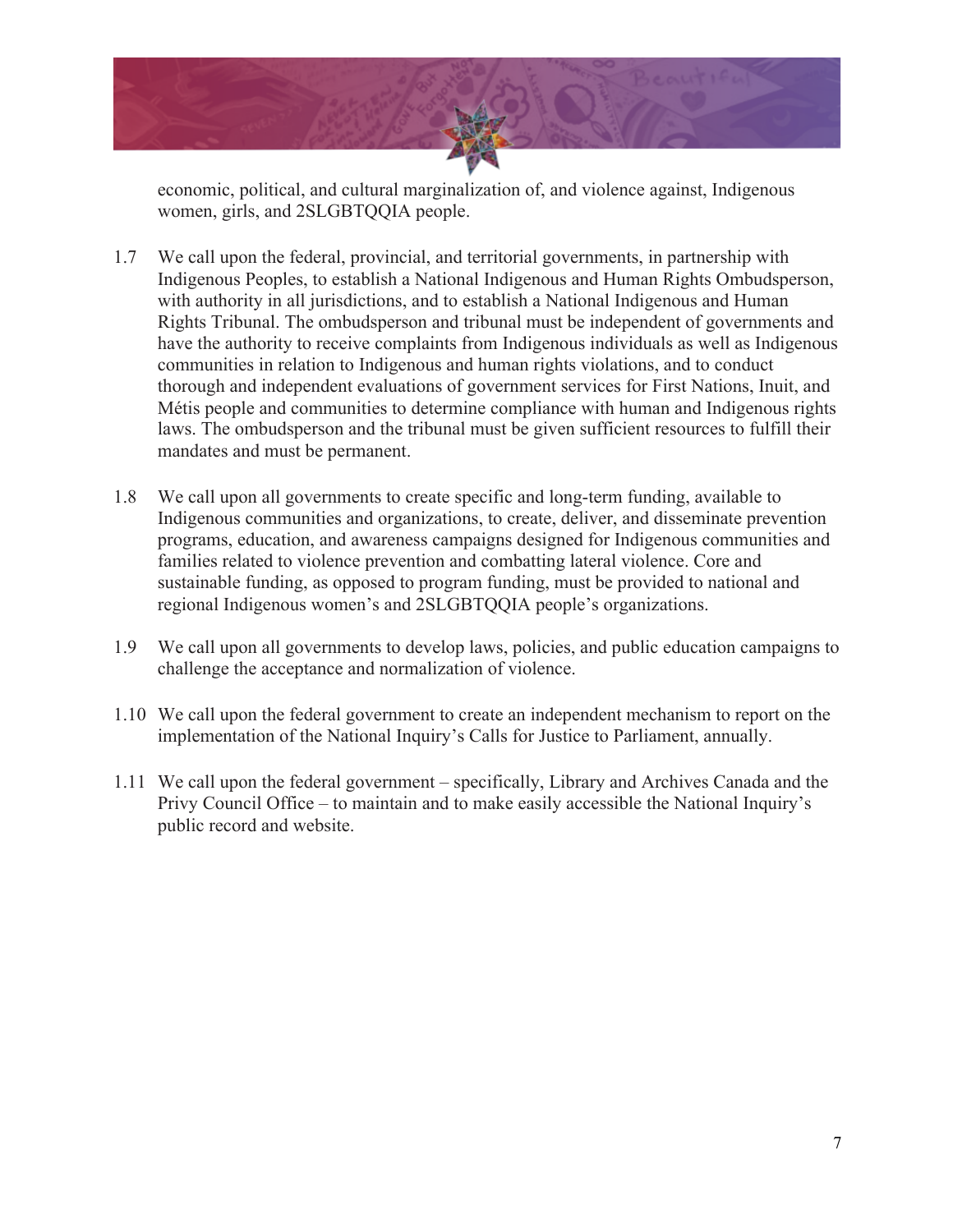

#### **Culture**

- 2.1 We call upon all governments to acknowledge, recognize, and protect the rights of Indigenous Peoples to their cultures and languages as inherent rights, and constitutionally protected as such under section 35 of the Constitution.
- 2.2 We call upon all governments to recognize Indigenous languages as official languages, with the same status, recognition, and protection provided to French and English. This includes the directives that:
	- i. Federal, provincial, and territorial governments must legislate Indigenous languages in the respective territory as official languages.
	- ii. All governments must make funds available to Indigenous Peoples to support the work required to revitalize and restore Indigenous cultures and languages.
- 2.3 We call upon all governments to ensure that all Indigenous women, girls, and 2SLGBTQQIA people are provided with safe, no-barrier, permanent, and meaningful access to their cultures and languages in order to restore, reclaim, and revitalize their cultures and identities. These are rights held by all segments of Indigenous communities, from young children to Elders. The programs and services that provide such access should not be tied exclusively to government-run cultural or educational institutions. All governments must further ensure that the rights of Indigenous children to retain and be educated in their Indigenous language are upheld and protected. All governments must ensure access to immersion programs for children from preschool into post-secondary education.
- 2.4 We call upon all governments to provide the necessary resources and permanent funds required to preserve knowledge by digitizing interviews with Knowledge Keepers and language speakers. We further call upon all governments to support grassroots and community- led Indigenous language and cultural programs that restore identity, place, and belonging within First Nations, Inuit, and Métis communities through permanent, nobarrier funding and resources. Special measures must include supports to restore and revitalize identity, place, and belonging for Indigenous Peoples and communities who have been isolated from their Nations due to colonial violence, including 2SLGBTQQIA people and women who have been denied Status.
- 2.5 We call upon all governments, in partnership with Indigenous Peoples, to create a permanent empowerment fund devoted to supporting Indigenous-led initiatives for Indigenous individuals, families, and communities to access cultural knowledge, as an important and strength-based way to support cultural rights and to uphold self-determined services. This empowerment fund should include the support of land-based educational programs that can assist in foundational cultural learning and awareness. This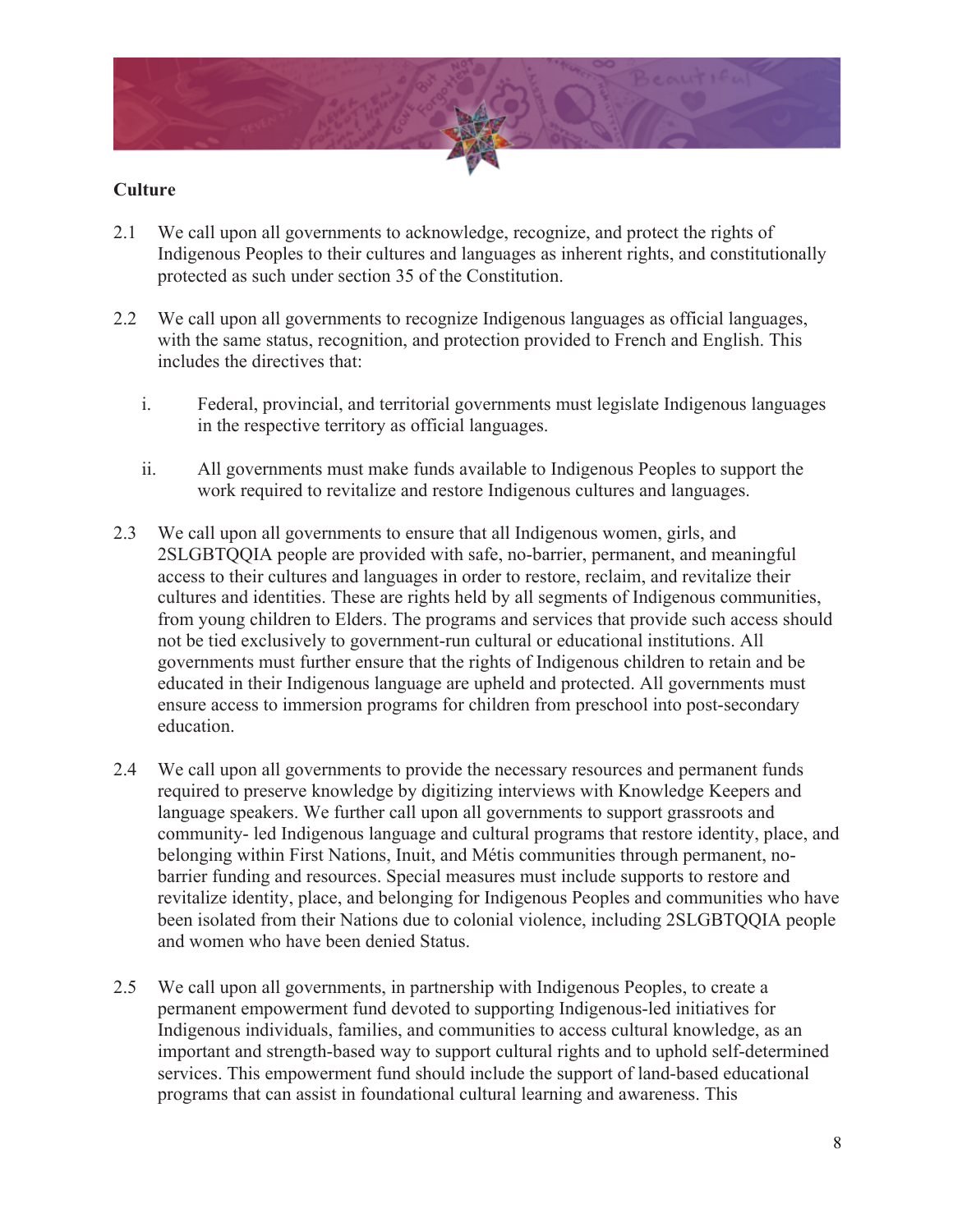

empowerment fund will also assist in the revitalization of distinct cultural practices as expressed by Indigenous women, girls, and 2SLGBTQQIA people, with eligibility criteria and decision making directly in their hands.

- 2.6 We call upon all governments to educate their citizens about, and to confront and eliminate, racism, sexism, homophobia, and transphobia. To accomplish this, the federal government, in partnership with Indigenous Peoples and provincial and territorial governments, must develop and implement an Anti-Racism and Anti Sexism National Action Plan to end racist and sexualized stereotypes of Indigenous women, girls, and 2SLGBTQQIA people. The plan must target the general public as well as public services.
- 2.7 We call upon all governments to adequately fund and support Indigenous-led initiatives to improve the representation of Indigenous Peoples in media and pop culture.

#### **Health and Wellness**

- 3.1 We call upon all governments to ensure that the rights to health and wellness of Indigenous Peoples, and specifically of Indigenous women, girls, and 2SLGBTQQIA people, are recognized and protected on an equitable basis.
- 3.2 We call upon all governments to provide adequate, stable, equitable, and ongoing funding for Indigenous-centred and community-based health and wellness services that are accessible and culturally appropriate, and meet the health and wellness needs of Indigenous women, girls, and 2SLGBTQQIA people. The lack of health and wellness services within Indigenous communities continues to force Indigenous women, girls, and 2SLGBTQQIA people to relocate in order to access care. Governments must ensure that health and wellness services are available and accessible within Indigenous communities and wherever Indigenous women, girls, and 2SLGBTQQIA people reside.
- 3.3 We call upon all governments to fully support First Nations, Inuit, and Métis communities to call on Elders, Grandmothers, and other Knowledge Keepers to establish communitybased trauma-informed programs for survivors of trauma and violence.
- 3.4 We call upon all governments to ensure that all Indigenous communities receive immediate and necessary resources, including funding and support, for the establishment of sustainable, permanent, no-barrier, preventative, accessible, holistic, wraparound services, including mobile trauma and addictions recovery teams. We further direct that trauma and addictions treatment programs be paired with other essential services such as mental health services and sexual exploitation and trafficking services as they relate to each individual case of First Nations, Inuit, and Métis women, girls, and 2SLGBTQQIA people.
- 3.5 We call upon all governments to establish culturally competent and responsive crisis response teams in all communities and regions, to meet the immediate needs of an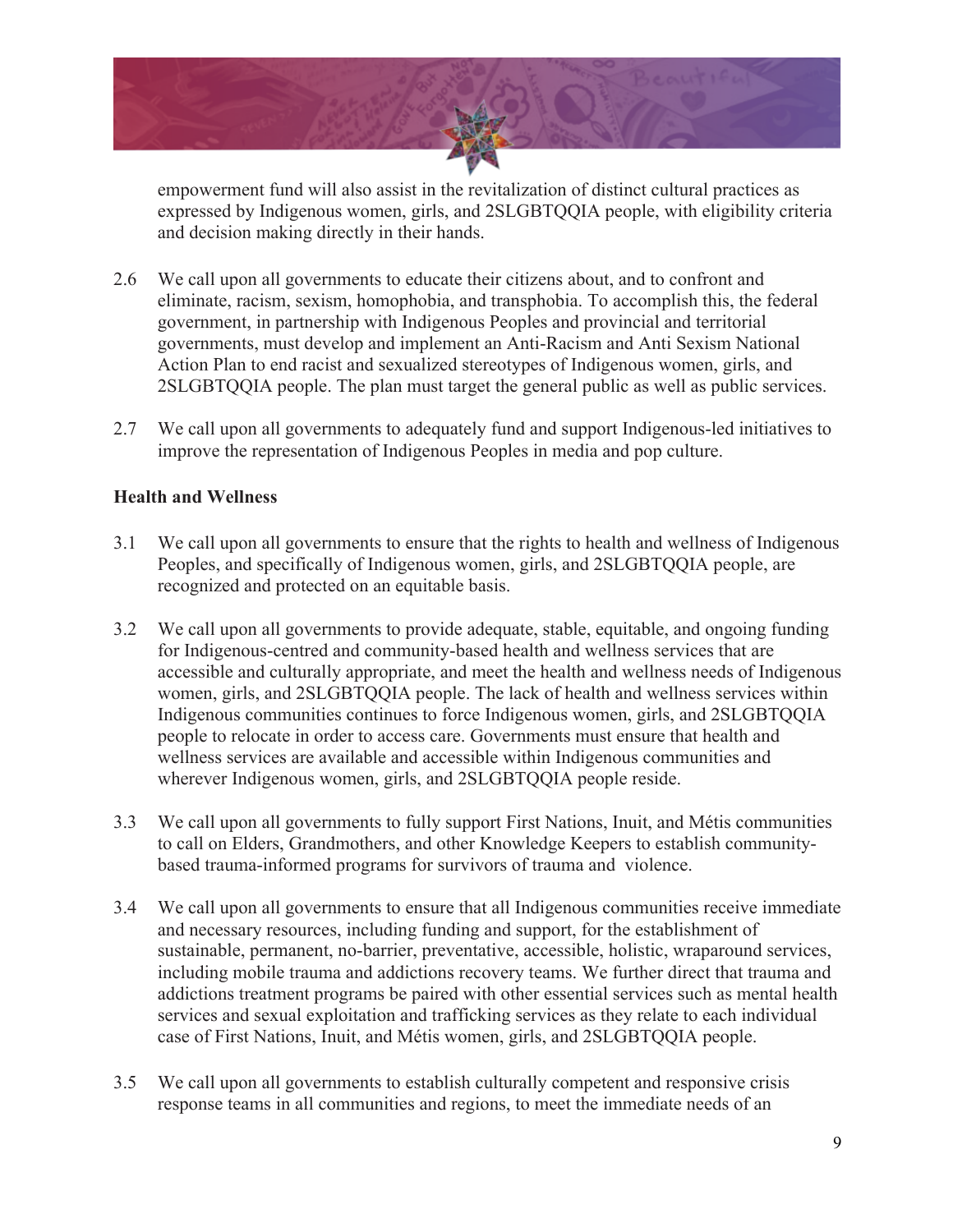

Indigenous person, family, and/or community after a traumatic event (murder, accident, violent event, etc.), alongside ongoing support.

- 3.6 We call upon all governments to ensure substantive equality in the funding of services for Indigenous women, girls, and 2SLGBTQQIA people, as well as substantive equality for Indigenous-run health services. Further, governments must ensure that jurisdictional disputes do not result in the denial of rights and services. This includes mandated permanent funding of health services for Indigenous women, girls, and 2SLGBTQQIA people on a continual basis, regardless of jurisdictional lines, geographical location, and Status affiliation or lack thereof.
- 3.7 We call upon all governments to provide continual and accessible healing programs and support for all children of missing and murdered Indigenous women, girls, and 2SLGBTQQIA people and their family members. Specifically, we call for the permanent establishment of a fund akin to the Aboriginal Healing Foundation and related funding. These funds and their administration must be independent from government and must be distinctions-based. There must be accessible and equitable allocation of specific monies within the fund for Inuit, Métis, and First Nations Peoples.

#### **Human Security**

- 4.1 We call upon all governments to uphold the social and economic rights of Indigenous women, girls, and 2SLGBTQQIA people by ensuring that Indigenous Peoples have services and infrastructure that meet their social and economic needs. All governments must immediately ensure that Indigenous Peoples have access to safe housing, clean drinking water, and adequate food.
- 4.2 We call upon all governments to recognize Indigenous Peoples' right to self-determination in the pursuit of economic social development. All governments must support and resource economic and social progress and development on an equitable basis, as these measures are required to uphold the human dignity, life, liberty, and security of Indigenous women, girls, and 2SLGBTQQIA people. All governments must support and resource communitybased supports and solutions designed to improve social and economic security, led by Indigenous women, girls, and 2SLGBTQQIA people. This support must come with longterm, sustainable funding designed to meet the needs and objectives as defined by Indigenous Peoples and communities.
- 4.3 We call upon all governments to support programs and services for Indigenous women, girls, and 2SLGBTQQIA people in the sex industry to promote their safety and security. These programs must be designed and delivered in partnership with people who have lived experience in the sex industry. We call for stable and long term funding for these programs and services.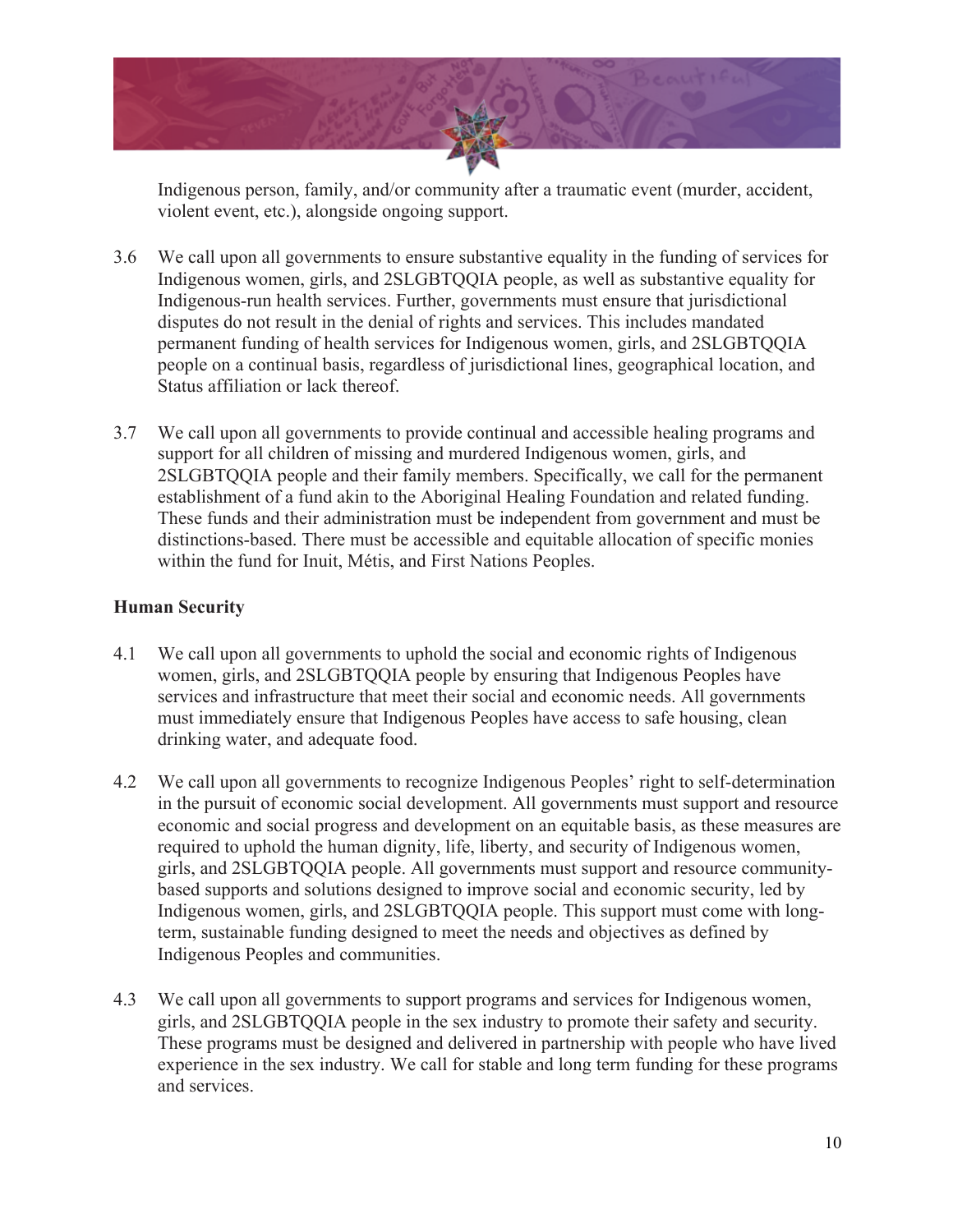

- 4.4 We call upon all governments to provide supports and resources for educational, training, and employment opportunities for all Indigenous women, girls, and 2SLGBTQQIA people. These programs must be available within all Indigenous communities.
- 4.5 We call upon all governments to establish a guaranteed annual livable income for all Canadians, including Indigenous Peoples, to meet all their social and economic needs. This income must take into account diverse needs, realities, and geographic locations.
- 4.6 We call upon all governments to immediately commence the construction of new housing and the provision of repairs for existing housing to meet the housing needs of Indigenous women, girls, and 2SLGBTQQIA people. This construction and provision of repairs must ensure that Indigenous women, girls, and 2SLGBTQQIA people have access to housing that is safe, appropriate to geographic and cultural needs, and available wherever they reside, whether in urban, rural, remote, or Indigenous communities.
- 4.7 We call upon all governments to support the establishment and long-term sustainable funding of Indigenous-led low-barrier shelters, safe spaces, transition homes, second-stage housing, and services for Indigenous women, girls, and 2SLGBTQQIA people who are homeless, near homeless, dealing with food insecurity, or in poverty, and who are fleeing violence or have been subjected to sexualized violence and exploitation. All governments must ensure that shelters, transitional housing, second-stage housing, and services are appropriate to cultural needs, and available wherever Indigenous women, girls, and 2SLGBTQQIA people reside.
- 4.8 We call upon all governments to ensure that adequate plans and funding are put into place for safe and affordable transit and transportation services and infrastructure for Indigenous women, girls, and 2SLGBTQQIA people living in remote or rural communities. Transportation should be sufficient and readily available to Indigenous communities, and in towns and cities located in all of the provinces and territories in Canada. These plans and funding should take into consideration:
	- ways to increase safe public transit;
	- ways to address the lack of commercial transit available; and
	- special accommodations for fly-in, northern, and remote communities.

#### **Justice**

5.1 We call upon all governments to immediately implement the recommendations in relation to the Canadian justice system in: *Bridging the Cultural Divide: A Report on Aboriginal People and Criminal Justice in Canada, Royal Commission on Aboriginal Peoples (1996);*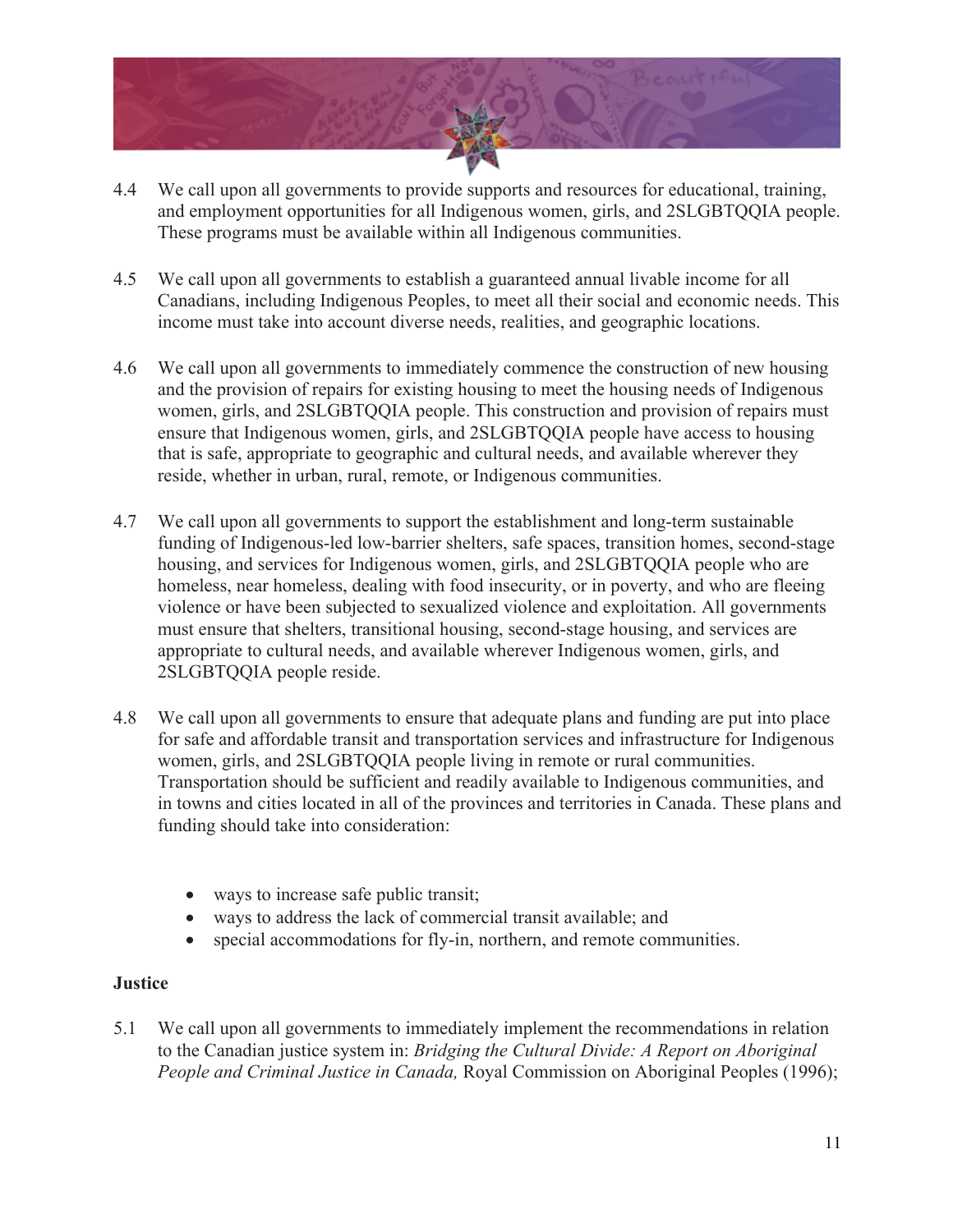

and the *Report of the Aboriginal Justice Inquiry of Manitoba: Public Inquiry into the Administration of Justice and Aboriginal People* (1991).

- 5.2 We call upon the federal government to review and amend the *Criminal Code* to eliminate definitions of offences that minimize the culpability of the offender.
- 5.3 We call upon the federal government to review and reform the law about sexualized violence and intimate partner violence, utilizing the perspectives of feminist and Indigenous women, girls, and 2SLGBTQQIA people.
- 5.4 We call upon all governments to immediately and dramatically transform Indigenous policing from its current state as a mere delegation to an exercise in self-governance and self-determination over policing. To do this, the federal government's First Nations Policing Program must be replaced with a new legislative and funding framework, consistent with international and domestic policing best practices and standards, that must be developed by the federal, provincial, and territorial governments in partnership with Indigenous Peoples. This legislative and funding framework must, at a minimum, meet the following considerations:
	- i. Indigenous police services must be funded to a level that is equitable with all other non-Indigenous police services in this country. Substantive equality requires that more resources or funding be provided to close the gap in existing resources, and that required staffing, training, and equipment are in place to ensure that Indigenous police services are culturally appropriate and effective police services.
	- ii. There must be civilian oversight bodies with jurisdiction to audit Indigenous police services and to investigate claims of police misconduct, including incidents of rape and other sexual assaults, within those services. These oversight bodies must report publicly at least annually.
- 5.5 We call upon all governments to fund the provision of policing services within Indigenous communities in northern and remote areas in a manner that ensures that those services meet the safety and justice needs of the communities and that the quality of policing services is equitable to that provided to non-Indigenous Canadians. This must include but is not limited to the following measures:
	- i. With the growing reliance on information management systems, particularly in the area of major and interjurisdictional criminal investigations, remote communities must be ensured access to reliable high-speed Internet as a right.
	- ii. Major crime units and major case management must be more accessible to remote and northern communities on a faster basis than the service is being delivered now.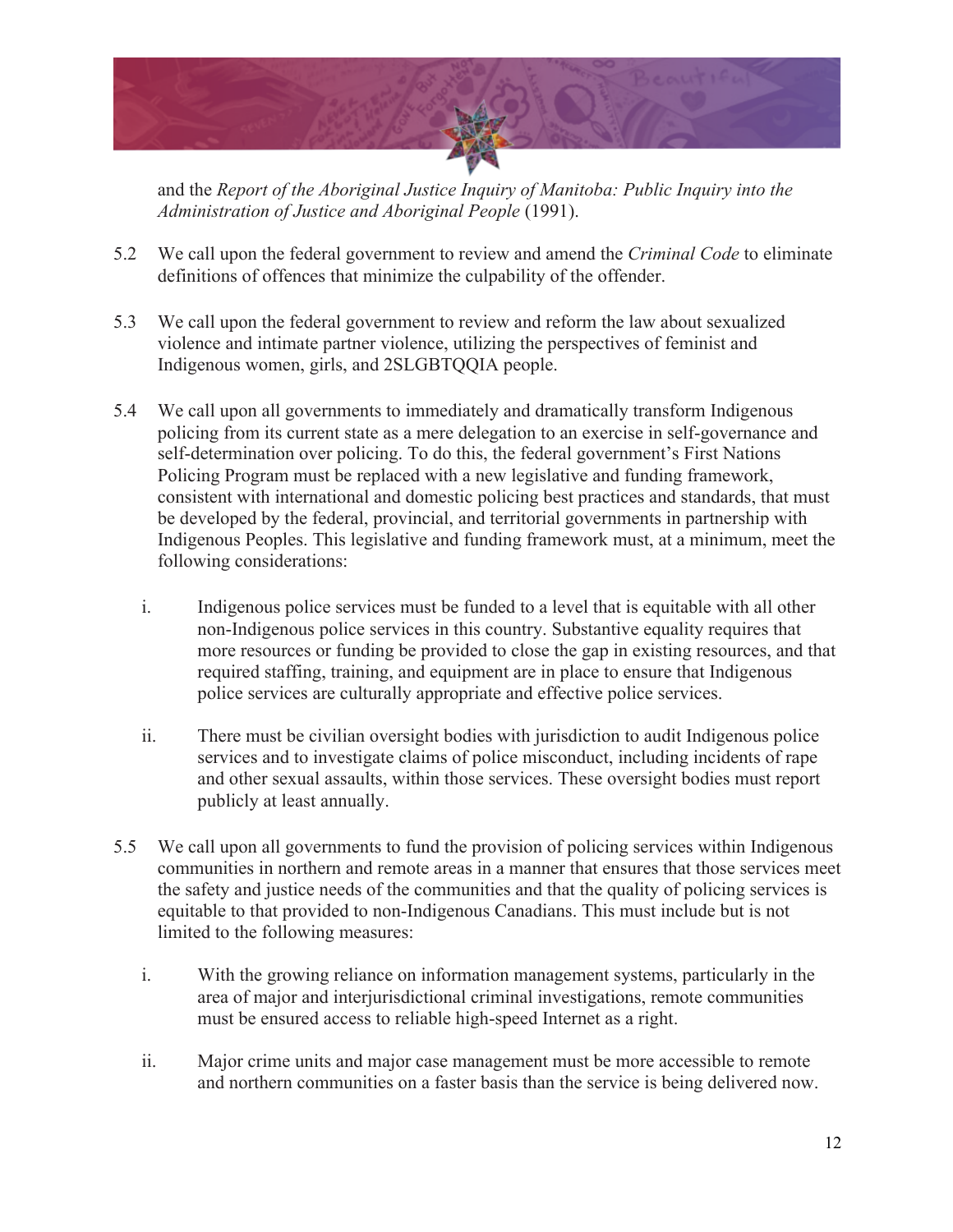

- iii. Capacity must be developed in investigative tools and techniques for the investigation of sexualized violence, including but not limited to tools for the collection of physical evidence, such as sexual assault kits, and specialized and trauma-informed questioning techniques.
- iv. Crime-prevention funding and programming must reflect community needs.
- 5.6 We call upon provincial and territorial governments to develop an enhanced, holistic, comprehensive approach for the provision of support to Indigenous victims of crime and families and friends of Indigenous murdered or missing persons. This includes but is not limited to the following measures:
	- i. Guaranteed access to financial support and meaningful and appropriate trauma care must be provided for victims of crime and traumatic incidents, regardless of whether they report directly to the police, if the perpetrator is charged, or if there is a conviction.
	- ii. Adequate and reliable culturally relevant and accessible victim services must be provided to family members and survivors of crime, and funding must be provided to Indigenous and community-led organizations that deliver victim services and healing supports.
	- iii. Legislated paid leave and disability benefits must be provided for victims of crime or traumatic events.
	- iv. Guaranteed access to independent legal services must be provided throughout court processes. As soon as an Indigenous woman, girl, or 2SLGBTQQIA person decides to report an offence, before speaking to the police, they must have guaranteed access to legal counsel at no cost.
	- v. Victim services must be independent from prosecution services and police services.
- 5.7 We call upon federal and provincial governments to establish robust and well-funded Indigenous civilian police oversight bodies (or branches within established reputable civilian oversight bodies within a jurisdiction) in all jurisdictions, which must include representation of Indigenous women, girls, and 2SLGBTQQIA people, inclusive of diverse Indigenous cultural backgrounds, with the power to:
	- i. Observe and oversee investigations in relation to police negligence or misconduct, including but not limited to rape and other sexual offences.
	- ii. Observe and oversee investigations of cases involving Indigenous Peoples.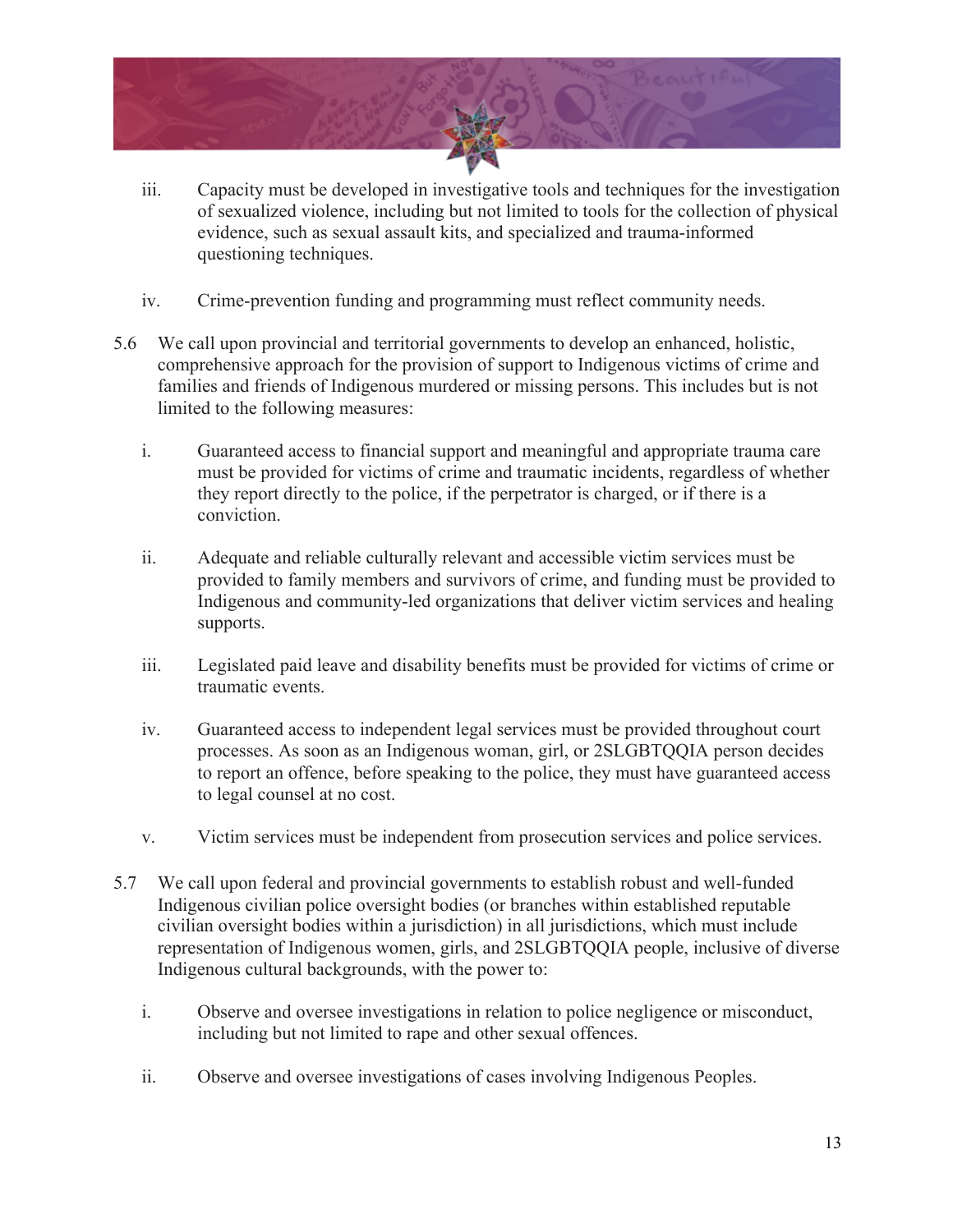

- iii. Publicly report on police progress in addressing findings and recommendations at least annually.
- 5.8 We call upon all provincial and territorial governments to enact missing persons legislation.
- 5.9 We call upon all governments to ensure that protection orders are available, accessible, promptly issued, and effectively serviced and resourced to protect the safety of Indigenous women, girls, and 2SLGBTQQIA people.
- 5.10 We call upon all governments to recruit and retain more Indigenous justices of the peace, and to expand their jurisdictions to match that of the Nunavut Justice of the Peace.
- 5.11 We call upon all governments to increase accessibility to meaningful and culturally appropriate justice practices by expanding restorative justice programs and Indigenous Peoples' courts.
- 5.12 We call upon federal, provincial, and territorial governments to increase Indigenous representation in all Canadian courts, including within the Supreme Court of Canada.
- 5.13 We call upon all provincial and territorial governments to expand and adequately resource legal aid programs in order to ensure that Indigenous women, girls, and 2SLGBTQQIA people have access to justice and meaningful participation in the justice system. Indigenous women, girls, and 2SLGBTQQIA people must have guaranteed access to legal services in order to defend and assert their human rights and Indigenous rights.
- 5.14 We call upon federal, provincial and territorial governments to thoroughly evaluate the impact of mandatory minimum sentences as it relates to the sentencing and overincarceration of Indigenous women, girls, and 2SLGBTQQIA people and to take appropriate action to address their over-incarceration.
- 5.15 We call upon federal, provincial, and territorial governments and all actors in the justice system to consider Gladue reports as a right and to resource them appropriately, and to create national standards for Gladue reports, including strength-based reporting.
- 5.16 We call upon federal, provincial, and territorial governments to provide community-based and Indigenous-specific options for sentencing.
- 5.17 We call upon federal, provincial, and territorial governments to thoroughly evaluate the impacts of Gladue principles and section 718.2(e) of the *Criminal Code* on sentencing equity as it relates to violence against Indigenous women, girls, and 2SLGBTQQIA people.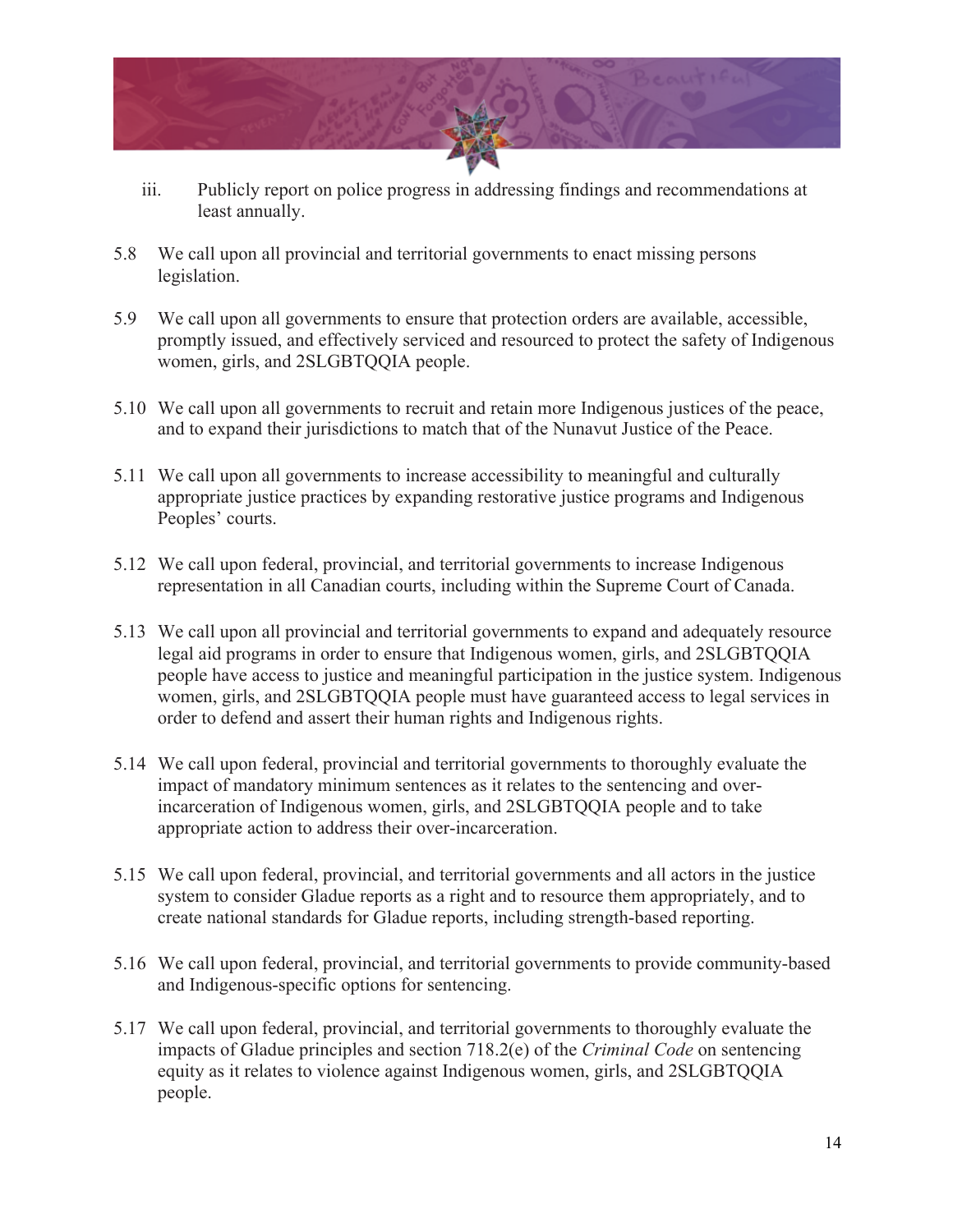

- 5.18 We call upon the federal government to consider violence against Indigenous women, girls, and 2SLGBTQQIA people as an aggravating factor at sentencing, and to amend the *Criminal Code* accordingly, with the passage and enactment of Bill S-215.
- 5.19 We call upon the federal government to include cases where there is a pattern of intimate partner violence and abuse as murder in the first degree under section 222 of the *Criminal Code.*
- 5.20 We call upon the federal government to implement the Indigenous-specific provisions of the *Corrections and Conditional Release Act* (SC 1992, c.20), sections 79 to 84.1.
- 5.21 We call upon the federal government to fully implement the recommendations in the reports of the Office of the Correctional Investigator and those contained in the Auditor General of Canada *(Preparing Indigenous Offenders for Release,* Fall 2016); the *Calls to Action of the Truth and Reconciliation Commission of Canada* (2015); the report of the Standing Committee on Public Safety and National Security, *Indigenous People in the Federal Correctional System* (June 2018); the report of the Standing Committee on the Status of Women, *A Call to Action: Reconciliation with Indigenous Women in the Federal Justice and Corrections Systems* (June 2018); and the *Commission of Inquiry into certain events at the Prison for Women in Kingston* (1996, Arbour Report) in order to reduce the gross overrepresentation of Indigenous women and girls in the criminal justice system.
- 5.22 We call upon the federal government to return women's corrections to the key principles set out in *Creating Choices* (1990).
- 5.23 We call upon the federal government to create a Deputy Commissioner for Indigenous Corrections to ensure corporate attention to, and accountability regarding, Indigenous issues.
- 5.24 We call upon the federal government to amend data collection and intake screening processes to gather distinctions-based and intersectional data about Indigenous women, girls, and 2SLGBTQQIA people.
- 5.25 We call upon all governments to resource research on men who commit violence against Indigenous women, girls, and 2SLGBTQQIA people.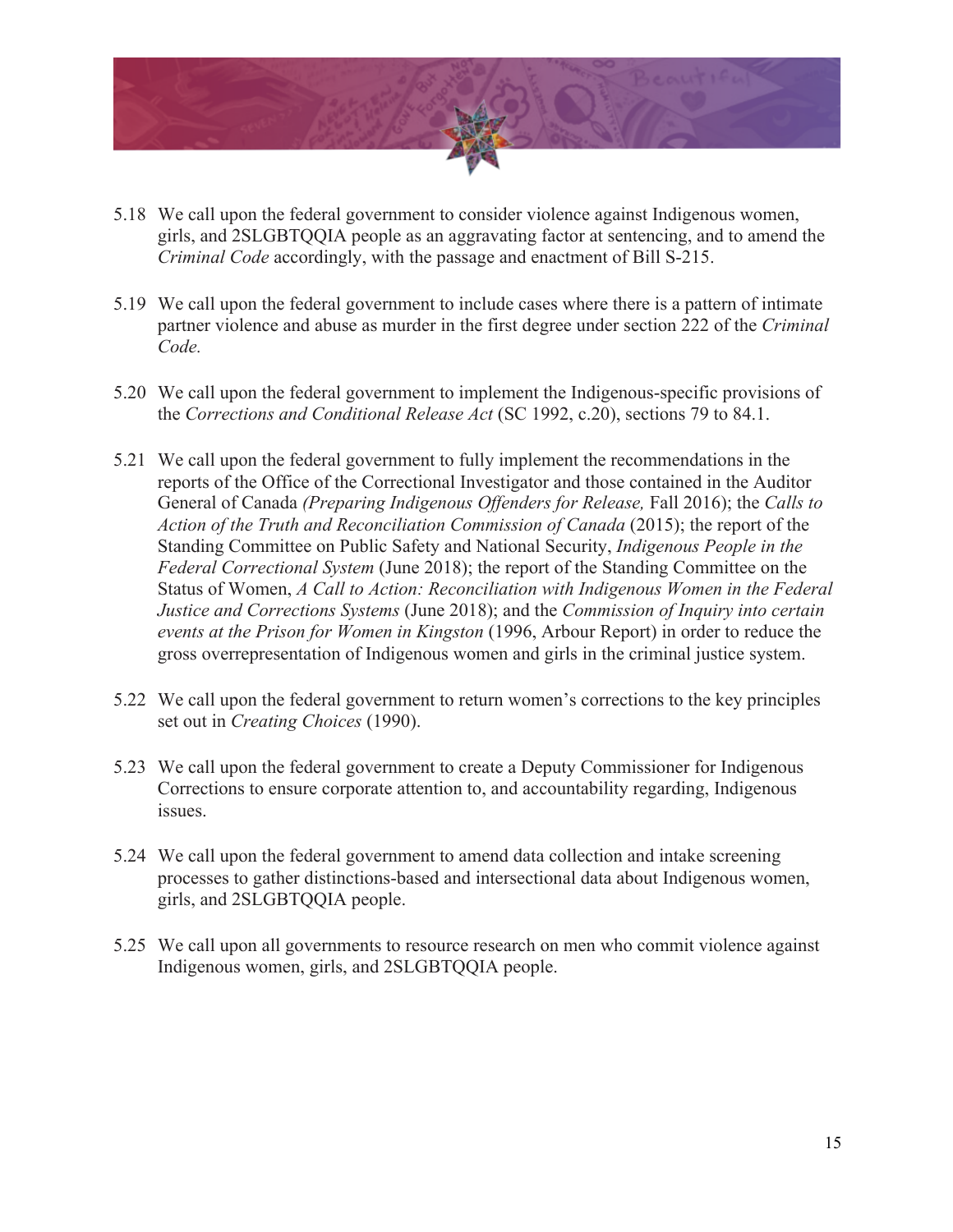

## **Calls for Industries, Institutions, Services, and Partnerships**

As this report has demonstrated, so much of the violence shared in the truths of those who testified began with an encounter between a person and an institution or a service that could have ultimately contributed to wellness, if it had occurred differently. In this section of our Calls for Justice, we identify important industries, institutions and services that are featured in testimony throughout this report. We include the idea of partnership, because so many of these services and institutions operated in partnership with governments at all levels; these Calls, therefore, while aimed at service providers, must be interpreted with an insistence on proper resourcing and interjurisdictional cooperation, in order to ensure safety for Indigenous women, girls, and 2SLGBTQQIA people.

#### **Media and Social Influencers**

- 6.1 We call upon all media, news corporations and outlets, and, in particular, government funded corporations and outlets; media unions, associations, and guilds; academic institutions teaching journalism or media courses; governments that fund such corporations, outlets, and academic institutions; and journalists, reporters, bloggers, film producers, writers, musicians, music producers, and, more generally, people working in the entertainment industry to take decolonizing approaches to their work and publications in order to educate all Canadians about Indigenous women, girls, and 2SLGBTQQIA people. More specifically, this includes the following:
	- i. Ensure authentic and appropriate representation of Indigenous women, girls, and 2SLGBTQQIA people, inclusive of diverse Indigenous cultural backgrounds, in order to address negative and discriminatory stereotypes.
	- ii. Support Indigenous people sharing their stories, from their perspectives, free of bias, discrimination, and false assumptions, and in a trauma-informed and culturally sensitive way.
	- iii. Increase the number of Indigenous people in broadcasting, television, and radio, and in journalist, reporter, producer, and executive positions in the entertainment industry, including, and not limited to, by:
		- providing educational and training opportunities aimed at Indigenous inclusion; and
		- providing scholarships and grants aimed at Indigenous inclusion in media, film, and music industry-related fields of study.
	- iv. Take proactive steps to break down the stereotypes that hypersexualize and demean Indigenous women, girls, and 2SLGBTQQIA people, and to end practices that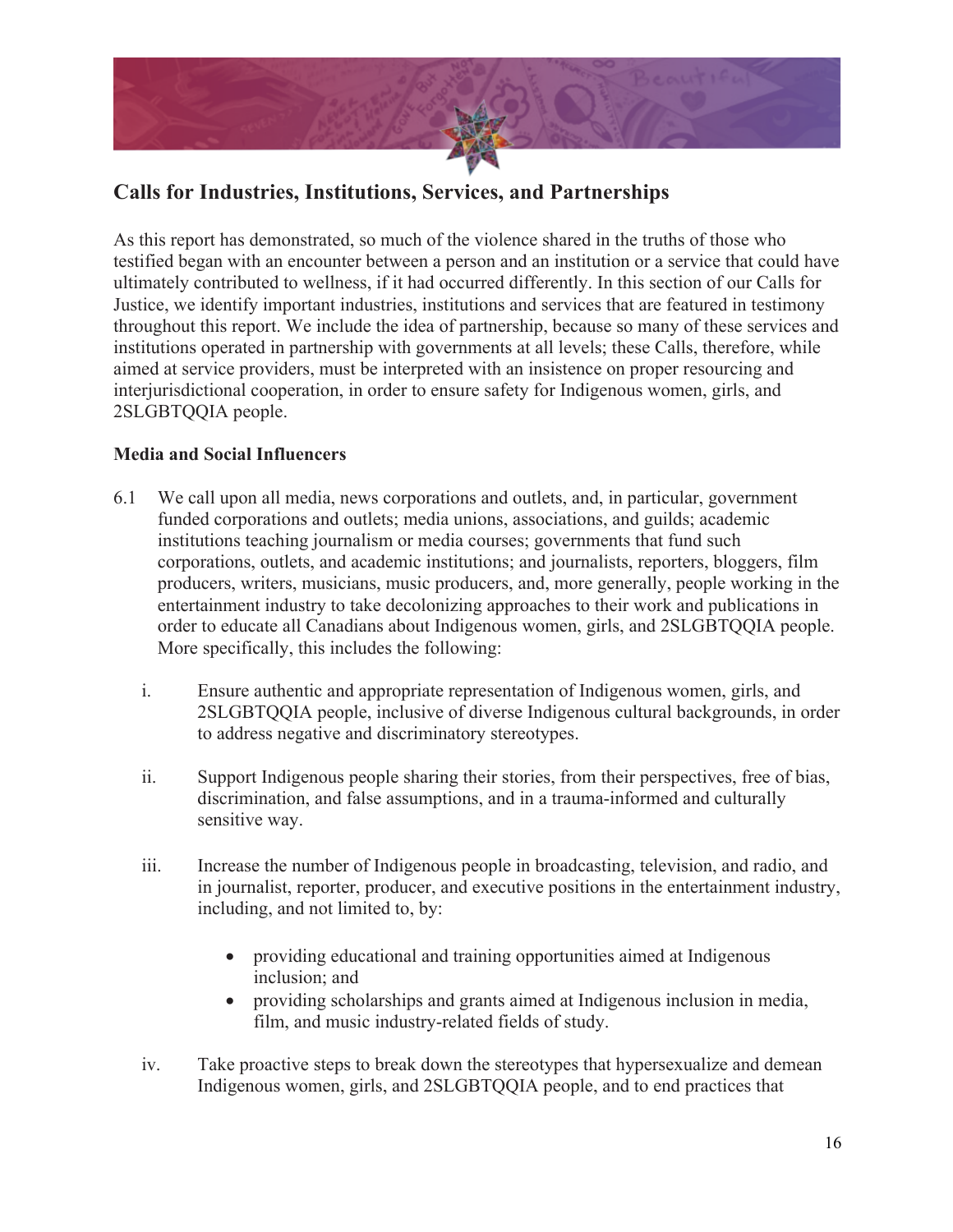

perpetuate myths that Indigenous women are more sexually available and "less worthy" than non-Indigenous women because of their race or background.

#### **Health and Wellness Service Providers**

- 7.1 We call upon all governments and health service providers to recognize that Indigenous Peoples – First Nations, Inuit, and Métis, including 2SLGBTQQIA people – are the experts in caring for and healing themselves, and that health and wellness services are most effective when they are designed and delivered by the Indigenous Peoples they are supposed to serve, in a manner consistent with and grounded in the practices, world views, cultures, languages, and values of the diverse Inuit, Métis, and First Nations communities they serve.
- 7.2 We call upon all governments and health service providers to ensure that health and wellness services for Indigenous Peoples include supports for healing from all forms of unresolved trauma, including intergenerational, multigenerational, and complex trauma. Health and wellness programs addressing trauma should be Indigenous-led, or in partnership with Indigenous communities, and should not be limited in time or approaches.
- 7.3 We call upon all governments and health service providers to support Indigenous-led prevention initiatives in the areas of health and community awareness, including, but not limited to programming:
	- for Indigenous men and boys
	- related to suicide prevention strategies for youth and adults
	- related to sexual trafficking awareness and no-barrier exiting
	- specific to safe and healthy relationships
	- specific to mental health awareness
	- related to 2SLGBTQQIA issues and sex positivity
- 7.4 We call upon all governments and health service providers to provide necessary resources, including funding, to support the revitalization of Indigenous health, wellness, and child and Elder care practices. For healing, this includes teachings that are land based and about harvesting and the use of Indigenous medicines for both ceremony and health issues. This may also include: matriarchal teachings on midwifery and postnatal care for both woman and child; early childhood health care; palliative care; Elder care and care homes to keep Elders in their home communities as valued Knowledge Keepers; and other measures. Specific programs may include but are not limited to correctional facilities, healing centres, hospitals, and rehabilitation centres.
- 7.5 We call upon governments, institutions, organizations, and essential and non-essential service providers to support and provide permanent and necessary resources for specialized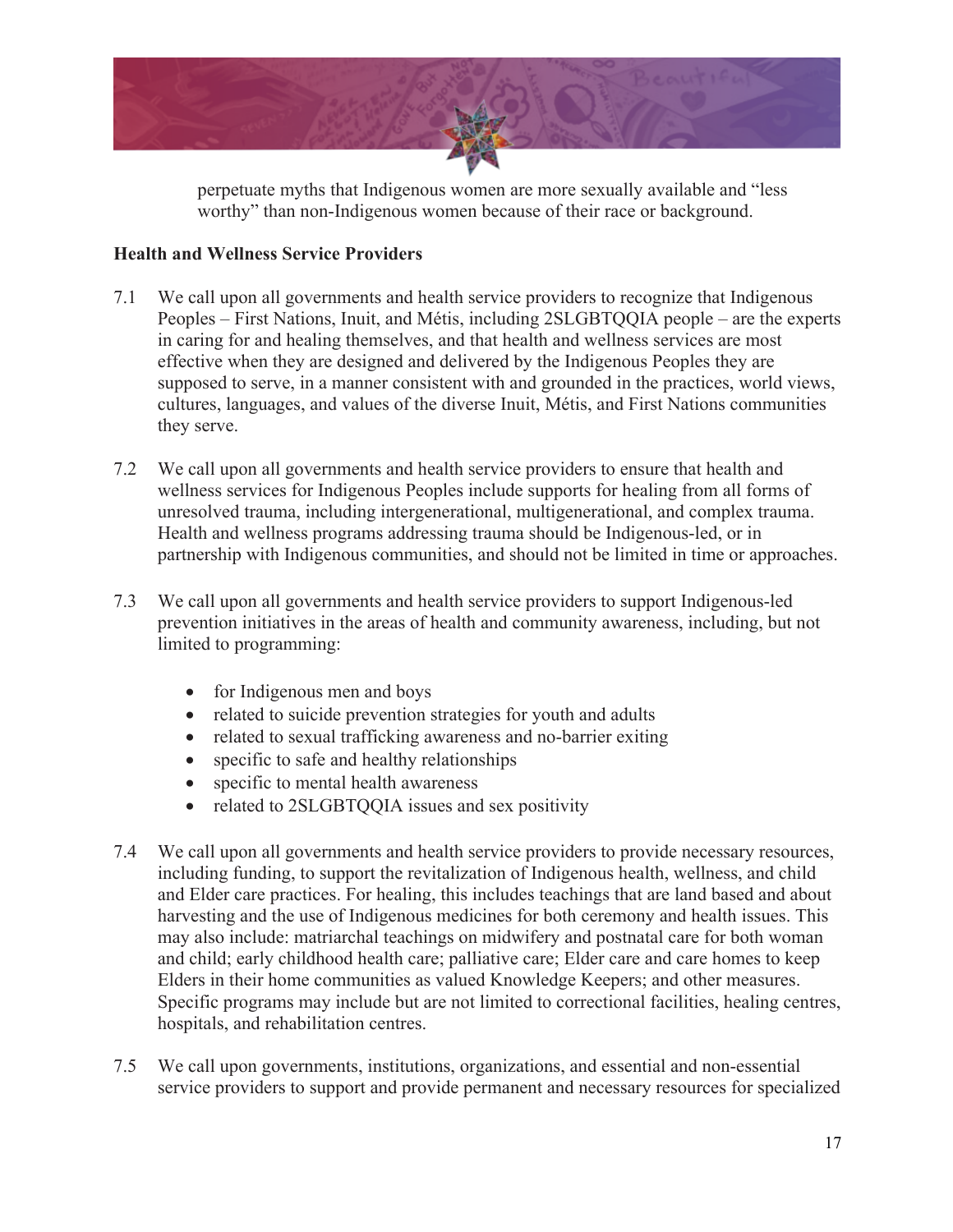

intervention, healing and treatment programs, and services and initiatives offered in Indigenous languages.

- 7.6 We call upon institutions and health service providers to ensure that all persons involved in the provision of health services to Indigenous Peoples receive ongoing training, education, and awareness in areas including, but not limited to:
	- the history of colonialism in the oppression and genocide of Inuit, Métis, and First Nations Peoples;
	- anti-bias and anti-racism:
	- local language and culture; and
	- local health and healing practices.
- 7.7 We call upon all governments, educational institutions, and health and wellness professional bodies to encourage, support, and equitably fund Indigenous people to train and work in the area of health and wellness.
- 7.8 We call upon all governments and health service providers to create effective and wellfunded opportunities, and to provide socio-economic incentives, to encourage Indigenous people to work within the health and wellness field and within their communities. This includes taking positive action to recruit, hire, train, and retain long-term staff and local Indigenous community members for health and wellness services offered in all Indigenous communities.
- 7.9 We call upon all health service providers to develop and implement awareness and education programs for Indigenous children and youth on the issue of grooming for exploitation and sexual exploitation.

#### **Transportation Service Providers and the Hospitality Industry**

8.1 We call upon all transportation service providers and the hospitality industry to undertake training to identify and respond to sexual exploitation and human trafficking, as well as the development and implementation of reporting policies and practices.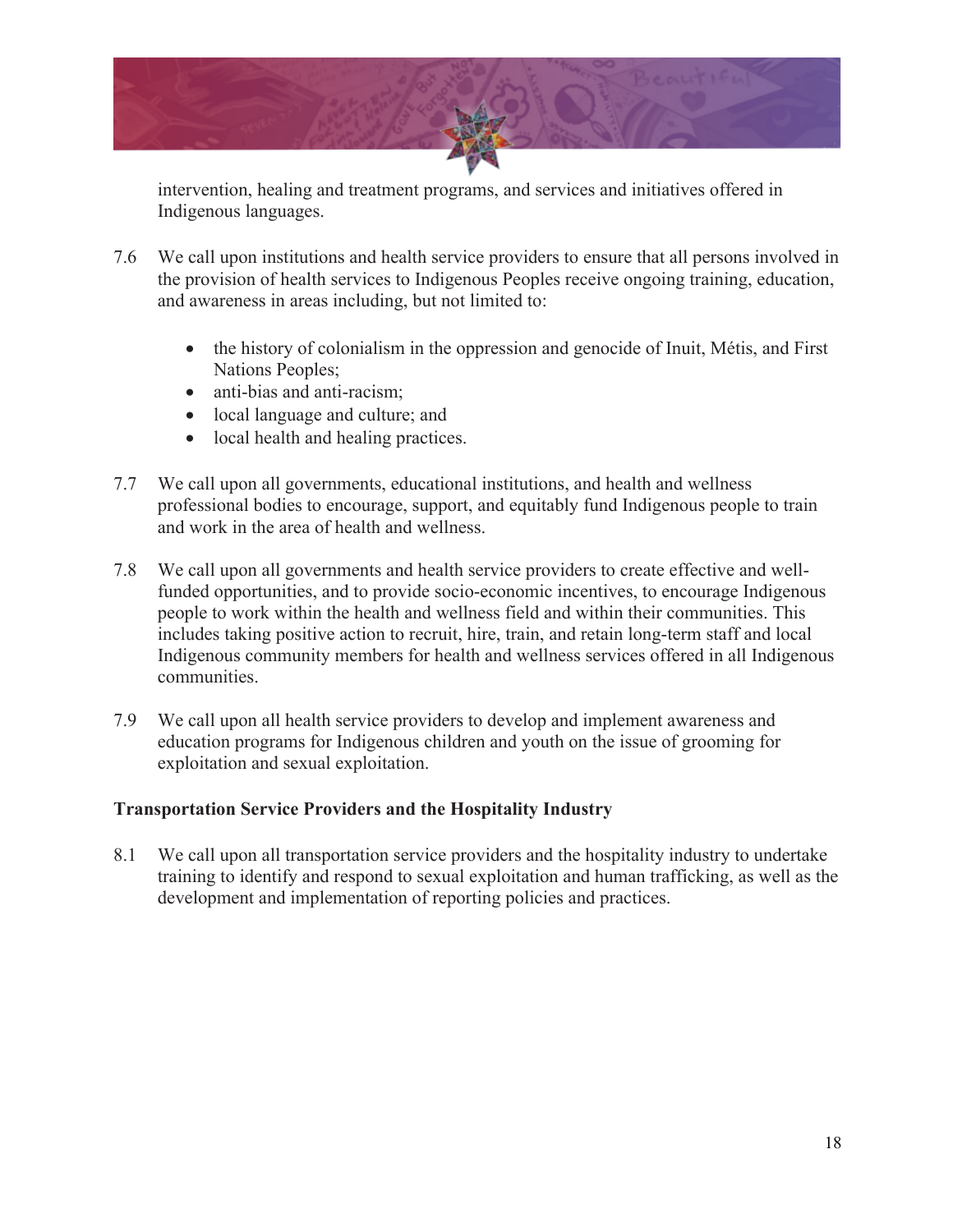

#### **Police Services**

- 9.1 We call upon all police services and justice system actors to acknowledge that the historical and current relationship between Indigenous women, girls, and 2SLGBTQQIA people and the justice system has been largely defined by colonialism, racism, bias, discrimination, and fundamental cultural and societal differences. We further call upon all police services and justice system actors to acknowledge that, going forward, this relationship must be based on respect and understanding, and must be led by, and in partnerships with, Indigenous women, girls, and 2SLGBTQQIA people.
- 9.2 We call upon all actors in the justice system, including police services, to build respectful working relationships with Indigenous Peoples by knowing, understanding, and respecting the people they are serving. Initiatives and actions should include, but are not limited to, the following measures:
	- i. Review and revise all policies, practices, and procedures to ensure service delivery that is culturally appropriate and reflects no bias or racism toward Indigenous Peoples, including victims and survivors of violence.
	- ii. Establish engagement and partnerships with Indigenous Peoples, communities, and leadership, including women, Elders, youth, and 2SLGBTQQIA people from the respective territories and who are resident within a police service's jurisdiction.
	- iii. Ensure appropriate Indigenous representation, including Indigenous women, girls, and 2SLGBTQQIA people, on police services boards and oversight authorities.
	- iv. Undertake training and education of all staff and officers so that they understand and implement culturally appropriate and trauma-informed practices, especially when dealing with families of missing and murdered Indigenous women, girls, and 2SLGBTQQIA people.
- 9.3 We call upon all governments to fund an increase in recruitment of Indigenous Peoples to all police services, and for all police services to include representation of Indigenous women, girls, and 2SLGBTQQIA people, inclusive of diverse Indigenous cultural backgrounds, within their ranks. This includes measures such as the following:
	- i. Achieve representative First Nations, Inuit, and Métis diversity and gender diversity within all police services through intensive and specialized recruitment across Canada.
	- ii. Ensure mandatory Indigenous language capacity within police services.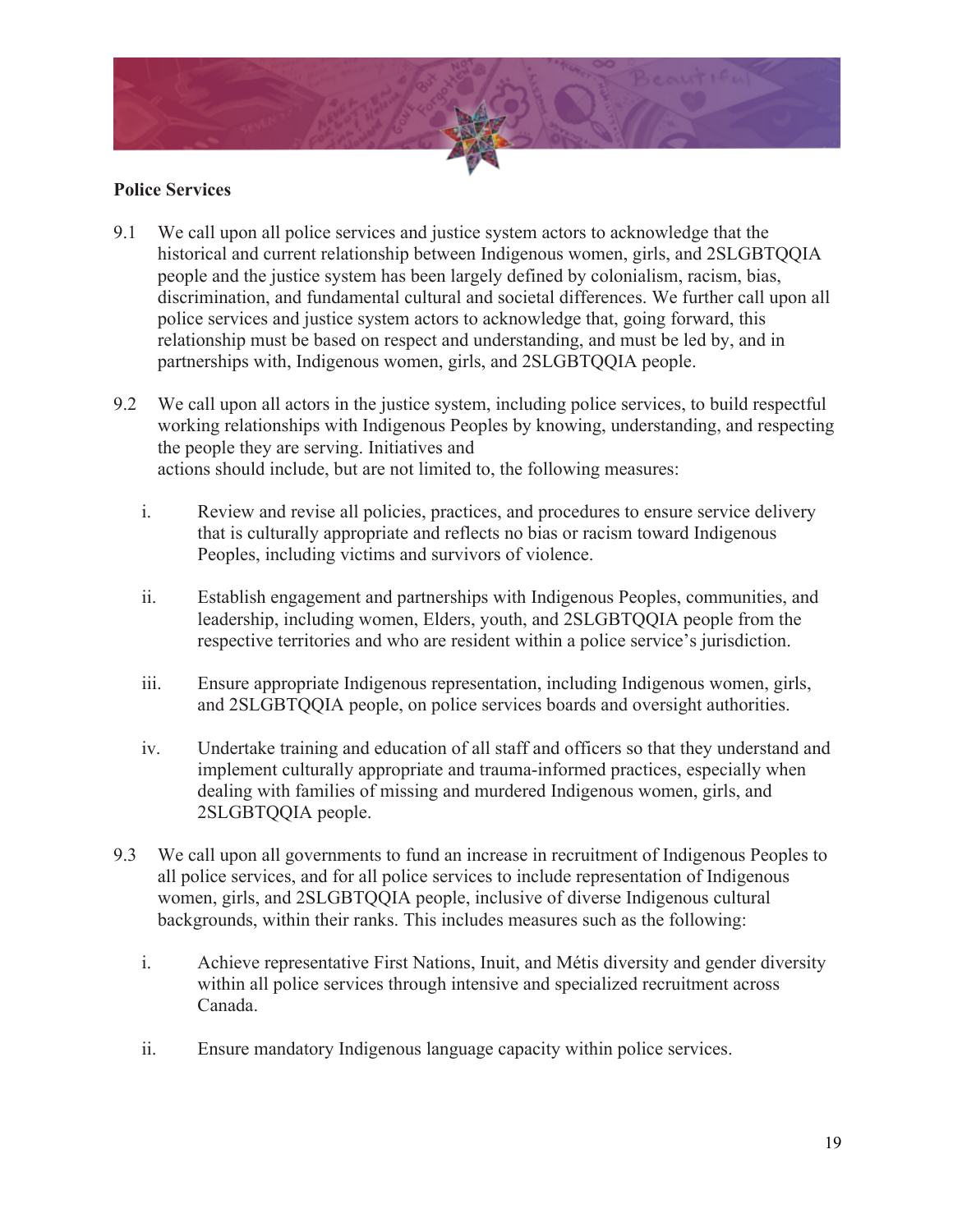

- iii. Ensure that screening of recruits includes testing for racial, gender, gender identity, and sexual orientation bias.
- iv. Include the Indigenous community in the recruitment and hiring committees/process.
- v. In training recruits, include: history of police in the oppression and genocide of Indigenous Peoples; anti-racism and anti-bias training; and culture and language training. All training must be distinctions-based and relevant to the land and people being served; training must not be pan-Indigenous.
- vi. Retain Indigenous officers through relevant employment supports, and offer incentives to Indigenous officers to meet their unique needs as Indigenous officers serving Indigenous communities, to ensure retention and overall health and wellness of the service.
- vii. End the practice of limited-duration posts in all police services, and instead implement a policy regarding remote and rural communities focused on building and sustaining a relationship with the local community and cultures. This relationship must be led by, and in partnership with, the Indigenous Peoples living in those remote and rural communities.
- 9.4 We call upon non-Indigenous police services to ensure they have the capacity and resources to serve and protect Indigenous women, girls, and 2SLGBTQQIA people. We further call upon all non-Indigenous police services to establish specialized Indigenous policing units within their services located in cities and regions with Indigenous populations.
	- i. Specialized Indigenous policing units are to be staffed with experienced and welltrained Indigenous investigators, who will be the primary investigative teams and officers overseeing the investigation of cases involving Indigenous women, girls, and 2SLGBTQQIA people.
	- ii. Specialized Indigenous policing units are to lead the services' efforts in community liaison work, community relationship building, and community crime-prevention programs within and for Indigenous communities.
	- iii. Specialized Indigenous policing units, within non-Indigenous police services, are to be funded adequately by governments.
- 9.5 We call upon all police services for the standardization of protocols for policies and practices that ensure that all cases of missing and murdered Indigenous women, girls, and 2SLGBTQQIA people are thoroughly investigated. This includes the following measures: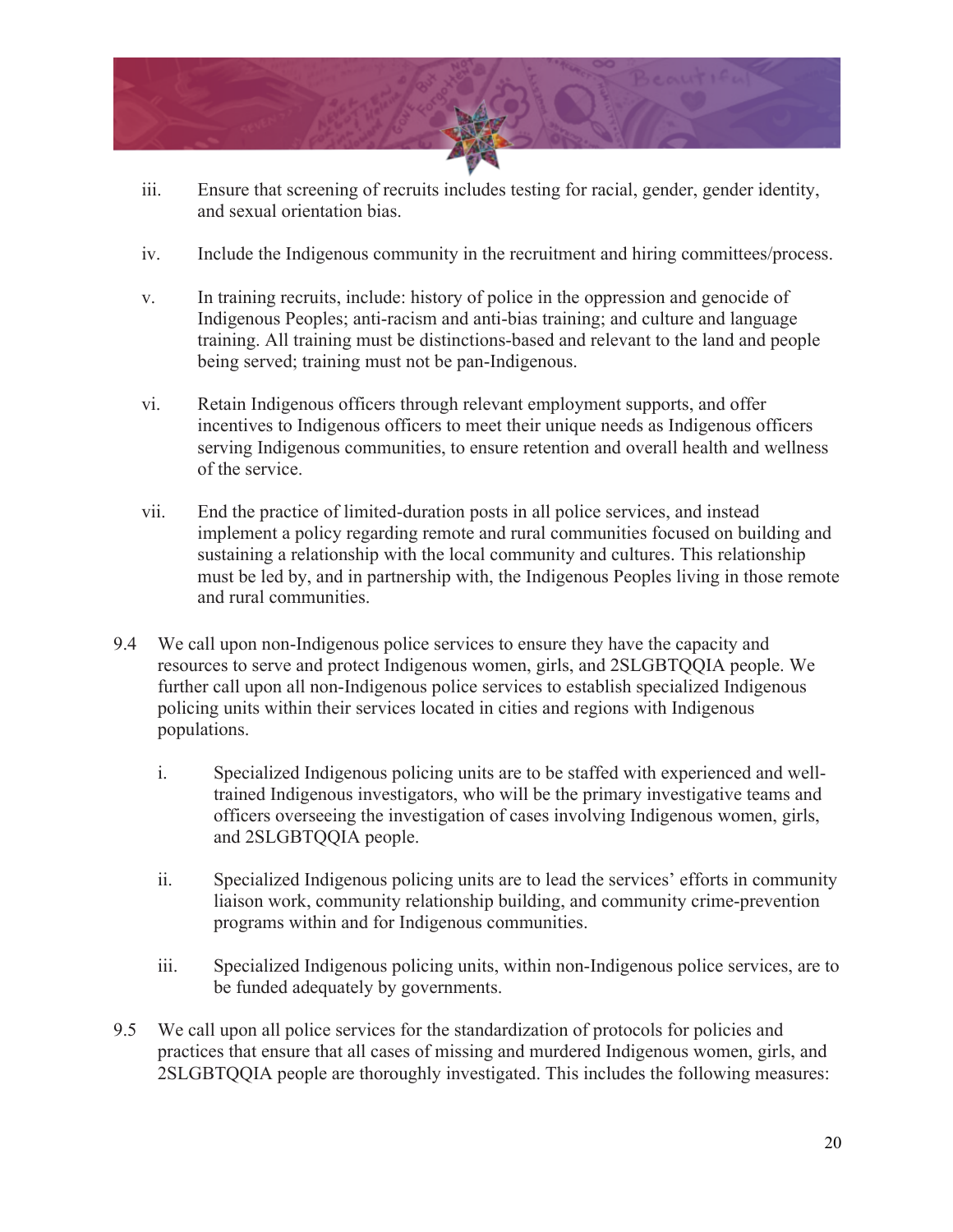

- i. Establish a communication protocol with Indigenous communities to inform them of policies, practices, and programs that make the communities safe.
- ii. Improve communication between police and families of missing and murdered Indigenous women, girls, and 2SLGBTQQIA people from the first report, with regular and ongoing communication throughout the investigation.
- iii. Improve coordination across government departments and between jurisdictions and Indigenous communities and police services.
- iv. Recognize that the high turnover among officers assigned to a missing and murdered Indigenous woman's, girl's, or 2SLGBTQQIA person's file may negatively impact both progress on the investigation and relationships with family members; police services must have robust protocols to mitigate these impacts.
- v. Create a national strategy, through the Canadian Association of Chiefs of Police, to ensure consistency in reporting mechanisms for reporting missing Indigenous women, girls, and 2SLGBTQQIA people. This could be developed in conjunction with implementation of a national database.
- vi. Establish standardized response times to reports of missing Indigenous persons and women, girls, and 2SLGBTQQIA people experiencing violence, and conduct a regular audit of response times to monitor and provide feedback for improvement.
- vii. Lead the provincial and territorial governments to establish a nationwide emergency number.
- 9.6 We call upon all police services to establish an independent, special investigation unit for the investigation of incidents of failures to investigate, police misconduct, and all forms of discriminatory practices and mistreatment of Indigenous Peoples within their police service. This special investigation unit must be transparent in practice and report at least annually to Indigenous communities, leadership, and people in their jurisdiction.
- 9.7 We call upon all police services to partner with front-line organizations that work in service delivery, safety, and harm reduction for Indigenous women, girls, and 2SLGBTQQIA people to expand and strengthen police services delivery.
- 9.8 We call upon all police services to establish and engage with a civilian Indigenous advisory committee for each police service or police division, and to establish and engage with a local civilian Indigenous advisory committee to advise the detachment operating within the Indigenous community.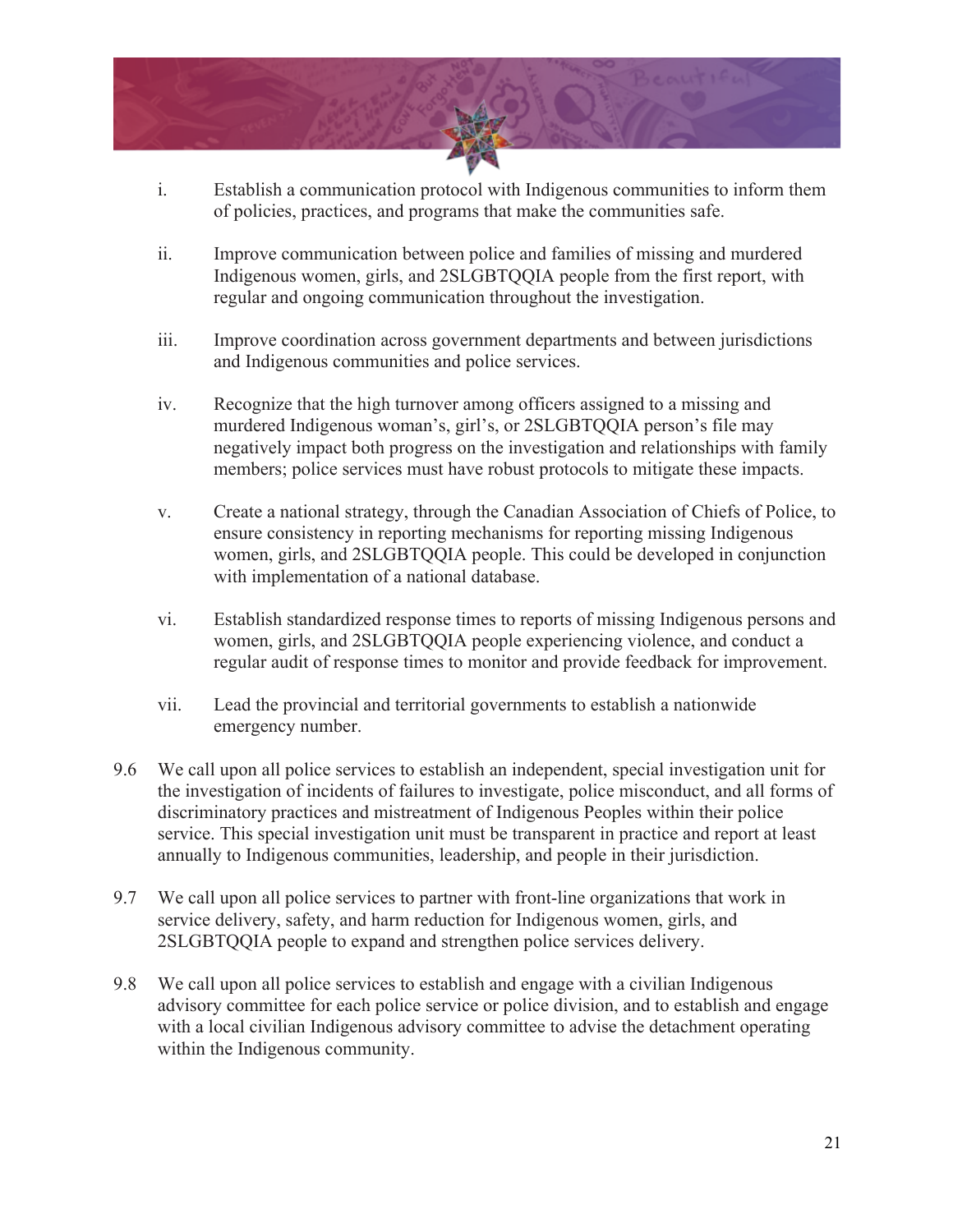

- 9.9 We call upon all levels of government and all police services for the establishment of a national task force, comprised of an independent, highly qualified, and specialized team of investigators, to review and, if required, to reinvestigate each case of all unresolved files of missing and murdered Indigenous women, girls, and 2SLGBTQQIA people from across Canada. Further, this task force must disclose to families and to survivors all nonprivileged information and findings.
- 9.10 We call upon all police services to voluntarily produce all unresolved cases of missing or murdered Indigenous women, girls, and 2SLGBTQQIA people to the national task force.
- 9.11 We call upon all police services to develop and implement guidelines for the policing of the sex industry in consultation with women engaged in the sex industry, and to create a specific complaints mechanism about police for those in the sex industry.

#### **Attorneys and Law Societies**

- 10.1 We call upon the federal, provincial, and territorial governments, and Canadian law societies and bar associations, for mandatory intensive and periodic training of Crown attorneys, defence lawyers, court staff, and all who participate in the criminal justice system, in the area of Indigenous cultures and histories, including distinctions-based training. This includes, but is not limited to, the following measures:
	- i. All courtroom officers, staff, judiciary, and employees in the judicial system must take cultural competency training that is designed and led in partnership with local Indigenous communities.
	- ii. Law societies working with Indigenous women, girls, and 2SLGBTQQIA people must establish and enforce cultural competency standards.
	- iii. All courts must have a staff position for an Indigenous courtroom liaison worker that is adequately funded and resourced to ensure Indigenous people in the court system know their rights and are connected to appropriate services.

#### **Educators**

11.1 We call upon all elementary, secondary, and post-secondary institutions and education authorities to educate and provide awareness to the public about missing and murdered Indigenous women, girls, and 2SLGBTQQIA people, and about the issues and root causes of violence they experience. All curriculum development and programming should be done in partnership with Indigenous Peoples, especially Indigenous women, girls, and 2SLGBTQQIA people. Such education and awareness must include historical and current truths about the genocide against Indigenous Peoples through state laws, policies, and colonial practices. It should include, but not be limited to, teaching Indigenous history,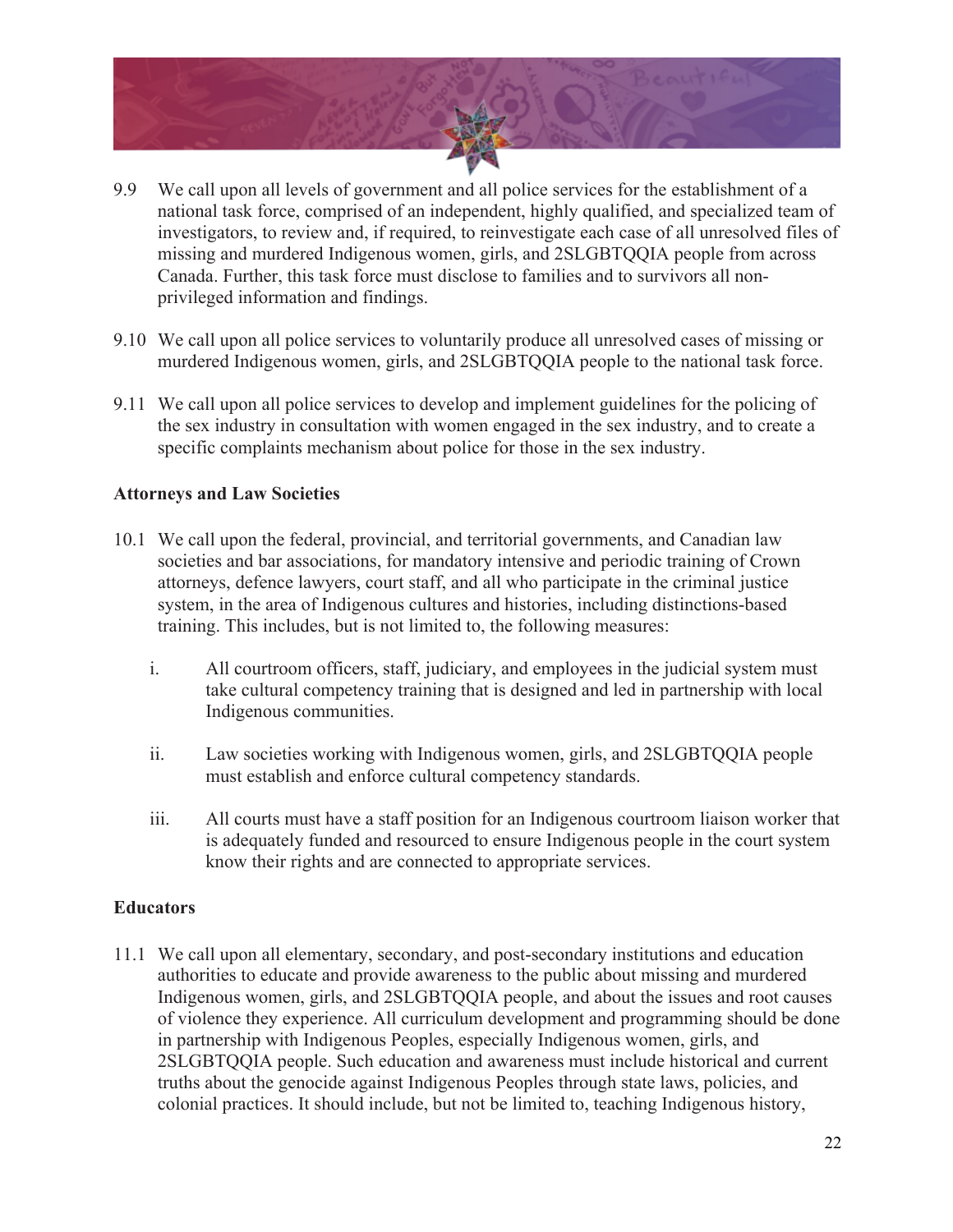

law, and practices from Indigenous perspectives and the use of *Their Voices Will Guide Us*  with children and youth.

11.2 We call upon all educational service providers to develop and implement awareness and education programs for Indigenous children and youth on the issue of grooming for exploitation and sexual exploitation.

#### **Social Workers and Those Implicated in Child Welfare**

- 12.1 We call upon all federal, provincial, and territorial governments to recognize Indigenous self-determination and inherent jurisdiction over child welfare. Indigenous governments and leaders have a positive obligation to assert jurisdiction in this area. We further assert that it is the responsibility of Indigenous governments to take a role in intervening, advocating, and supporting their members impacted by the child welfare system, even when not exercising jurisdiction to provide services through Indigenous agencies.
- 12.2 We call upon on all governments, including Indigenous governments, to transform current child welfare systems fundamentally so that Indigenous communities have control over the design and delivery of services for their families and children. These services must be adequately funded and resourced to ensure better support for families and communities to keep children in their family homes.
- 12.3 We call upon all governments and Indigenous organizations to develop and apply a definition of "best interests of the child" based on distinct Indigenous perspectives, world views, needs, and priorities, including the perspective of Indigenous children and youth. The primary focus and objective of all child and family services agencies must be upholding and protecting the rights of the child through ensuring the health and wellbeing of children, their families, and communities, and family unification and reunification.
- 12.4 We call upon all governments to prohibit the apprehension of children on the basis of poverty and cultural bias. All governments must resolve issues of poverty, inadequate and substandard housing, and lack of financial support for families, and increase food security to ensure that Indigenous families can succeed.
- 12.5 We call upon all levels of government for financial supports and resources to be provided so that family or community members of children of missing and murdered Indigenous women, girls, and 2SLGBTQQIA people are capable of caring for the children left behind. Further, all governments must ensure the availability and accessibility of specialized care, such as grief, loss, trauma, and other required services, for children left behind who are in care due to the murder or disappearance of their caregiver.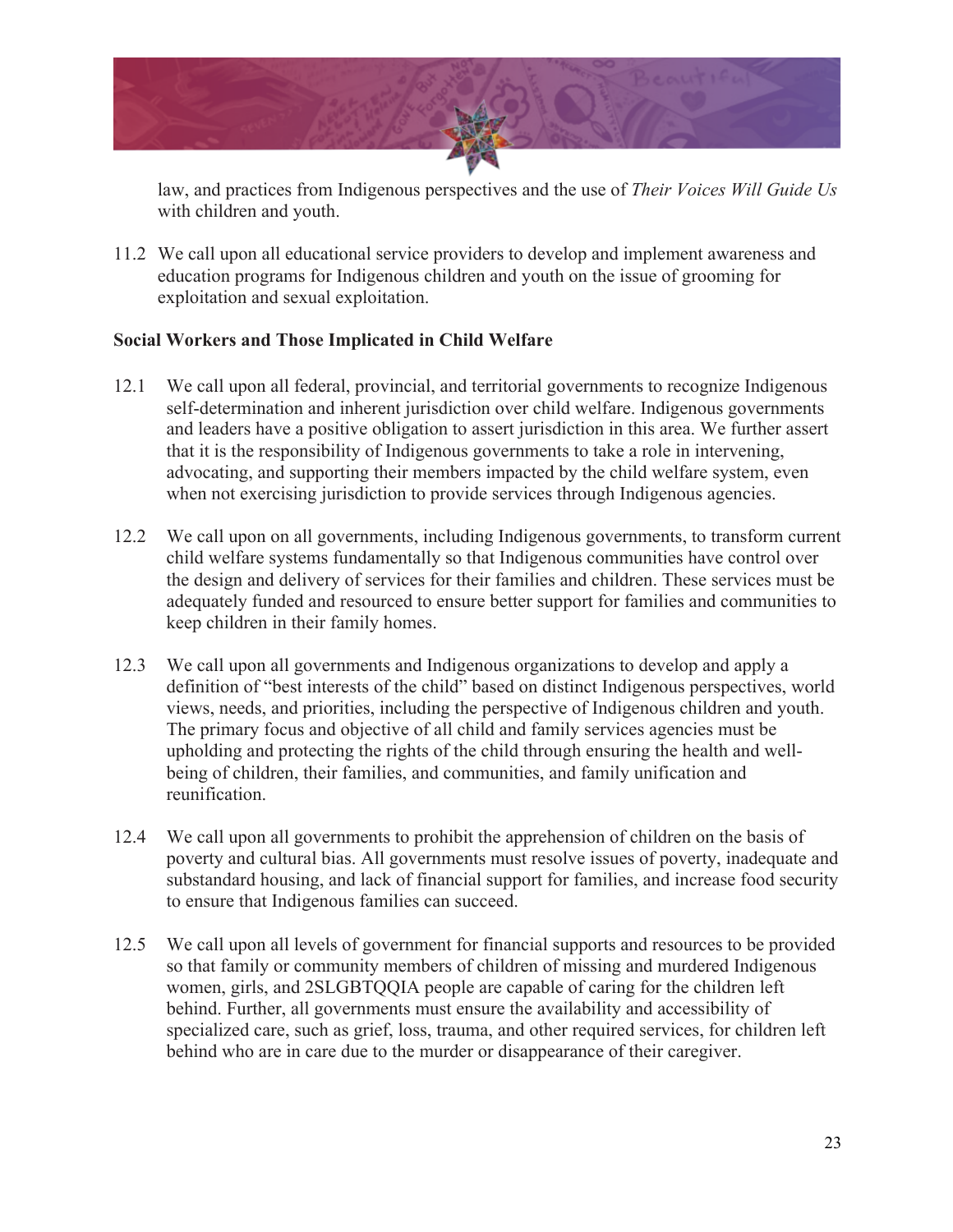

- 12.6 We call upon all governments and child welfare services to ensure that, in cases where apprehension is not avoidable, child welfare services prioritize and ensure that a family member or members, or a close community member, assumes care of Indigenous children. The caregivers should be eligible for financial supports equal to an amount that might otherwise be paid to a foster family, and will not have other government financial support or benefits removed or reduced by virtue of receiving additional financial supports for the purpose of caring for the child. This is particularly the case for children who lose their mothers to violence or to institutionalization and are left behind, needing family and belonging to heal.
- 12.7 We call upon all governments to ensure the availability and accessibility of distinctionsbased and culturally safe culture and language programs for Indigenous children in the care of child welfare.
- 12.8 We call upon provincial and territorial governments and child welfare services for an immediate end to the practice of targeting and apprehending infants (hospital alerts or birth alerts) from Indigenous mothers right after they give birth.
- 12.9 We call for the establishment of a Child and Youth Advocate in each jurisdiction with a specialized unit with the mandate of Indigenous children and youth. These units must be established within a period of one year of this report. We call upon the federal government to establish a National Child and Youth Commissioner who would also serve as a special measure to strengthen the framework of accountability for the rights of Indigenous children in Canada. This commissioner would act as a national counterpart to the child advocate offices that exist in nearly all provinces and territories.
- 12.10 We call upon the federal, provincial, and territorial governments to immediately adopt the Canadian Human Rights Tribunal 2017 CHRT 14 standards regarding the implementation of Jordan's Principle in relation to all First Nations (Status and non-Status), Métis, and Inuit children. We call on governments to modify funding formulas for the provision of services on a needs basis, and to prioritize family support, reunification, and prevention of harms. Funding levels must represent the principle of substantive equity.
- 12.11 We call upon all levels of government and child welfare services for a reform of laws and obligations with respect to youth "aging out" of the system, including ensuring a complete network of support from childhood into adulthood, based on capacity and needs, which includes opportunities for education, housing, and related supports. This includes the provision of free post-secondary education for all children in care in Canada.
- 12.12 We call upon all child and family services agencies to engage in recruitment efforts to hire and promote Indigenous staff, as well as to promote the intensive and ongoing training of social workers and child welfare staff in the following areas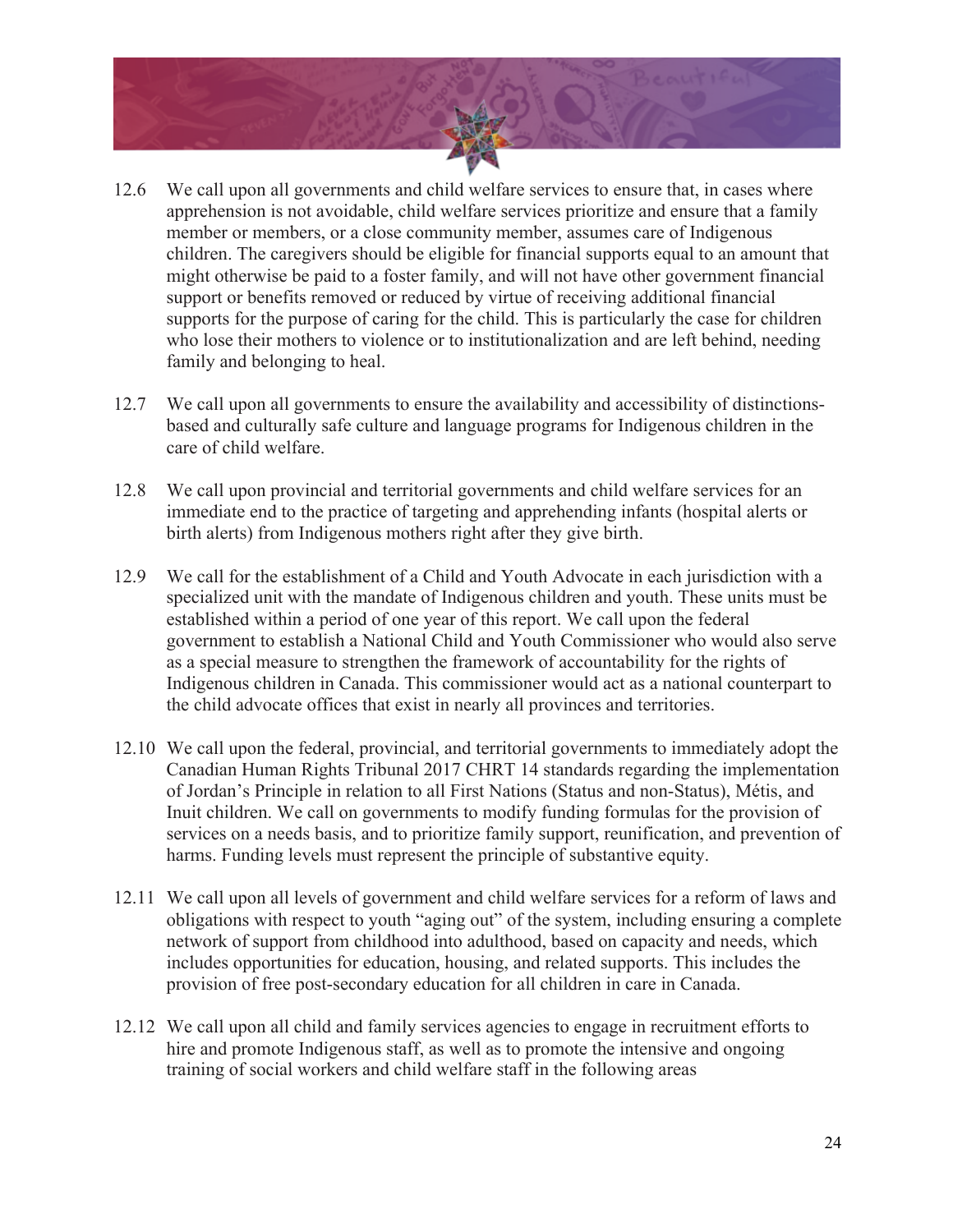

- history of the child welfare system in the oppression and genocide of Indigenous Peoples
- anti-racism and anti-bias training
- local culture and language training
- sexual exploitation and trafficking training to recognize signs and develop specialized responses
- 12.13 We call upon all governments and child welfare agencies to fully implement the Spirit Bear Plan.
- 12.14 We call upon all child welfare agencies to establish more rigorous requirements for safety, harm-prevention, and needs-based services within group or care homes, as well as within foster situations, to prevent the recruitment of children in care into the sex industry. We also insist that governments provide appropriate care and services, over the long term, for children who have been exploited or trafficked while in care.
- 12.15 We call upon child welfare agencies and all governments to fully investigate deaths of Indigenous youth in care.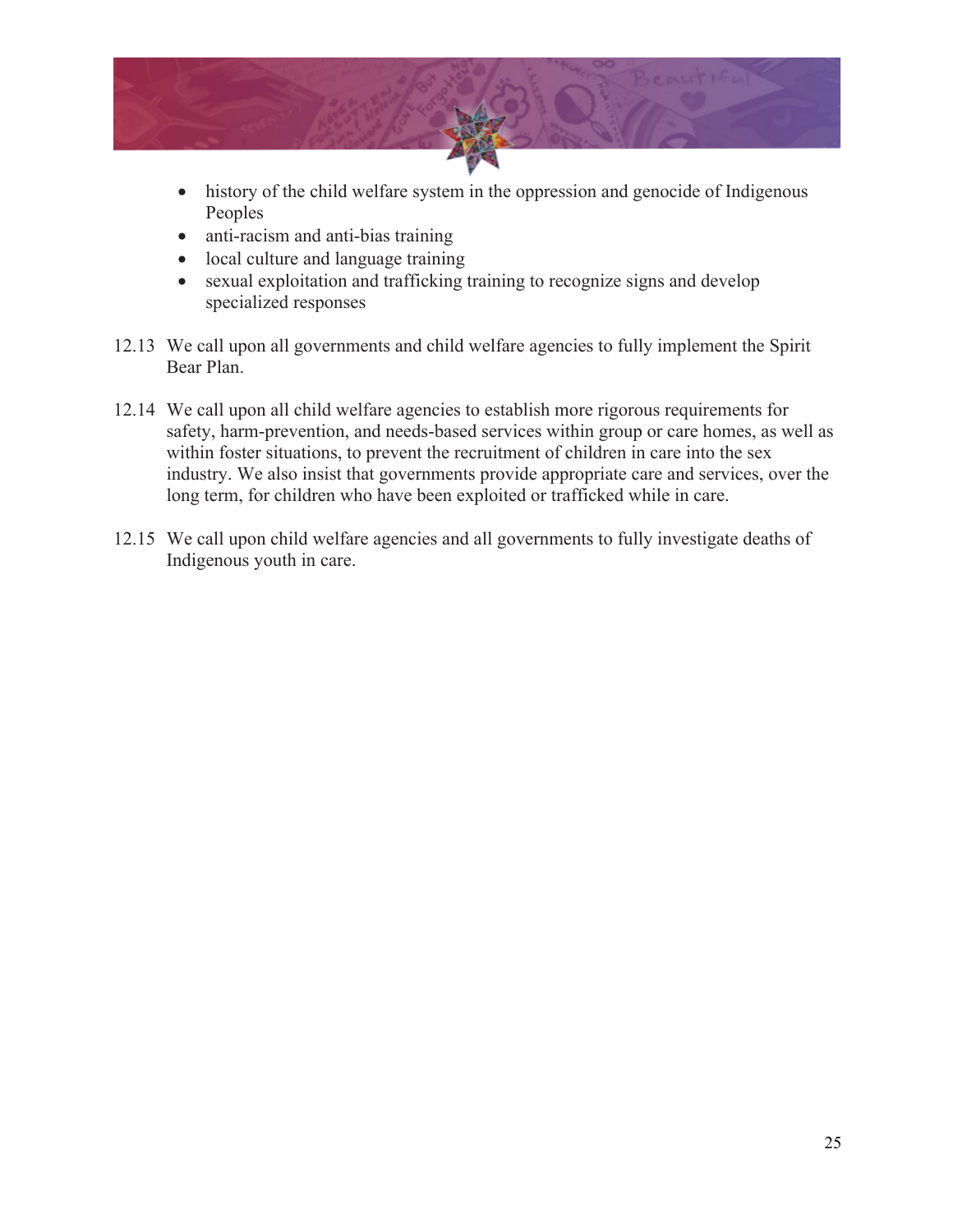

#### **Extractive and Development Industries**

- 13.1 We call upon all resource-extraction and development industries to consider the safety and security of Indigenous women, girls, and 2SLGBTQQIA people, as well as their equitable benefit from development, at all stages of project planning, assessment, implementation, management, and monitoring.
- 13.2 We call upon all governments and bodies mandated to evaluate, approve, and/or monitor development projects to complete gender-based socio-economic impact assessments on all proposed projects as part of their decision making and ongoing monitoring of projects. Project proposals must include provisions and plans to mitigate risks and impacts identified in the impact assessments prior to being approved.
- 13.3 We call upon all parties involved in the negotiations of impact-benefit agreements related to resource-extraction and development projects to include provisions that address the impacts of projects on the safety and security of Indigenous women, girls, and 2SLGBTQQIA people. Provisions must also be included to ensure that Indigenous women and 2SLGBTQQIA people equitably benefit from the projects.
- 13.4 We call upon the federal, provincial, and territorial governments to fund further inquiries and studies in order to better understand the relationship between resource extraction and other development projects and violence against Indigenous women, girls, and 2SLGBTQQIA people. At a minimum, we support the call of Indigenous women and leaders for a public inquiry into the sexual violence and racism at hydroelectric projects in northern Manitoba.
- 13.5 We call upon resource-extraction and development industries and all governments and service providers to anticipate and recognize increased demand on social infrastructure because of development projects and resource extraction, and for mitigation measures to be identified as part of the planning and approval process. Social infrastructure must be expanded and service capacity built to meet the anticipated needs of the host communities in advance of the start of projects. This includes but is not limited to ensuring that policing, social services, and health services are adequately staffed and resourced.

#### **Correctional Services Canada**

14.1 We call upon Correctional Service Canada to take urgent action to establish facilities described under sections 81 and 84 of the *Corrections and Conditional Release Act* to ensure that Indigenous women, girls, and 2SLGBTQQIA people have options for decarceration. Such facilities must be strategically located to allow for localized placements and mother-and-child programming.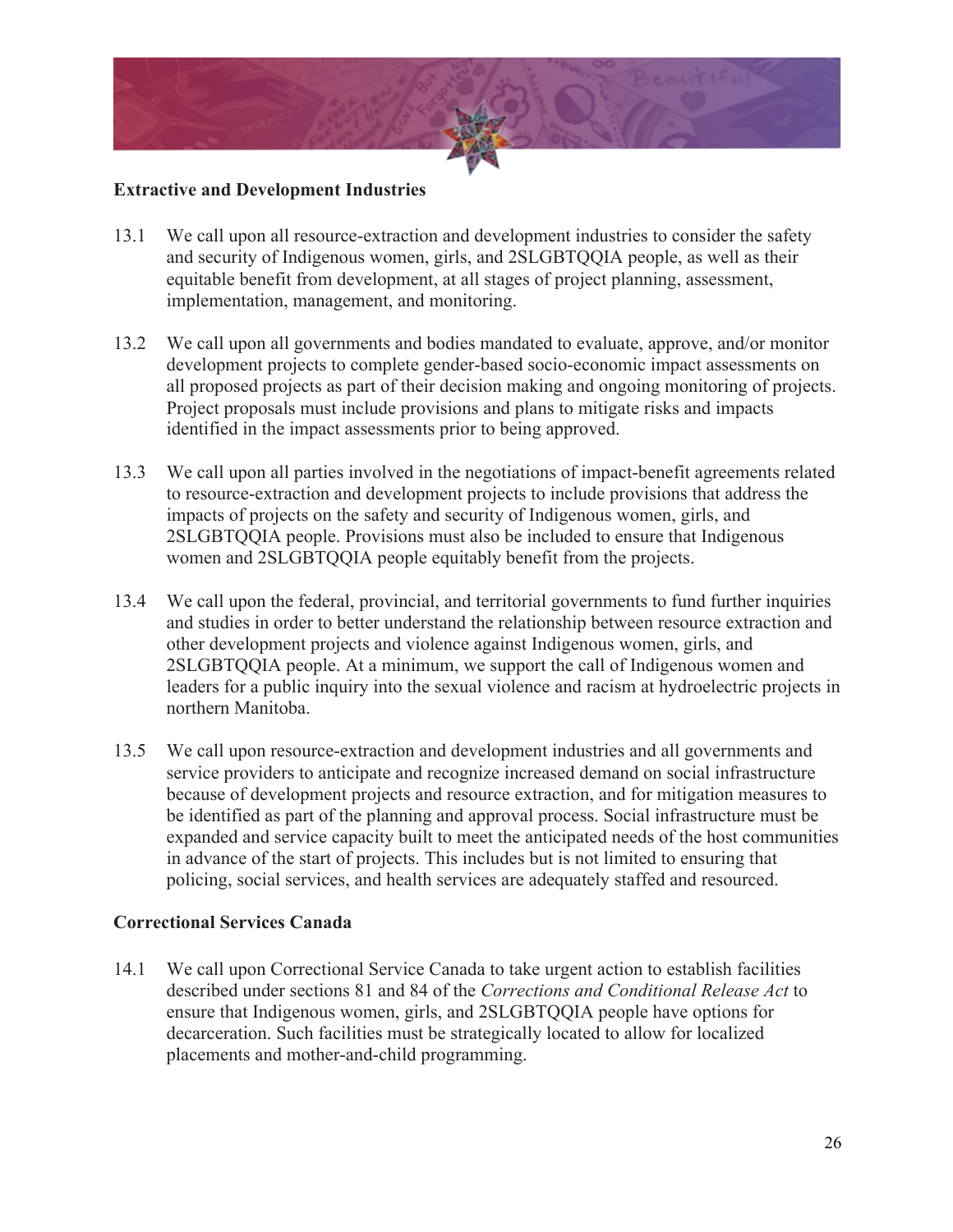

- 14.2 We call upon Correctional Service Canada to ensure that facilities established under sections 81 and 84 of the *Corrections and Conditional Release Act* receive funding parity with Correctional Service Canada-operated facilities. The agreements made under these sections must transfer authority, capacity, resources, and support to the contracting community organization.
- 14.3 We call upon Correctional Service Canada to immediately rescind the maximum security classification that disproportionately limits federally sentenced Indigenous women classified at that level from accessing services, supports, and programs required to facilitate their safe and timely reintegration.
- 14.4 We call upon Correctional Service Canada to evaluate, update, and develop security classification scales and tools that are sensitive to the nuances of Indigenous backgrounds and realities.
- 14.5 We call upon Correctional Service Canada to apply Gladue factors in all decision making concerning Indigenous women and 2SLGBTQQIA people and in a manner that meets their needs and rehabilitation.
- 14.6 We call upon Correctional Service Canada and provincial and territorial services to provide intensive and comprehensive mental health, addictions, and trauma services for incarcerated Indigenous women, girls, and 2SLGBTQQIA people, ensuring that the term of care is needs-based and not tied to the duration of incarceration. These plans and services must follow the individuals as they reintegrate into the community.
- 14.7 We call upon Correctional Service Canada to prohibit transfer of federally incarcerated women in need of mental health care to all-male treatment centres.
- 14.8 We call upon Correctional Service Canada to ensure its correctional facilities and programs recognize the distinct needs of Indigenous offenders when designing and implementing programming for First Nations, Inuit, and Métis women. Correctional Service Canada must use culturally safe, distinctions-based, and trauma-informed models of care, adapted to the needs of Indigenous women, girls, and 2SLGBTQQIA people.
- 14.9 We call upon Correctional Service Canada, in order to support reintegration, to increase opportunities for meaningful vocational training, secondary school graduation, and postsecondary education.
- 14.10 We call upon Correctional Service Canada to increase and enhance the role and participation of Elders in decision making for all aspects of planning for Indigenous women and 2SLGBTQQIA people.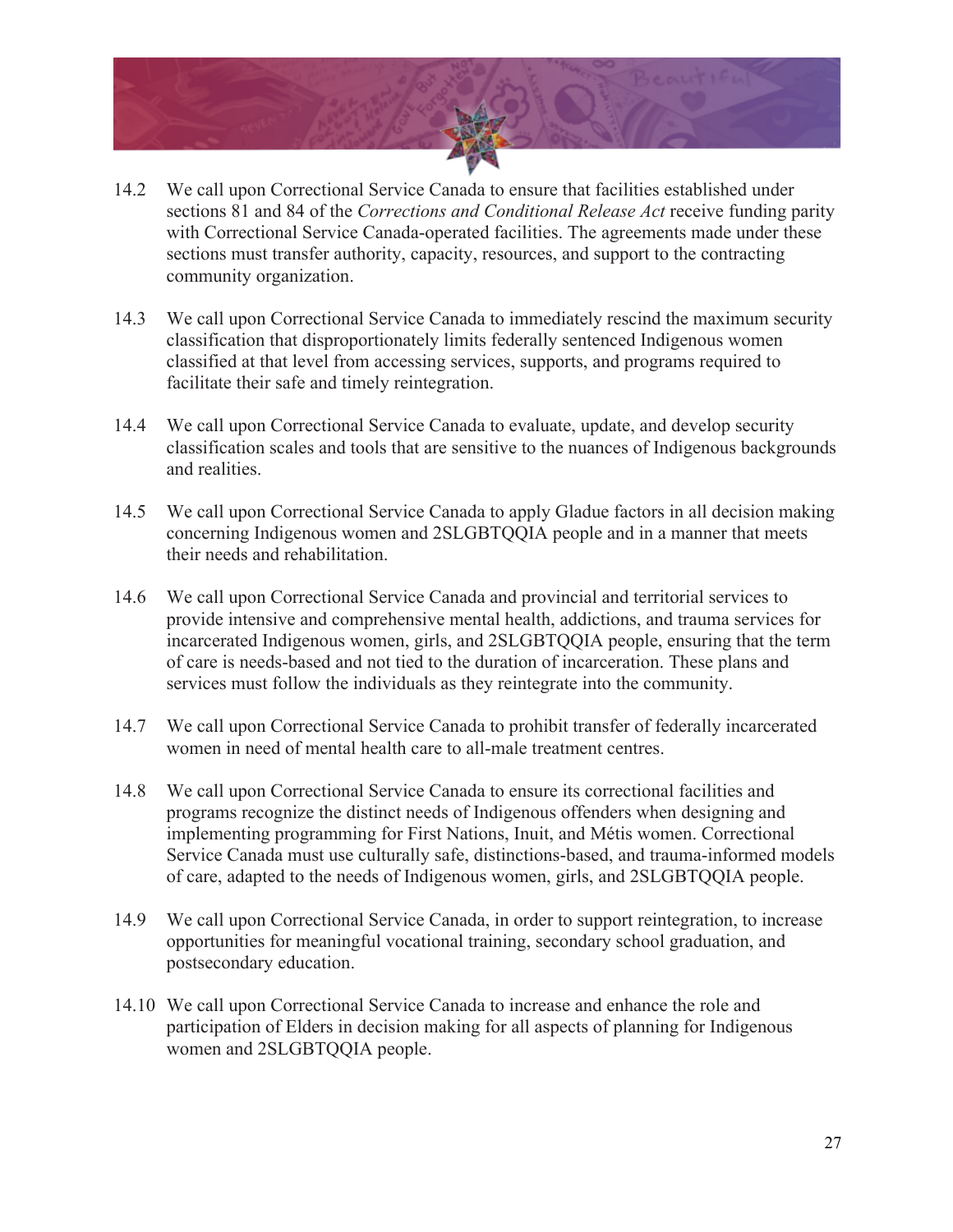

- 14.11 We call upon Correctional Service Canada to expand mother-and-child programming and to establish placement options described in sections 81 and 84 of the *Corrections and Conditional Release Act* to ensure that mothers and their children are not separated.
- 14.12 We call upon Correctional Service Canada and provincial and territorial correctional services to provide programming for men and boys that confronts and ends violence against Indigenous women, girls, and 2SLGBTQQIA people.
- 14.13 We call upon Correctional Service Canada to eliminate the practice of strip searches.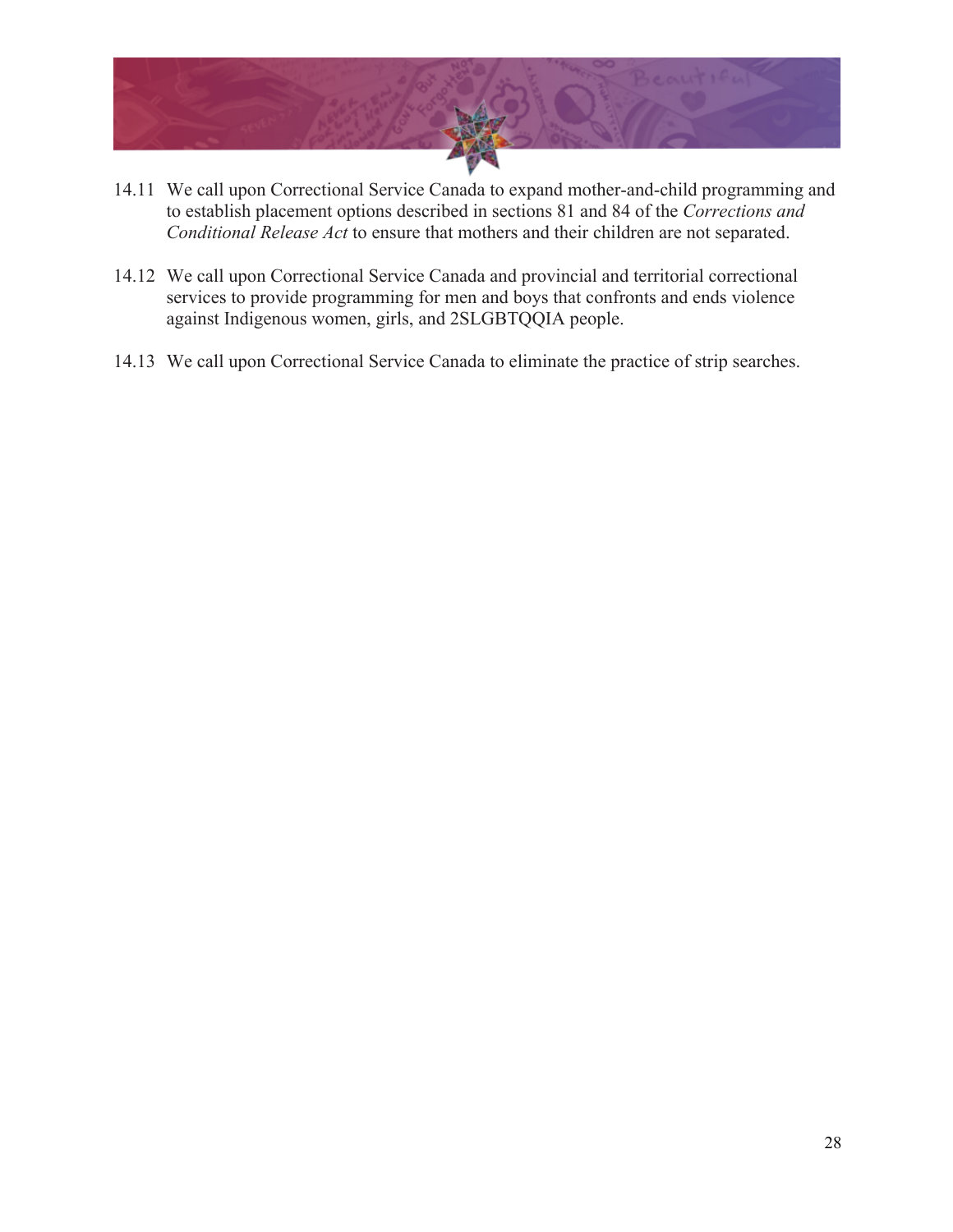

## **Calls for All Canadians**

As the *Final Report* has shown, and within every encounter, each person has a role to play in order to combat violence against Indigenous women, girls, and 2SLGBTQQIA people. Beyond those Calls aimed at governments or at specific industries or service providers, we encourage every Canadian to consider how they can give life to these Calls for Justice.

We call on all Canadians to:

- 15.1 Denounce and speak out against violence against Indigenous women, girls, and 2SLGBTQQIA people.
- 15.2 Decolonize by learning the true history of Canada and Indigenous history in your local area. Learn about and celebrate Indigenous Peoples' history, cultures, pride, and diversity, acknowledging the land you live on and its importance to local Indigenous communities, both historically and today.
- 15.3 Develop knowledge and read the *Final Report.* Listen to the truths shared, and acknowledge the burden of these human and Indigenous rights violations, and how they impact Indigenous women, girls, and 2SLGBTQQIA people today.
- 15.4 Using what you have learned and some of the resources suggested, become a strong ally. Being a strong ally involves more than just tolerance; it means actively working to break down barriers and to support others in every relationship and encounter in which you participate.
- 15.5 Confront and speak out against racism, sexism, ignorance, homophobia, and transphobia, and teach or encourage others to do the same, wherever it occurs: in your home, in your workplace, or in social settings.
- 15.6 Protect, support, and promote the safety of women, girls, and 2SLGBTQQIA people by acknowledging and respecting the value of every person and every community, as well as the right of Indigenous women, girls, and 2SLGBTQQIA people to generate their own, self-determined solutions.
- 15.7 Create time and space for relationships based on respect as human beings, supporting and embracing differences with kindness, love, and respect. Learn about Indigenous principles of relationship specific to those Nations or communities in your local area and work, and put them into practice in all of your relationships with Indigenous Peoples.
- 15.8 Help hold all governments accountable to act on the Calls for Justice, and to implement them according to the important principles we set out.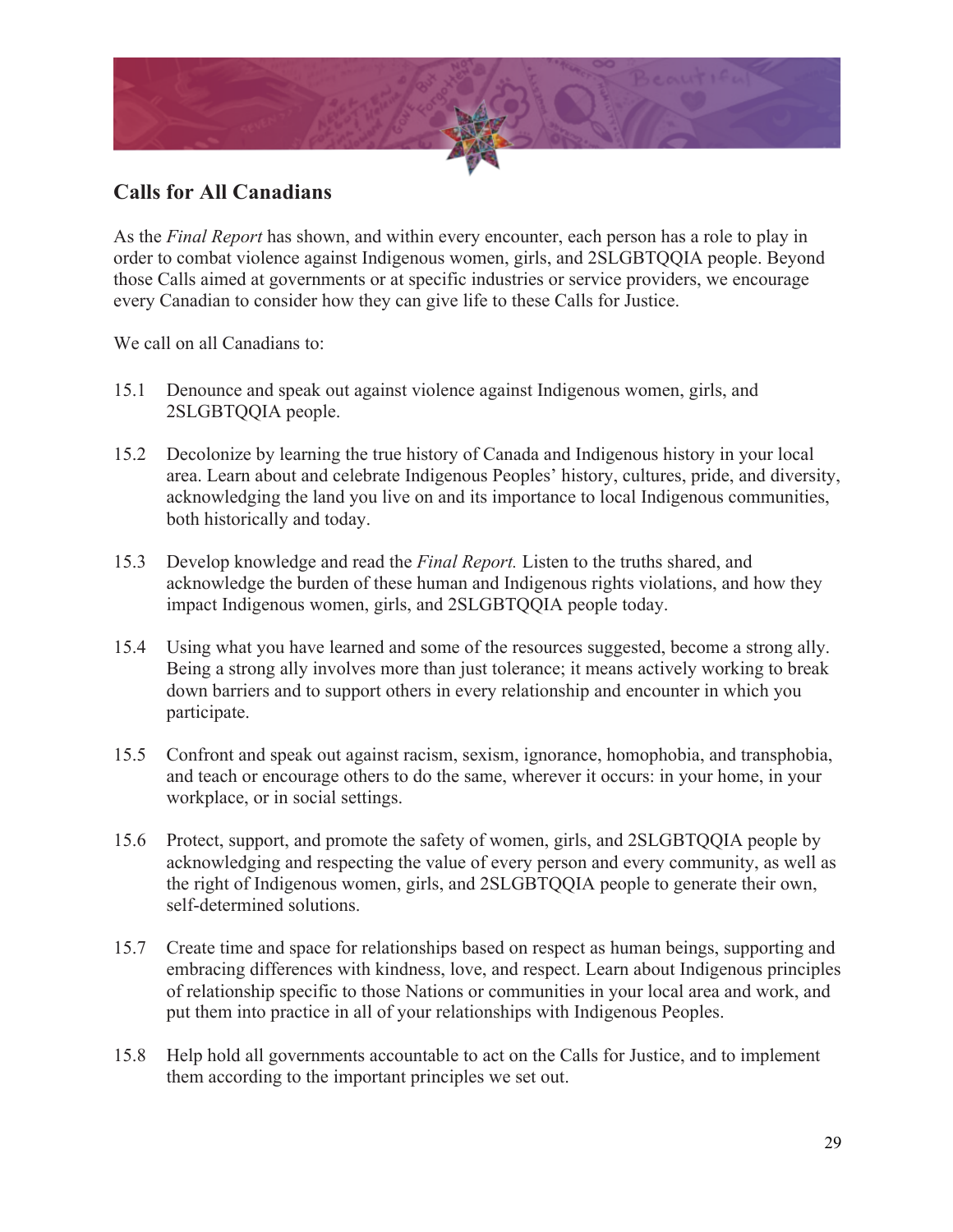

#### *Suggested Resources for Learning*

National Inquiry into Missing and Murdered Indigenous Women and Girls. *Our Women and Girls Are Sacred: The Interim Report of the National Inquiry into Missing and Murdered Women and Girls.* http://www.mmiwg-ffada.ca/publications/.

National Inquiry into Missing and Murdered Indigenous Women and Girls. *Their Voices Will Guide Us: Student and Youth Engagement Guide.* http://www.mmiwgffada.ca/publications/.

Transcripts, testimonies, and public statements offered during the Truth-Gathering Process, available at www.mmiwg-ffada.ca/transcripts/ and http://www.mmiwgffada.ca/part-ii-and-part-iii-knowledge-keeper-expert-andinstitutional-hearing-transcripts/.

In addition, please consult our bibliography for a list of all sources used in this report.

#### *Suggested Resources for Allyship*

Amnesty International. "10 Ways to Be a Genuine Ally to Indigenous Communities." https://www.amnesty.org.au/10-ways-to-be-an-ally-to-indigenous-communities/.

Dr. Lynn Gehl. "Ally Bill of Responsibilities." http://www.lynngehl.com/uploads/5/0/0/4/5004954/ally bill of responsibilities poster.p df.

Indigenous Perspectives Society. "How to Be an Ally to Indigenous People." https://ipsociety.ca/news/page/7/.

Montreal Urban Aboriginal Community Strategy Network. "Indigenous Ally Toolkit." https://gallery.mailchimp.com/86d28ccd43d4be0cfc11c71a1/files/102bf040-e221-4953 a9ef- 9f0c5efc3458/Ally\_email.pdf.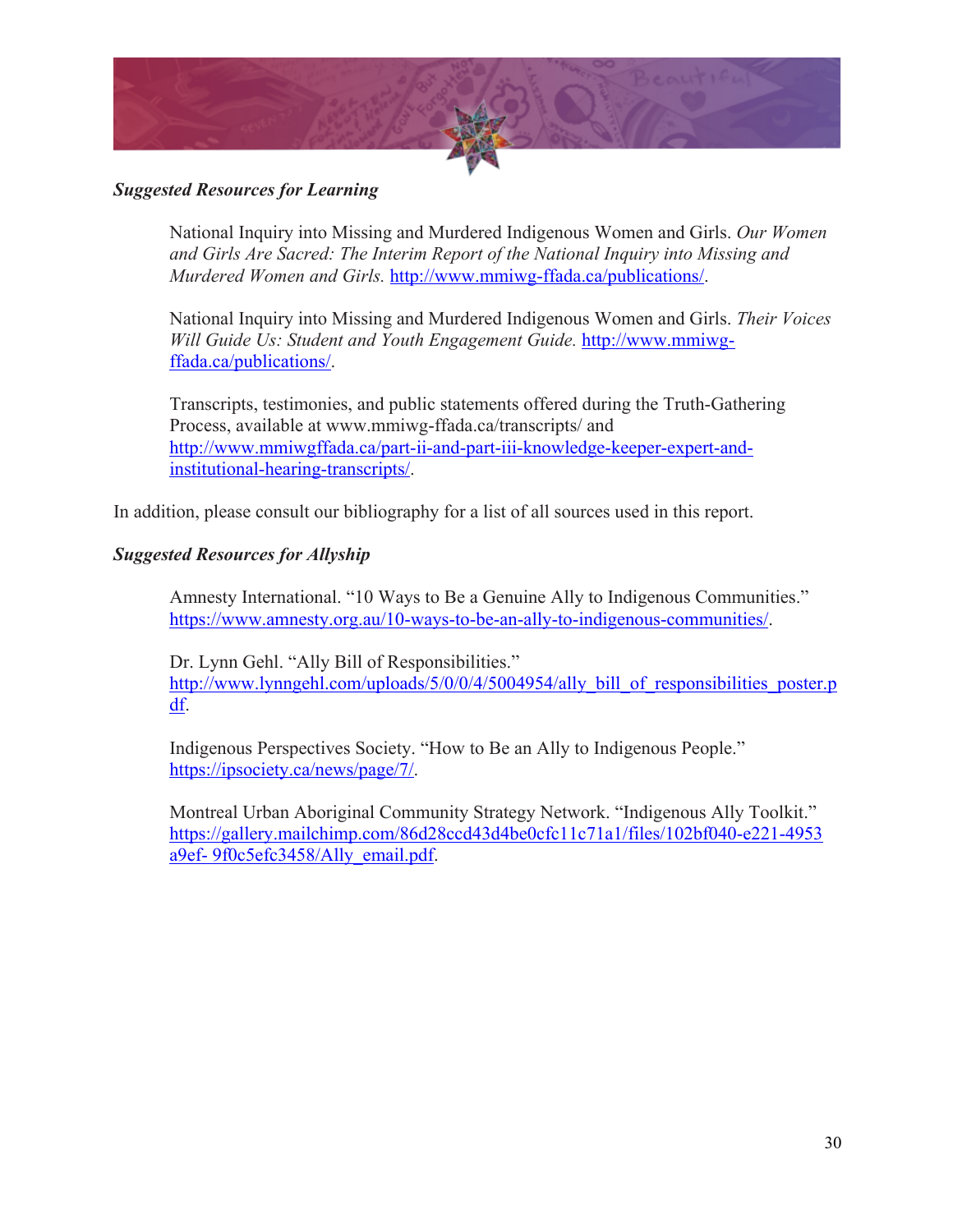

## **Distinctions-Based Calls**

## **Inuit-Specific Calls for Justice**

*Principles and guidelines for interpretation and implementation*

#### **Distinctions-Based Approach**

Inuit, Métis, and First Nations are distinct peoples. Implementation of all recommendations in the *Final Report* and actions taken to ensure safety and social, economic, political, and cultural health and prosperity of Inuit women, girls, and 2SLGBTOOIA people must be done in a manner that is distinctions based, recognizing and reflecting the distinct needs and governance structures of Inuit and reflective of the distinct relationship between Inuit and the Crown. They must also respect and appreciate the internal diversity within Inuit communities, including the diverse history, languages, dialects, and spiritual and religious beliefs.

#### **Decision Making through Inuit Self-Determination**

All actions taken to ensure the safety and well-being of Inuit women, girls, and 2SLGBTQQIA people must include the participation of Inuit women, girls, and 2SLGBTQQIA people and those with lived experience. Further, they must recognize and implement Inuit self-determination. All actions must be Inuit-led, rooted in Inuit laws, culture, language, traditions, and societal values. Implementation efforts will succeed only through the recognition and respect of Inuit knowledge, wisdom, and expertise.

Improving the safety and the social, economic, and cultural health and prosperity of Inuit women, girls, and 2SLGBTQQIA people can be achieved only through the sustained, wholesome, and transparent collaborative action of all governments (federal, provincial, and territorial) in full partnership with Inuit. Inuit society is artificially compartmentalized and divided through colonial geopolitical boundaries. Therefore, federal, provincial, and territorial jurisdictions must work with Inuit self-determination mechanisms to ensure appropriate decision making regarding intervention programs and services. Further, all governments must not use jurisdiction as an excuse to impede actions required to eliminating the social, economic, political, and cultural inequality and infrastructure gaps that are resulting in increased violence against Inuit women, girls, and 2SLGBTQQIA people.

#### **Substantive Equality**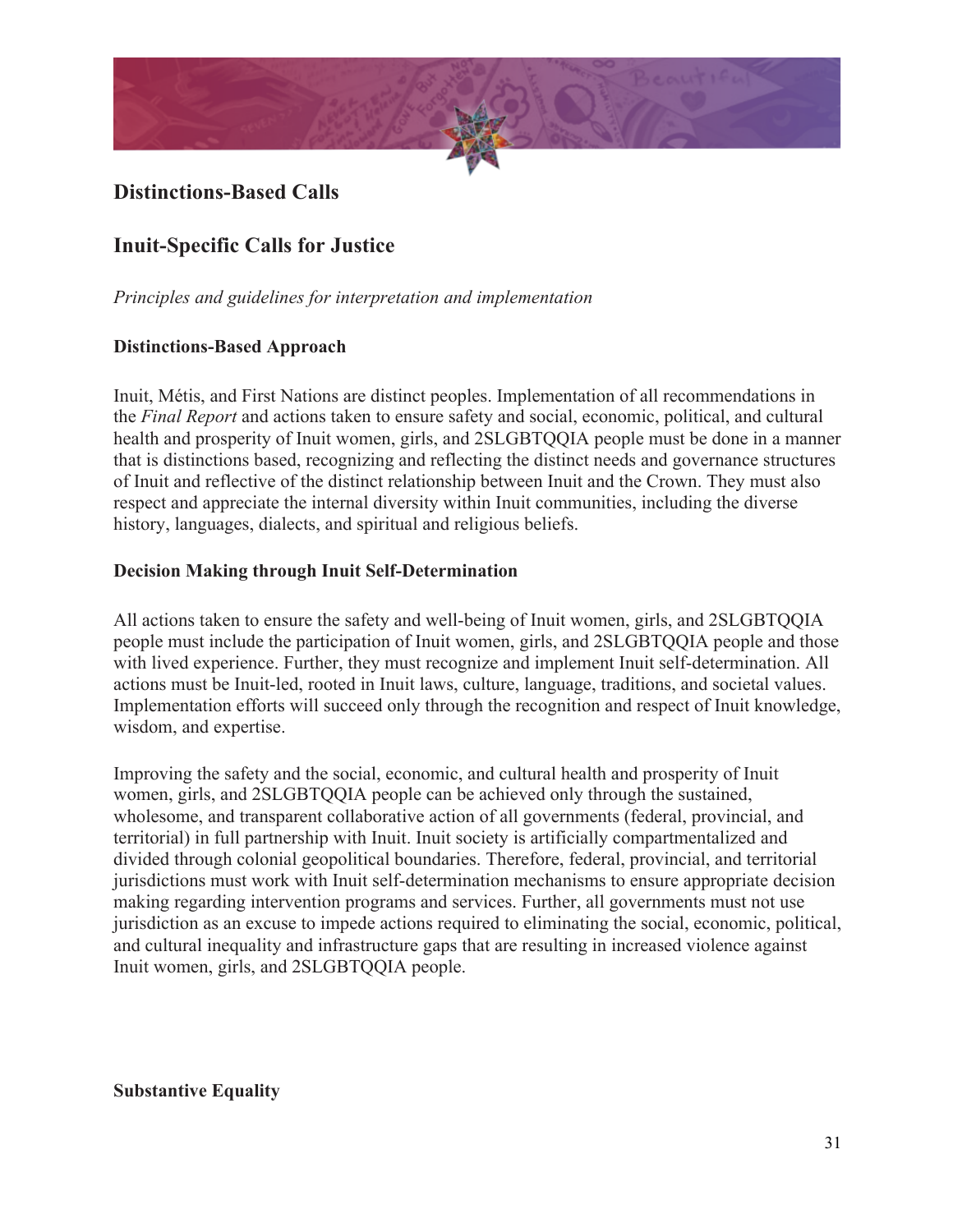

State recognition, protection, and compliance with the human rights and Indigenous rights of Inuit are a legal imperative. Efforts by all governments are required to achieve substantive equality for Inuit. There must be true equality in outcomes. Nothing less than substantive equality is required to address the historical disadvantages, intergenerational trauma, and discrimination experienced by Inuit women, girls, and 2SLGBTQQIA people in order to ensure their social, economic, political, and cultural prosperity. In order to obtain substantive equality, all the specific needs of Inuit must be met in a culturally appropriate way and include equitable, sustainable and long-term resourcing and funding.

Testimony shared by Inuit witnesses, experts, and Elders, and submissions by Inuit representative organizations, along with existing reports and research, demonstrated that Inuit have unique and distinct experiences of colonial oppression and violence. Further, witnesses emphasized distinct areas of concern and priority areas for Inuit women, girls, and 2SLGBTQQIA people that require distinct recommendations.

- 16.1 We call upon all governments to honour all socio-economic commitments as defined in land claims agreements and self-government agreements between Inuit and the Crown. These commitments must be upheld and implemented. Articles 23 and 24 of the Nunavut Land Claims Agreement, and commitments by governments to provide for the housing and economic needs of Inuit, must be fully complied with and implemented.
- 16.2 We call upon all governments to create laws and services to ensure the protection and revitalization of Inuit culture and language. All Inuit, including those living outside Inuit Nunangat, must have equitable access to culture and language programs. It is essential that Elders are included in the development and delivery of these programs.
- 16.3 We call upon all governments with jurisdiction in Inuit Nunangat to recognize Inuktut as the founding language, and it must be given official language status through language laws. Inuktut must be afforded the same recognition and protection and promotion as English and French within Inuit Nunangat, and all governments and agencies providing services to Inuit must ensure access to services in Inuktut, and invest in the capacity to be able to do so. Furthermore, all government and agency service providers must be culturally competent and educated in Inuit culture, laws, values, and history, also well as the history of colonial violence perpetuated by the Canadian state and government agents against Inuit.
- 16.4 Given that the intergenerational transfer of Inuit knowledge, values, and language is a right that must be upheld, we call upon all governments to fund and support the recording of Inuit knowledge about culture, laws, values, spirituality, and history prior to and since the start of colonization. Further, this knowledge must be accessible and taught to all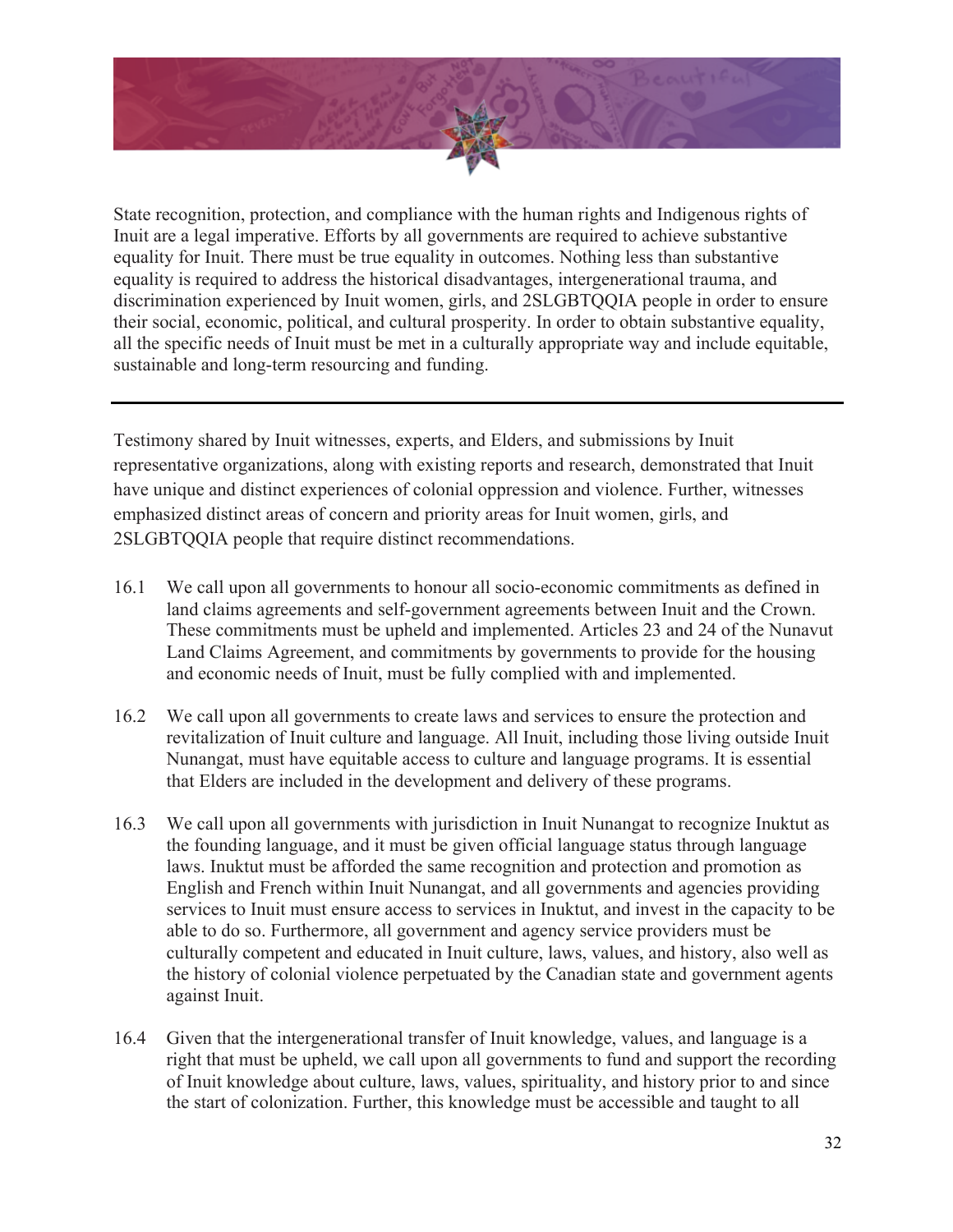

Inuit, by Inuit. It is imperative that educational institutions prioritize the teaching of this knowledge to Inuit children and youth within all areas of the educational curriculum.

- 16.5 Given that reliable high-speed Internet services and telecommunications are necessary for Inuit to access government services and to engage in the Canadian economic, cultural, and political life, we call upon all governments with jurisdiction in Inuit Nunangat to invest the infrastructure to ensure all Inuit have access to high speed Internet.
- 16.6 We call upon all governments and Inuit organizations to work collaboratively to ensure that population numbers for Inuit outside of the Inuit homeland are captured in a disaggregated manner, and that their rights as Inuit are upheld. These numbers are urgently needed to identify the growing, social, economic, political, and cultural needs of urban Inuit.
- 16.7 We call upon all governments to ensure the availability of effective, culturally appropriate, and accessible health and wellness services within each Inuit community. The design and delivery of these services must be inclusive of Elders and people with lived experience. Closing the service and infrastructure gaps in the following areas is urgently needed, and requires action by all governments. Required measures include but are not limited to:
	- i. The establishment and funding of birthing centres in each Inuit community, as well as the training of Inuit midwives in both Inuit and contemporary birthing techniques.
	- ii. The establishment and funding of accessible and holistic community wellness, health, and mental health services in each Inuit community. These services must be Inuit-led and operate in accordance with Inuit health and wellness values, approaches, and methods.
	- iii. The establishment and funding of trauma and addictions treatment and healing options in each Inuit community.
- 16.8 We call upon all governments to invest in the recruitment and capacity building of Inuit within the medical, health, and wellness service fields. Training and competency in both contemporary and Inuit medical, health, and wellness practices and methodologies are essential for effective services in these fields.
- 16.9 We call upon the Government of Canada, in partnership with Inuit, to establish and resource an Inuit Healing and Wellness Fund to support grassroots and community-led programs. This fund must be permanently resourced and must be administered by Inuit and independent from government.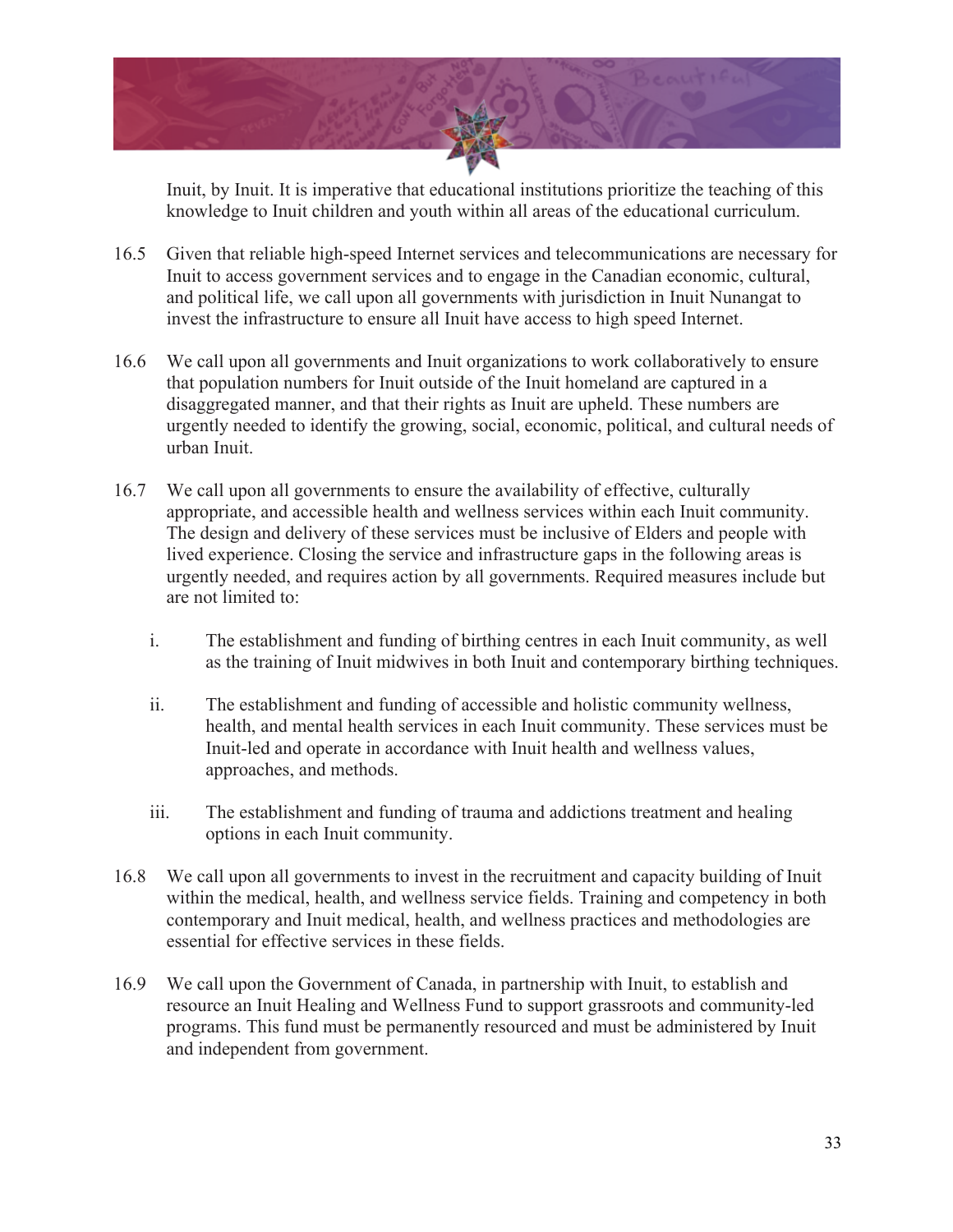

- 16.10 We call upon all governments to develop policies and programs to include healing and health programs within educational systems. These programs must be Inuit-led and must provide the resources to teach Inuit children Inuit-appropriate socio-emotional coping skills, pride, and capacity.
- 16.11 Given that healing occurs through the expression of art and culture, we call upon all governments within Inuit Nunangat to invest in Inuit artistic expression in all its forms through the establishment of infrastructure and by ensuring sustainable funds are available and accessible for Inuit artists.
- 16.12 We call upon all governments and service providers to ensure that Inuit men and boys are provided services that are gender- and Inuit-specific to address historic and ongoing trauma they are experiencing. These programs must be Inuit-led and run, and must be well resourced and accessible.
- 16.13 We call upon all governments to take all measures required to implement the National Inuit Suicide Prevention Strategy with Inuit nationally and regionally, through Inuit Tapiriit Kanatami (ITK).
- 16.14 We call upon all federal, provincial, and territorial governments to review and amend laws in relation to child and family services to ensure they uphold the rights of Inuit children and families and conform to Inuit laws and values. Inuit parents and guardians must be provided access to Inuit-specific parenting and caregiving teachings and services.
- 16.15 In light of the multijurisdictional nature of child and family services as they currently operate for Inuit in Canada, we call upon the federal government, in partnership with Inuit, to establish and fund an Inuit Child and Youth Advocate with jurisdiction over all Inuit children in care. In the absence of a federally mandated Inuit Child and Youth Advocate, we call on all provinces and territories with Inuit children in their care to each establish Inuit-specific child and youth advocates.
- 16.16 We call upon all government agencies providing child and family services to Inuit children to enumerate and report on the number of Inuit children in their care. This data must be disaggregated and the reports must be shared with Inuit organizations and Inuit child and youth advocates.
- 16.17 We call upon all governments to prioritize supporting Inuit families and communities to meet the needs of Inuit children, recognizing that apprehension must occur only when absolutely required to protect a child. Placement of Inuit children with extended family and in Inuit homes must be prioritized and resourced. Placement outside of their communities and outside their homelands must be restricted.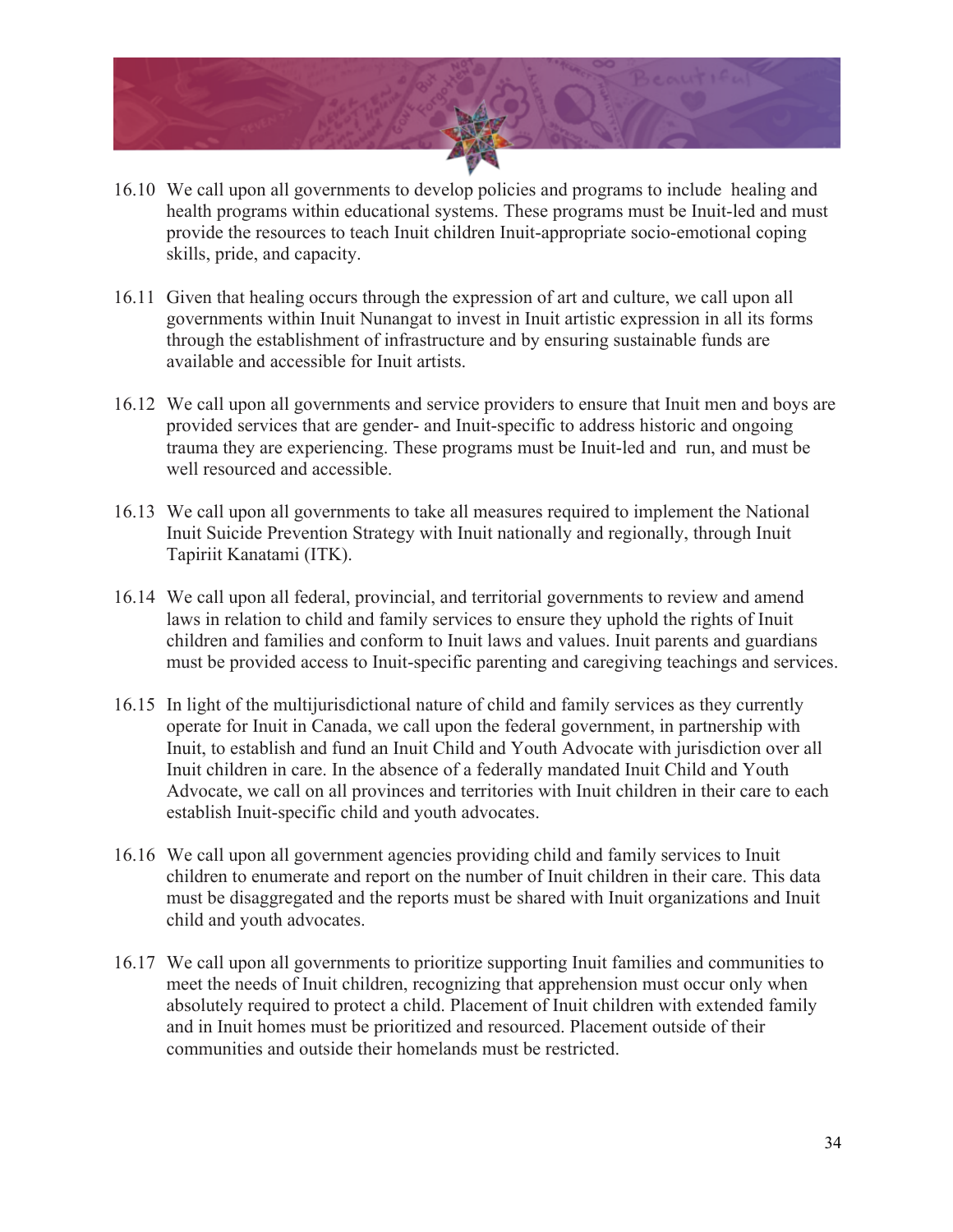

- 16.18 We call upon all governments to respect the rights of Inuit children and people in care, including those who are placed in care outside of their Inuit homelands. All governments must ensure that children and people in care have access to their families and kinship systems and have meaningful access to their culture and language and to culturally relevant services. All child and family services agencies must work with Inuit communities within their jurisdiction to meet their obligations to Inuit children in their care. We call upon all governments to immediately invest in safe, affordable, and culturally appropriate housing within Inuit communities and for Inuit outside of their homelands, given the links between the housing crisis and violence, poor health (including tuberculosis) and suicide. Immediate and directed measures are required to end the crisis.
- 16.19 We call upon all governments to develop and fund safe houses, shelters, transition houses, and second-stage housing for Inuit women, girls, and 2SLGBTQQIA people fleeing violence. These houses and shelters are required in all Inuit communities and in urban centres with large Inuit populations. Shelters must not require full occupancy to remain open and to receive funding. Further, they must be independent from child and family services agencies, as women may not seek shelter due to fear of agency involvement. This action includes the establishment and funding of shelters and safe spaces for families, children, and youth, including Inuit who identify as 2SLGBTQQIA, who are facing socioeconomic crises in all Inuit communities and in urban centres with large Inuit populations.
- 16.20 We call upon all governments to support the establishment of programs and services designed to financially support and promote Inuit hunting and harvesting in all Inuit communities. All governments with jurisdiction in Inuit Nunangat must immediately increase minimum wage rates and increase social assistance rates to meet the needs of Inuit and to match the higher cost of living in Inuit communities. A guaranteed annual livable income model, recognizing the right to income security, must be developed and implemented.
- 16.21 We call upon all governments to ensure equitable access to high-quality educational opportunities and outcomes from early childhood education to post-secondary education within Inuit communities. Further, all governments must invest in providing Inuit women, girls, and 2SLGBTQQIA people with accessible and equitable economic opportunities.
- 16.22 We call upon all governments to fund and to support culturally and age appropriate programs for Inuit children and youth to learn about developing interpersonal relationships. These programs could include, for example, training in developing healthy relationships and personal well-being and traditional parenting skills. Furthermore, Inuit children and youth must be taught how to identify violence through the provision of ageappropriate educational programs like the Good Touch/Bad Touch program offered in Nunavik.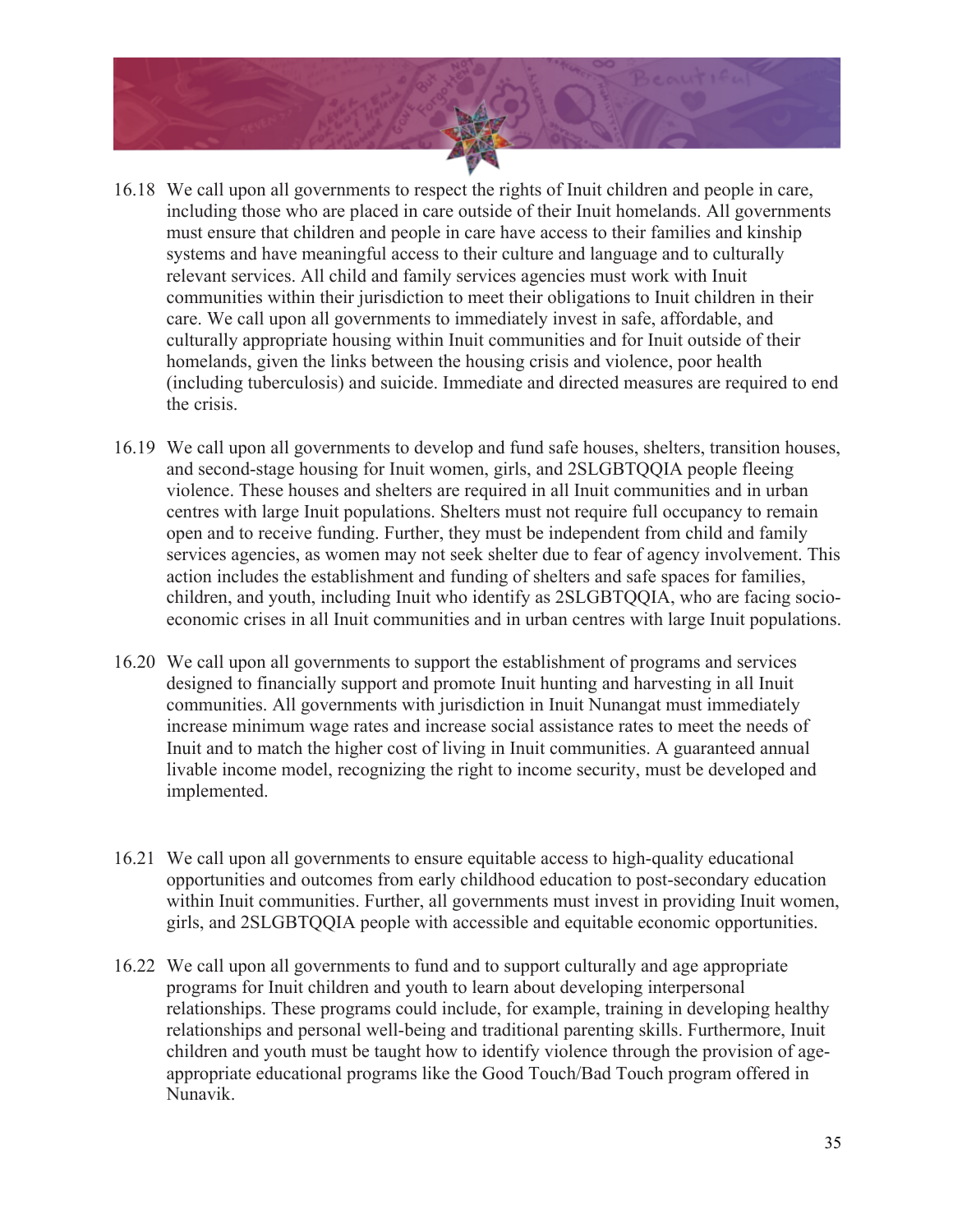

- 16.23 We call upon all governments to work with Inuit to provide public awareness and education to combat the normalization of domestic violence and sexualized violence against Inuit women, girls, and 2SLGBTQQIA people; to educate men and boys about the unacceptability of violence against Inuit women, girls, and 2SLGBTQQIA people; and to raise awareness and education about the human rights and Indigenous rights of Inuit.
- 16.24 We call upon all governments to fund and to support programs for Inuit children and youth to teach them how to respond to threats and identify exploitation. This is particularly the case with respect to the threats of drugs and drug trafficking as well as sexual exploitation and human trafficking. This awareness and education work must be culturally and age-appropriate and involve all members of the community, including 2SLGBTQQIA Inuit.
- 16.25 We call upon all educators to ensure that the education system, from early childhood to post-secondary, reflects Inuit culture, language, and history. The impacts and history of colonialism and its legacy and effects must also be taught. Successful educational achievements are more likely to be attained and be more meaningful for Inuit when they reflect their socio-economic, political, and cultural reality and needs. Further, we call upon all governments with jurisdiction over education within the Inuit homeland to amend laws, policies, and practices to ensure that the education system reflects Inuit culture, language, and history.
- 16.26 We call upon all governments to establish more post-secondary options within Inuit Nunangat to build capacity and engagement in Inuit self-determination in research and academia. We call on all governments to invest in the establishment of an accredited university within Inuit Nunangat.
- 16.27 We call upon all governments to ensure that in all areas of service delivery including but not limited to policing, the criminal justice system, education, health, and social services – there be ongoing and comprehensive Inuit-specific cultural competency training for public servants. There must also be ongoing and comprehensive training in such areas as trauma care, cultural safety training, anti-racism training, and education with respect to the historical and ongoing colonialism to which Inuit have been and are subjected.
- 16.28 Given that the failure to invest in resources required for treatment and rehabilitation has resulted in the failure of section 718(e) of the *Criminal Code* and the Gladue principles to meet their intended objectives, we call upon all governments to invest in Inuit-specific treatment and rehabilitation services to address the root causes of violent behaviour. This must include but is not limited to culturally appropriate and accessible mental health services, trauma and addictions services, and access to culture and language for Inuit.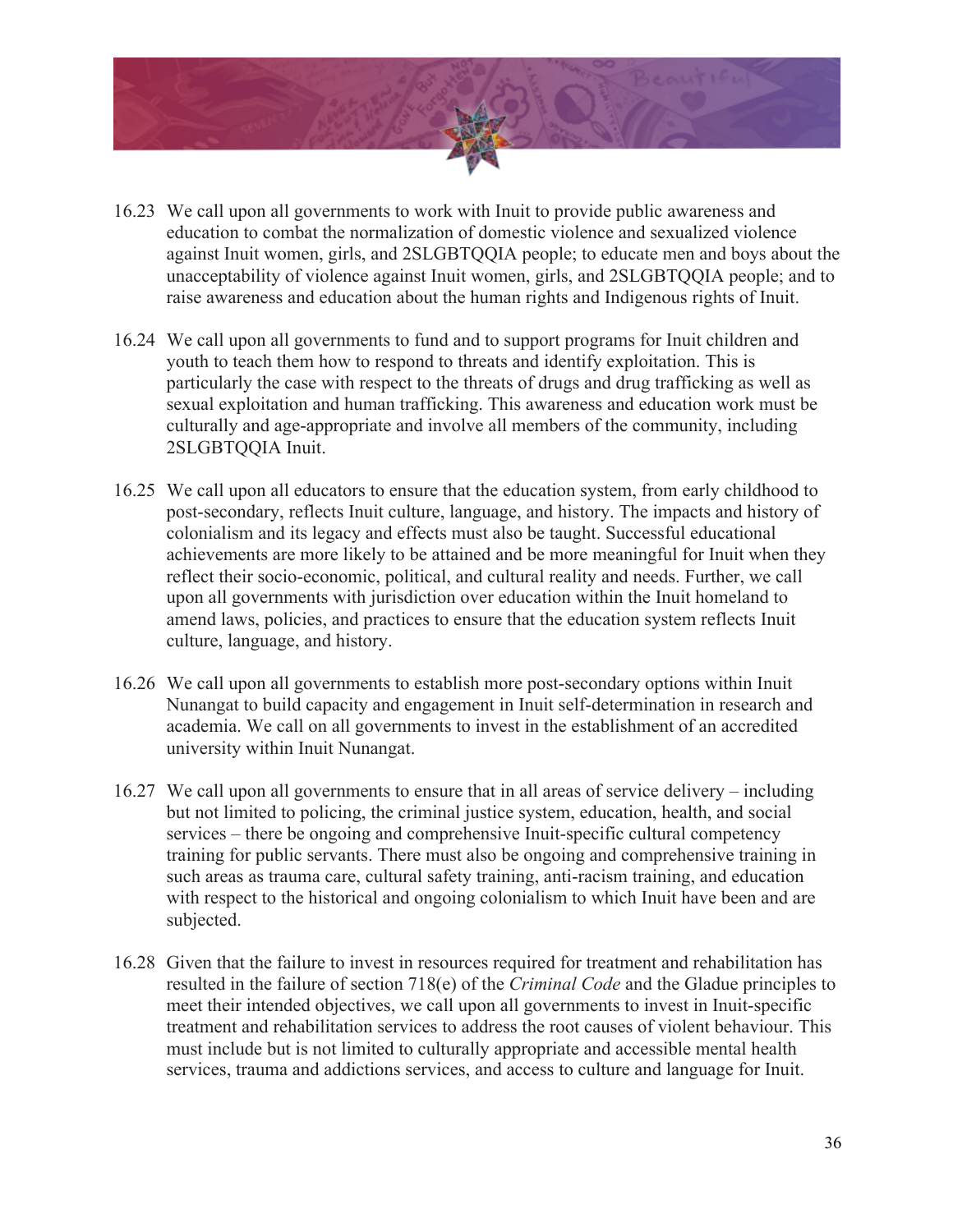

Justice system responses to violence must ensure and promote the safety and security of all Inuit, and especially that of Inuit women, girls, and 2SLGBTQQIA people.

- 16.29 We call upon all governments and service providers, in full partnership with Inuit, to design and provide wraparound, accessible, and culturally appropriate victim services. These services must be available and accessible to all Inuit and in all Inuit communities.
- 16.30 We call upon Correctional Service Canada and provincial and territorial corrections services to recognize and adopt an Inuit Nunangat model of policy, program, and service development and delivery. This is required to ensure that Inuit in correctional facilities get the Inuit-specific treatment and rehabilitation programs and services they need. Further, it will ensure that Inuit women can remain within their Inuit homelands and are able to maintain ties with their children and families. Correctional Service Canada and provincial and territorial correctional services must ensure that effective, needs-based, and culturally and linguistically appropriate correctional services are made available for Inuit women, girls, and 2SLGBTQQIA people in custody. Inuit men and boys in custody must also receive specialized programs and services to address their treatment and rehabilitation needs and to address the root causes of violent behaviour. We call upon Correctional Service Canada to support and equitably fund the establishment of facilities and spaces as described in section 81 and section 84 of the *Corrections and Conditional Release Act,*  within all Inuit regions.
- 16.31 We call upon Correctional Service Canada and provincial and territorial correctional services to amend their intake and data-collection policies and practices to ensure that distinctions-based information about Inuit women, girls, and 2SLGBTQQIA people is accurately captured and monitored. All correctional services must report annually to Inuit representative organizations on the number of Inuit women within correctional services' care and custody.
- 16.32 We call upon police services, in particular the Royal Canadian Mounted Police (RCMP), to ensure there is Inuit representation among sworn officers and civilian staff within Inuit communities. Inuit are entitled to receive police services in Inuktut and in a culturally competent and appropriate manner. The RCMP must ensure they have the capacity to uphold this right. Within the Nunavut Territory, and in accordance with Article 23 of the Nunavut Land Claims Agreement, the RCMP has obligations to recruit, train, and retain Inuit. The RCMP must take immediate and directed measures to ensure the number of Inuit within the RCMP in Nunavut, and throughout the Inuit homelands, is proportionally representative.
- 16.33 We call upon all governments to invest in capacity building, recruitment, and training to achieve proportional representation of Inuit throughout public service in Inuit homelands.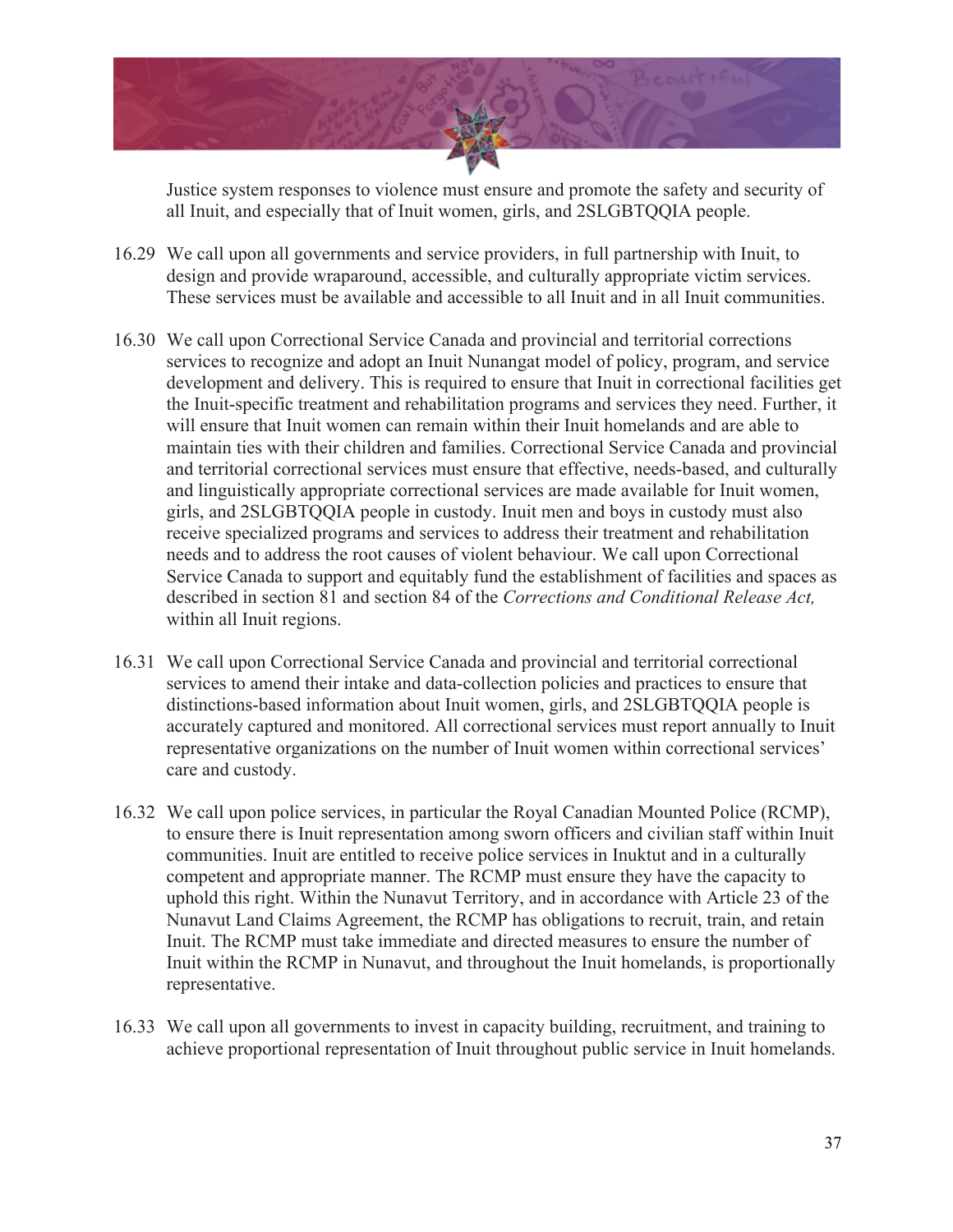

- 16.34 Within the Nunavut Territory, we call upon the federal and territorial governments to fully implement the principles and objectives of Article 23 of the Nunavut Land Claims Agreement. Proportional representation is an imperative in the arenas of public services and, in particular, the child welfare system, social services, the criminal justice system, police services, the courts, and corrections throughout Inuit Nunangat.
- 16.35 We call upon the federal government and the Province of Quebec to ensure the intent and objectives of the policing provisions of the James Bay Northern Quebec Agreement are fully implemented, including Inuit representation, participation, and control over policing services within Nunavik. The federal government and the government of Quebec must ensure the Kativik Regional Police Force (KRPF) is resourced and provided with the legal capacity to provide Nunavik Inuit with effective and substantively equitable policing services. Urgent investments are required to ensure that the KRPF has the infrastructure and human resource capacity to meet its obligations to provide competent, Inuit-specific policing services.
- 16.36 We call upon all governments to ensure there are police services in all Inuit communities.
- 16.37 We call upon all governments within Inuit Nunangat to amend laws, policies, and practices to reflect and recognize Inuit definitions of "family," "kinship," and "customs" to respect Inuit family structures.
- 16.38 We call upon all service providers working with Inuit to amend policies and practices to facilitate multi-agency interventions, particularly in cases of domestic violence, sexualized violence, and poverty. Further, in response to domestic violence, early intervention and prevention programs and services must be prioritized.
- 16.39 We call upon all governments to support and fund the establishment of culturally appropriate and effective child advocacy centres like the Umingmak Centre, the first child advocacy centre in Nunavut, throughout the Inuit homeland.
- 16.40 We call upon all governments to focus on the well-being of children and to develop responses to adverse childhood experiences that are culturally appropriate and evidencebased. This must include but is not limited to services such as intervention and counselling for children who have been sexually and physically abused.
- 16.41 We call upon governments and Inuit representative organizations to work with Inuit women, girls, and 2SLGBTQQIA people to identify barriers and to promote their equal representation within governance, and work to support and advance their social, economic, cultural, and political rights. Inuit women, Elders, youth, children, and 2SLGBTQQIA people must be given space within governance systems in accordance with their civil and political rights.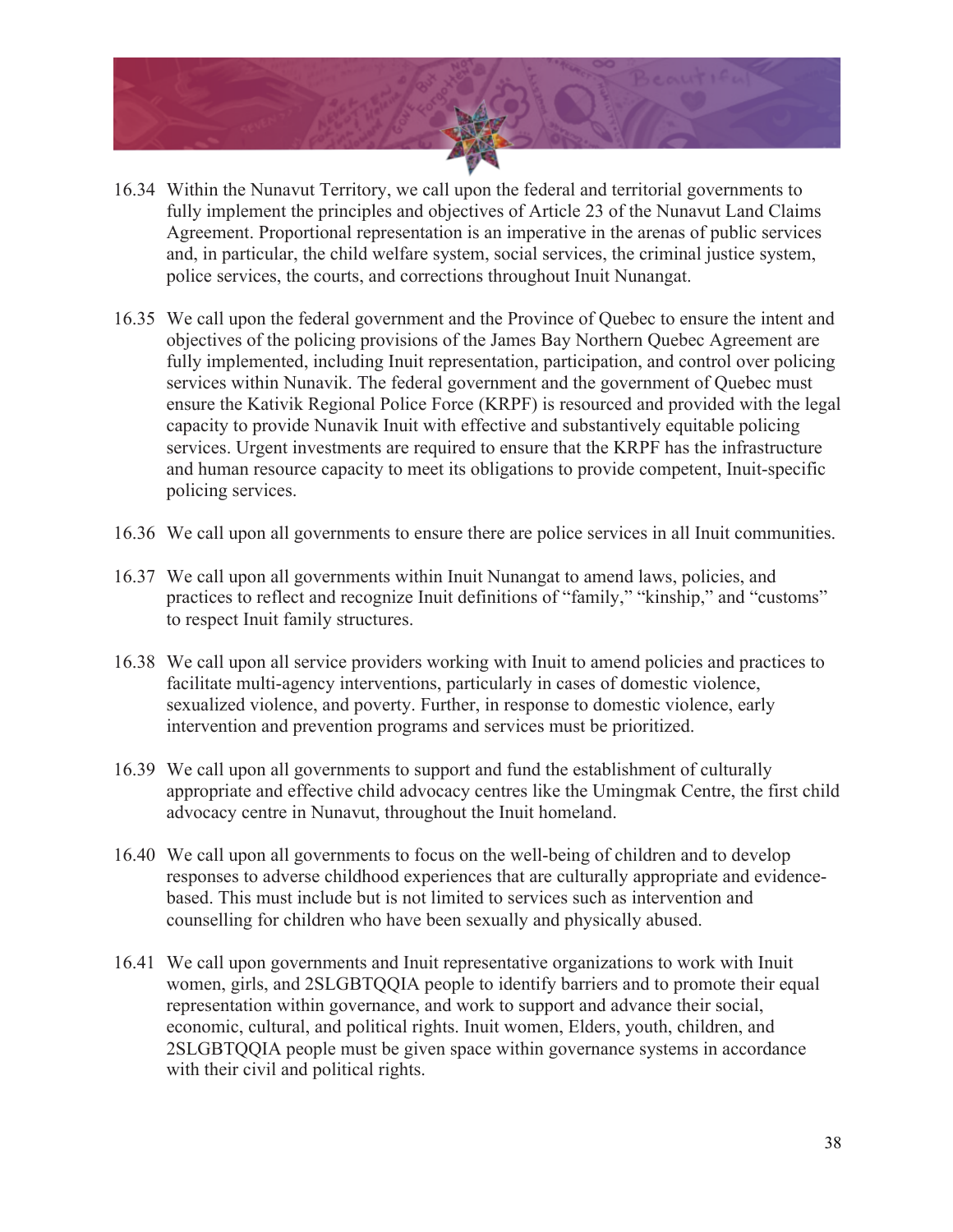

- 16.42 We call upon the federal government to ensure the long-term, sustainable, and equitable funding of Inuit women's, youths', and 2SLGBTQQIA people's groups. Funding must meet the capacity needs and respect Inuit self-determination, and must not be tied to the priorities and agenda of federal, provincial, or territorial governments.
- 16.43 We call upon all governments and service providers within the Inuit homelands to ensure there are robust oversight mechanisms established to ensure services are delivered in a manner that is compliant with the human rights and Indigenous rights of Inuit. These mechanisms must be accessible and provide for meaningful recourse.
- 16.44 We call upon all governments to ensure the collection of disaggregated data in relation to Inuit to monitor and report on progress and the effectiveness of laws, policies, and services designed to uphold the social, economic, political, and cultural rights and wellbeing of Inuit women, girls, and 2SLGBTQQIA people. Monitoring and data collection must recognize Inuit self-determination and must be conducted in partnership with Inuit. Within any and all mechanisms established to oversee and monitor the implementation of the National Inquiry's recommendations, we call upon all governments to ensure the equitable and meaningful involvement of Inuit governments and representative organizations, including those of Inuit women, girls, and and 2SLGBTQQIA people.
- 16.45 We call upon the federal government to acknowledge the findings of the Qikiqtani Truth Commission and to work to implement the recommendations therein in partnership with Qikiqtani Inuit Association and the Inuit of the Qikiqtaaluk region.
- 16.46 Many people continue to look for information and the final resting place of their lost loved one. The federal government, in partnership with Inuit, has established the Nanilavut project. We recognize the significance of the project as an important step in healing and Inuit self-determination in the healing and reconciliation process. We call upon the federal government to support the work of the Nanilavut project on a long-term basis, with sustained funding so that it can continue to serve Inuit families as they look for answers to the questions of what happened to their loved ones. We further insist that it must provide for the option of repatriation of the remains of lost loved ones once they are located.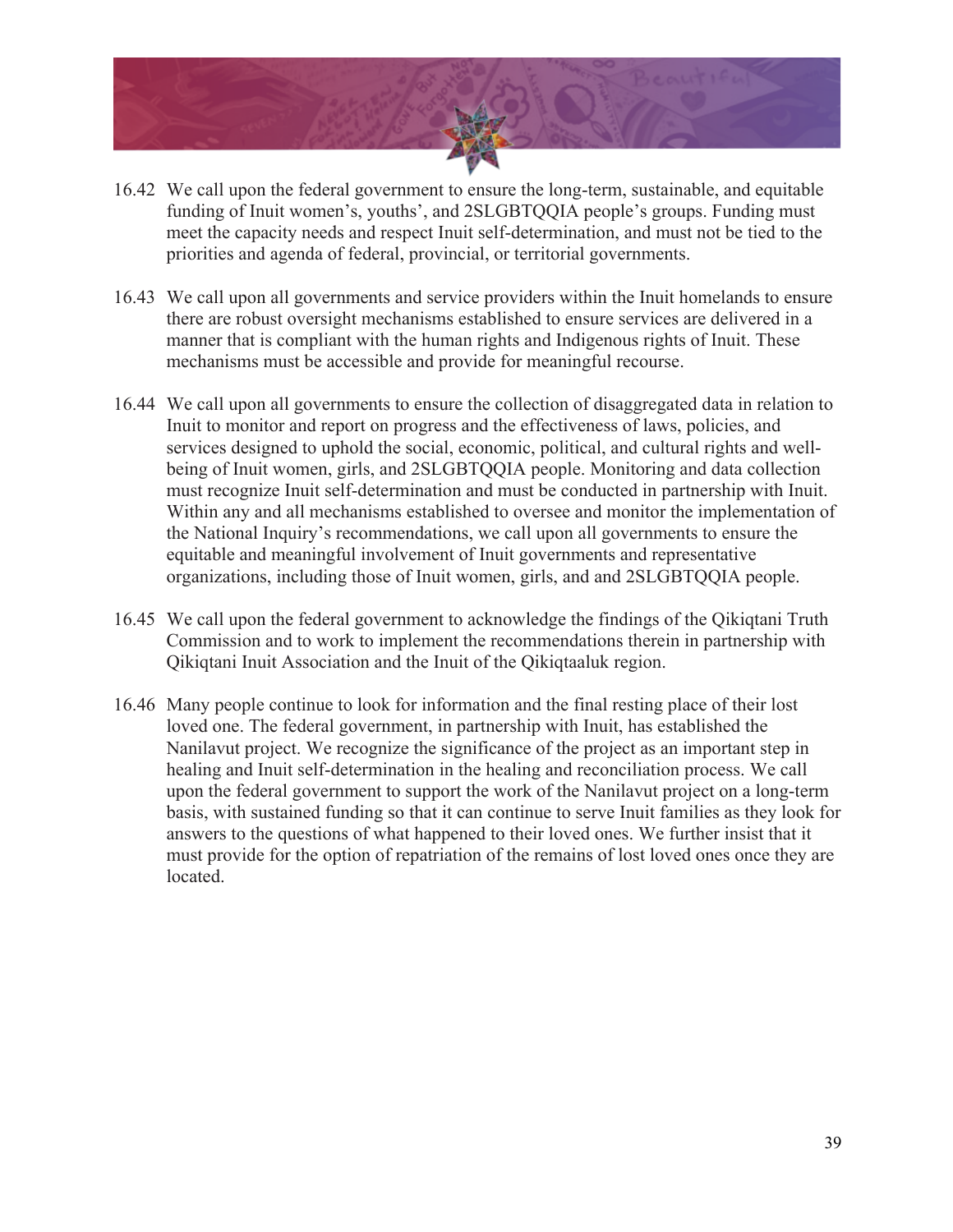

### **Métis-Specific Calls for Justice**

The Calls for Justice in this report must be interpreted and implemented in a distinctions-based manner, taking into account the unique history, culture and reality of Métis communities and people. This includes the way that Métis people and their issues have been ignored by levels of government, which has resulted in barriers to safety for Métis women, girls, and 2SLGBTQQIA people. The diversity of the experiences of Métis women, girls, and 2SLGBTQQIA people, both among themselves, and as between other Indigenous women, girls, and 2SLGBTQQIA people, must be fully recognized and understood.

All actions taken to ensure the safety and well-being of Métis women, girls, and 2SLGBTQQIA people must include their participation, including those with lived experience. In addition, the recognition and protection of, and compliance with, the human rights and Indigenous rights of Métis women, girls, and 2SLGBTQQIA people on a substantively equal basis is a legal imperative.

Métis witnesses who testified at the National Inquiry, and Parties with Standing's closing submissions, emphasized the need for greater awareness of Métis issues and distinctive realities, and practical supports for Métis families. They also focused on guiding principles such as: Métis self-determination, and the need for culturally-specific solutions; respect for human rights; prevention in relation to violence and child welfare, and substantively equal governmental support for Métis children and families; and, inclusion of all Métis perspectives in decision making, including 2SLGBTQQIA people and youth.

- 17.1 We call upon the federal government to uphold its constitutional responsibility to Métis people and to non-Status people in the provision of all programs and services that fall under its responsibility.
- 17.2 We call upon the federal government to pursue the collection and dissemination of disaggregated data concerning violence against Métis women, girls, and 2SLGBTQQIA people, including barriers they face in accessing their rights to safety, informed by Métis knowledge and experiences. We also call upon the federal government to support and fund research that highlights distinctive Métis experiences, including the gathering of more stories specific to Métis perspectives on violence.
- 17.3 We call upon all governments to ensure equitable representation of Métis voices in policy development, funding, and service delivery, and to include Métis voices and perspectives in decision-making, including Métis 2SLGBTQQIA people and youth, and to implement self-determined and culturally specific solutions for Métis people.
- 17.4 We call upon all governments to fund and support Métis-specific programs and services that meet the needs of Métis people in an equitable manner, and dedicated Métis advocacy bodies and institutions, including but not limited to Métis health authorities and Métis child welfare agencies.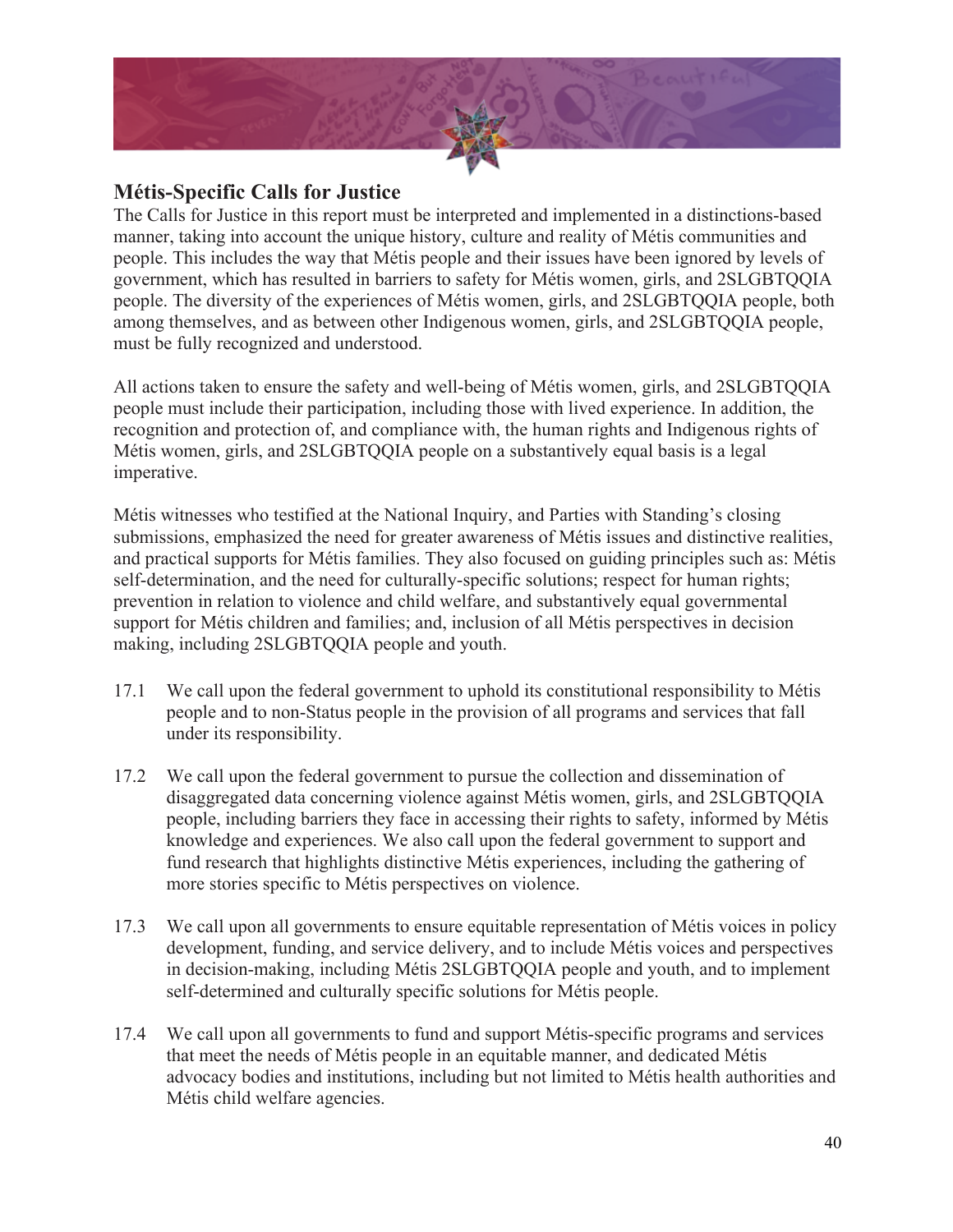

- 17.5 We call upon all governments to eliminate barriers to accessing programming and services for Métis, including but not limited to barriers facing Métis who do not reside in their home province.
- 17.6 We call upon all governments to pursue the implementation of a distinctions based approach that takes into account the unique history of Métis communities and people, including the way that many issues have been largely ignored by levels of government and now present barriers to safety.
- 17.7 We call upon all governments to fund and to support culturally appropriate programs and services for Métis people living in urban centres, including those that respect the internal diversity of Métis communities with regards to spirituality, gender identity, and cultural identity.
- 17.8 We call upon all governments, in partnership with Métis communities, organizations, and individuals, to design mandatory, ongoing cultural competency training for public servants (including staff working in policing, justice, education, health care, social work, and government) in areas such as trauma-informed care, cultural safety training, antiracism training, and understanding of Métis culture and history.
- 17.9 We call upon all governments to provide safe transportation options, particularly in rural, remote, and northern communities, including "safe rides" programs, and to monitor high recruitment areas where Métis women, girls, and 2SLGBTQQIA individuals may be more likely to be targeted.
- 17.10 We call upon all governments to respect Métis rights and individuals' self-identification as Métis.
- 17.11 We call upon all governments to support and fund dialogue and relationships between Métis and First Nations communities.
- 17.12 We call upon police services to build partnerships with Métis communities, organizations, and people to ensure culturally safe access to police services.
- 17.13 We call upon police services to engage in education about the unique history and needs of Métis communities.
- 17.14 We call upon police services to establish better communication with Métis communities and populations through representative advisory boards that involve Métis communities and address their needs.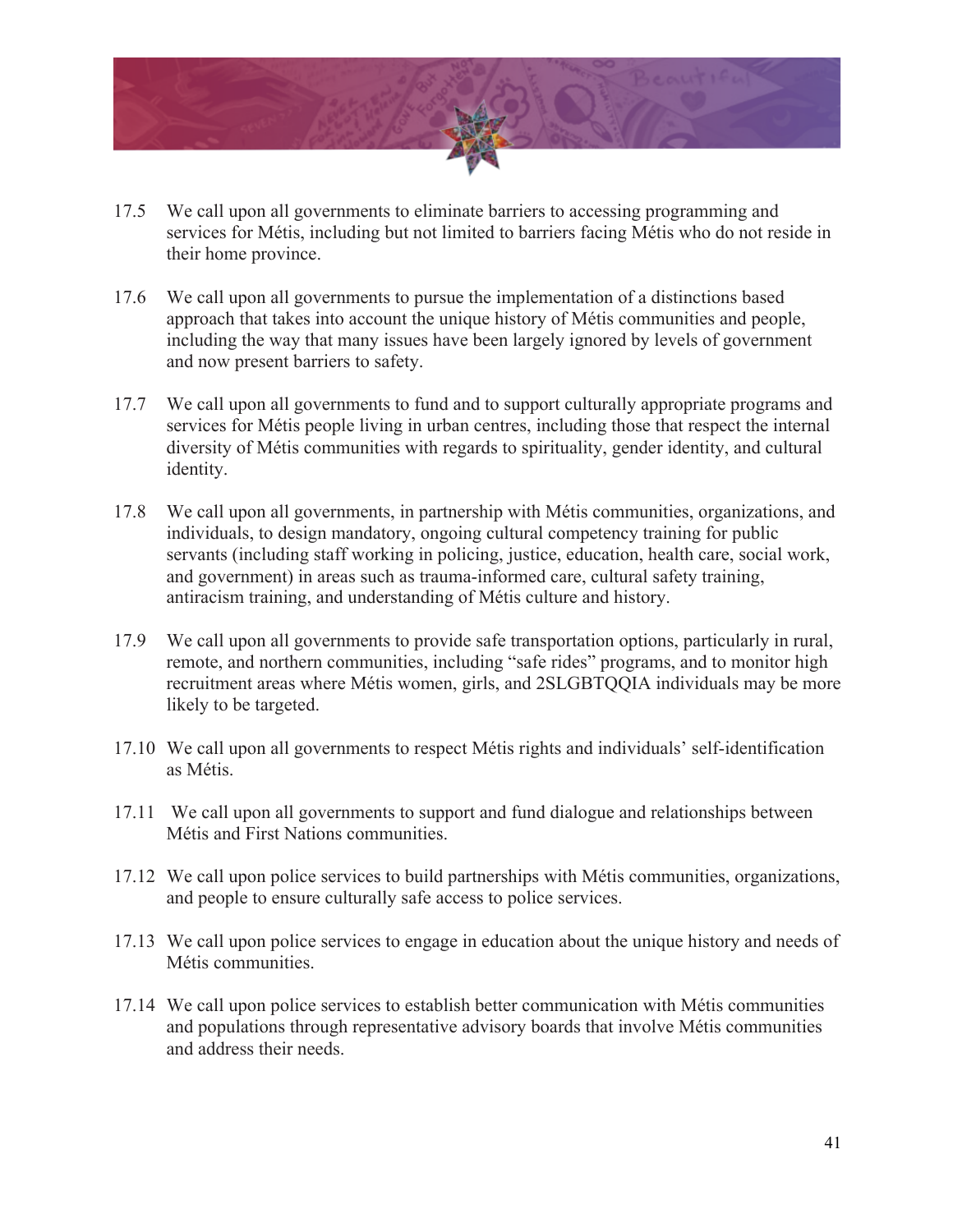

- 17.15 We call upon all governments to fund the expansion of community-based security models that include Métis perspectives and people, such as local peacekeeper officers or programs such as the Bear Clan Patrol.
- 17.16 We call upon all governments to provide support for self-determined and culturally specific needs-based child welfare services for Métis families that are focused on prevention and maintenance of family unity. These services will also focus on: avoiding the need for foster care; restoring family unity and providing support for parents trying to reunite with children; healing for parents; and developing survivor-led programs to improve family safety. These services include culturally grounded parenting education and interventions that support the whole family, such as substance abuse treatment programs that accommodate parents with children and that are specifically suited to Métis needs and realities. We also call upon all governments to provide long-term stable funding for wraparound services and exceptional programs aimed at keeping Métis families together.
- 17.17 We call upon all governments to provide more funding and support for Métis child welfare agencies and for child placements in Métis homes.
- 17.18 We call upon all governments to establish and maintain funding for cultural programming for Métis children in foster care, especially when they are placed in non- Indigenous or non-Métis families.
- 17.19 We call upon all governments to address Métis unemployment and poverty as a way to prevent child apprehension.
- 17.20 We call upon all governments to fund and support programs for Métis women, girls, and 2SLGBTQQIA people, including more access to traditional healing programs, treatment centres for youth, family support and violence prevention funding and initiatives for Métis, and the creation of no-barrier safe spaces, including spaces for Métis mothers and families in need.
- 17.21 We call upon the federal government to recognize and fulfill its obligations to the Métis people in all areas, especially in health, and further call upon all governments for services such as those under FNIHB to be provided to Métis and non-Status First Nations Peoples in an equitable manner consistent with substantive human rights standards.
- 17.22 We call upon all governments to respect and to uphold the full implementation of Jordan's Principle with reference to the Métis.
- 17.23 We call upon all governments to provide Métis-specific programs and services that address emotional, mental, physical, and spiritual dimensions of well-being, including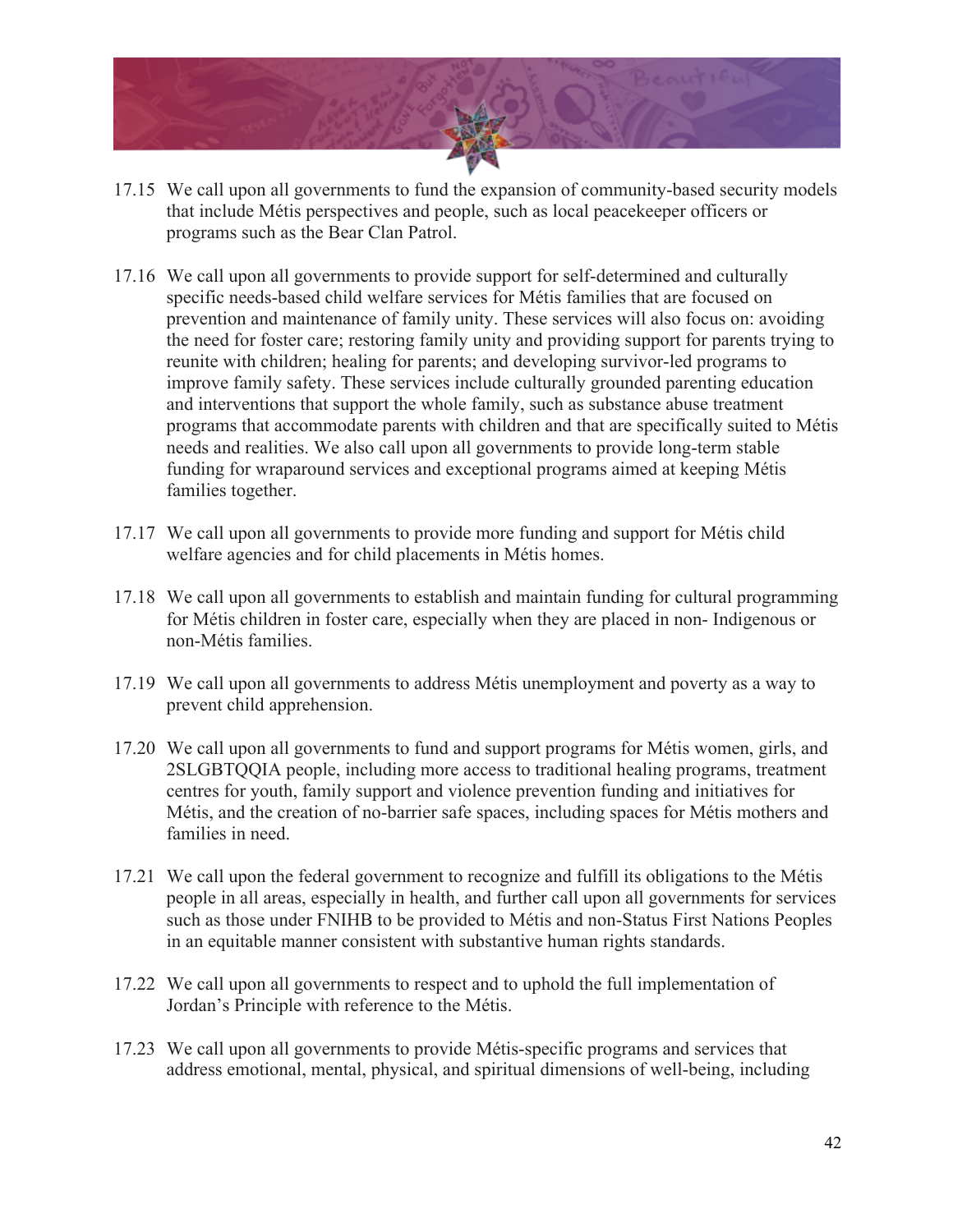

coordinated or co-located services to offer holistic wraparound care, as well as increased mental health and healing and cultural supports.

- 17.24 We call upon all governments and educators to fund and establish Métis-led programs and initiatives to address a lack of knowledge about the Métis people and culture within Canadian society, including education and advocacy that highlights the positive history and achievements of Métis people and increases the visibility, understanding, and appreciation of Métis people.
- 17.25 We call upon all governments to fund programs and initiatives that create greater access to cultural knowledge and foster a positive sense of cultural identity among Métis communities. These include initiatives that facilitate connections with family, land, community, and culture; culturally specific programming for Métis 2SLGBTQQIA people and youth; events that bring Métis Elders, Knowledge Keepers and youth together; and mentorship programs that celebrate and highlight Métis role models.
- 17.26 We call upon all governments to fund and support cultural programming that helps to revitalize the practise of Métis culture, including integrating Métis history and Métis languages into elementary and secondary school curricula, and programs and initiatives to help Métis people explore their family heritage and identity and reconnect with the land.
- 17.27 We call upon all governments to pursue the development of restorative justice and rehabilitation programs, including within correctional facilities, specific to Métis needs and cultural realities, to help address root causes of violence and reduce recidivism, and to support healing for victims, offenders, and their families and communities.
- 17.28 We call upon all governments to provide increased victim support services specific to Métis needs to help Métis victims and families navigate the legal system and to support their healing and well-being throughout the process of seeking justice.
- 17.29 We call upon all actors within the justice system to engage in education and training regarding the history and contemporary realities of Métis experiences.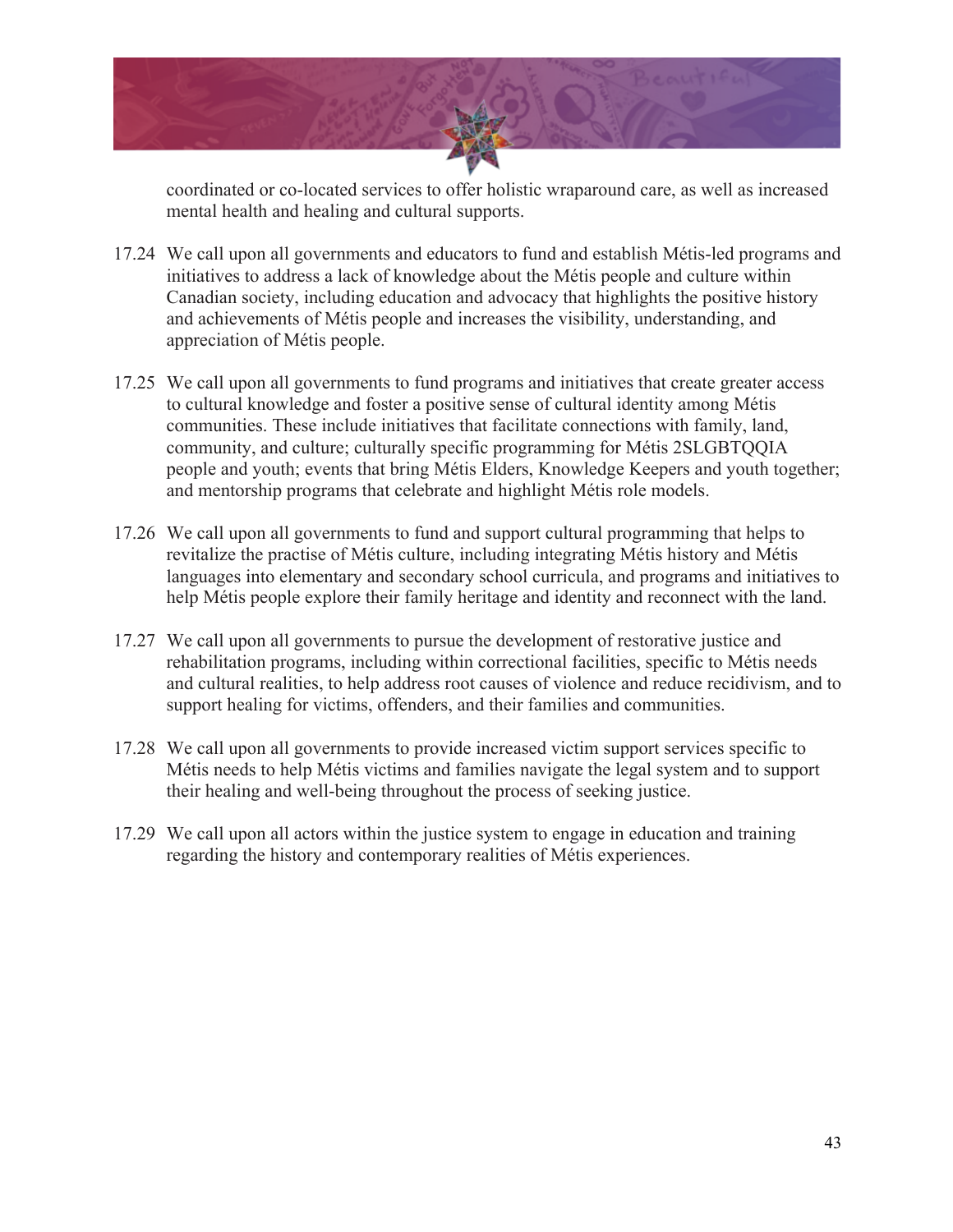

## **2SLGBTQQIA-Specific Calls for Justice**

Witnesses who testified at the National Inquiry emphasized the need for greater awareness of 2SLGBTQQIA issues, including the important history and contemporary place of 2SLGBTQQIA people within communities and ceremony, and practical supports and safe places for 2SLGBTQQIA people. Several priority areas were identified, including policing, education, justice, socio-economic priorities, health and healing, and child welfare. Witnesses also focused on guiding principles such as self-determined and culturally-specific solutions for 2SLGBTQQIA people, respect for human rights, prevention in relation to violence and child welfare, and inclusion of all perspectives in decision making, including youth.

Submissions made to the National Inquiry, specific to 2SLGBTQQIA peoples, reflected the need for a distinctions-based approach that takes into account the unique challenges to safety for 2SLGBTQQIA individuals and groups, including youth.

- 18.1 We call upon all governments and service providers to fund and support greater awareness of 2SLGBTQQIA issues, and to implement programs, services, and practical supports for 2SLGBTQQIA people that include distinctions-based approaches that take into account the unique challenges to safety for 2SLGBTQQIA individuals and groups.
- 18.2 We call upon all governments and service providers to be inclusive of all perspectives in decision making, including those of 2SLGBTQQIA people and youth.
- 18.3 We call upon all governments, service providers, and those involved in research to change the way data is collected about 2SLGBTQQIA people to better reflect the presence of individuals and communities, and to improve the inclusion of 2SLGBTQQIA people in research, including 2SLGBTQQIA-led research.
- 18.4 We call upon all governments, service providers, and those involved in research to modify data collection methods to:
	- i. Increase accurate, comprehensive statistical data on 2SLGBTQQIA individuals, especially to record the experiences of trans-identified individuals and individuals with non-binary gender identities.
	- ii. Eliminate "either-or" gender options and include gender-inclusive, gender neutral, or non-binary options – for example, an "X-option" – on reporting gender in all contexts, such as application and intake forms, surveys, Status cards, census data and other data collection.
	- iii. Increase precision in data collection to recognize and capture the diversity of 2SLGBTQQIA communities: for example, the experiences of Two-Spirit women/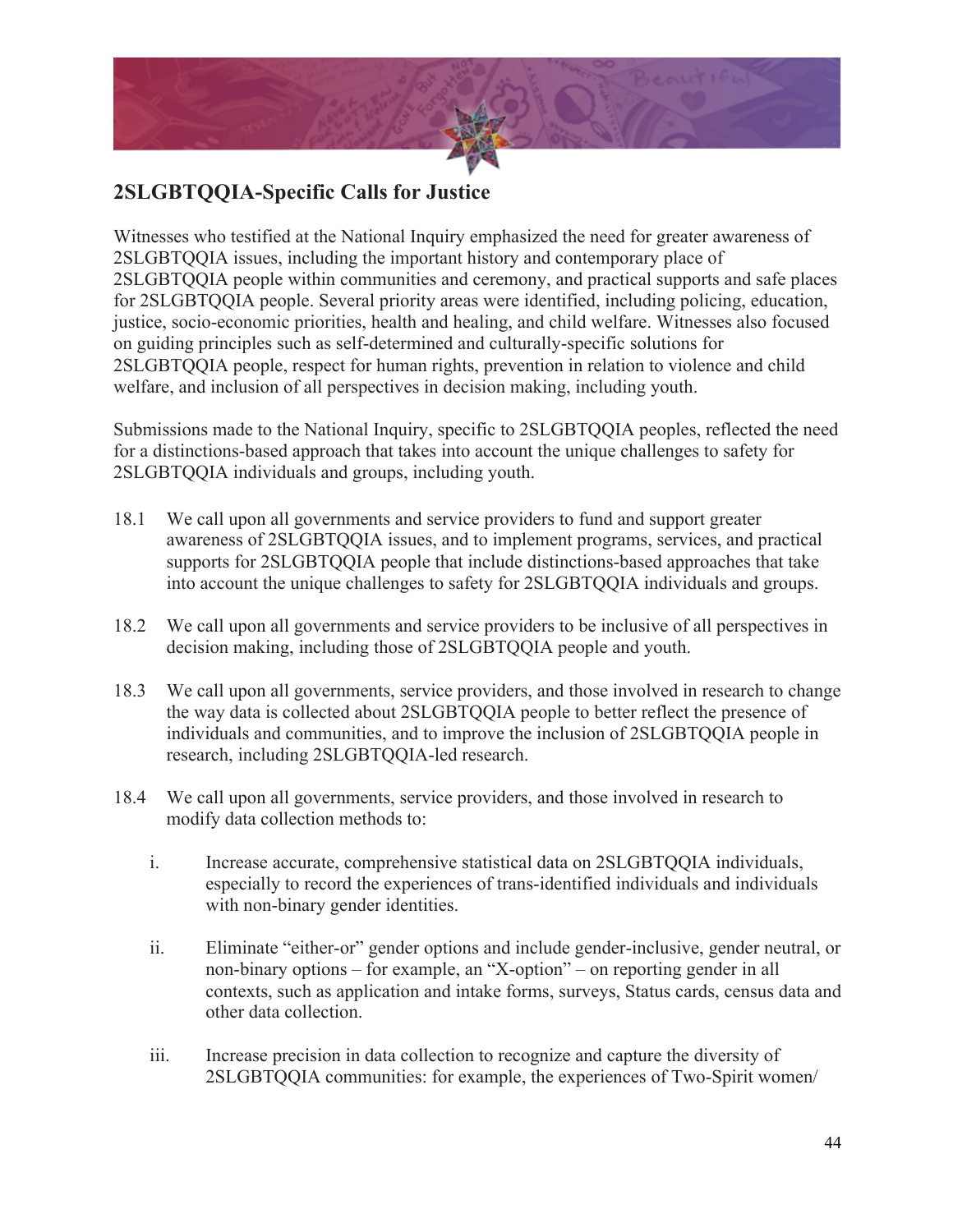

lesbians, and differentiations between Two-Spirit and trans identified individuals and between trans-masculine and trans-feminine experiences.

- 18.5 We call upon all governments and service providers to ensure that all programs and services have 2SLGBTQQIA front-line staff and management, that 2SLGBTQQIA people are provided with culturally specific support services, and that programs and spaces are co-designed to meet the needs of 2SLGBTQQIA clients in their communities.
- 18.6 We call upon all governments and service providers to fund and support youth programs, including mentorship, leadership, and support services that are broadly accessible and reach out to 2SLGBTQQIA individuals.
- 18.7 We call upon all governments and service providers to increase support for existing successful grassroots initiatives, including consistent core funding.
- 18.8 We call upon all governments and service providers to support networking and community building for 2SLGBTQQIA people who may be living in different urban centres (and rural and remote areas), and to increase opportunities for 2SLGBTQQIA networking, collaboration, and peer support through a national organization, regional organizations, advocacy body, and/or a task force dedicated to advancing action to support the well-being of Indigenous 2SLGBTQQIA persons in Canada.
- 18.9 We call upon First Nations, Métis, and Inuit leadership and advocacy bodies to equitably include 2SLGBTQQIA people, and for national Indigenous organizations to have a 2SLGBTQQIA council or similar initiative.
- 18.10 We call upon all governments and service providers to provide safe and dedicated ceremony and cultural places and spaces for 2SLGBTQQIA youth and adults, and to advocate for 2SLGBTQQIA inclusion in all cultural spaces and ceremonies. These 2SLGBTQQIA-inclusive spaces must be visibly indicated as appropriate.
- 18.11 We call upon all governments, service providers, industry, and institutions to accommodate non-binary gender identities in program and service design, and offer gender-neutral washrooms and change rooms in facilities.
- 18.12 We call upon all police services to better investigate crimes against 2SLGBTQQIA people, and ensure accountability for investigations and handling of cases involving 2SLGBTQQIA people.
- 18.13 We call upon all police services to engage in education regarding 2SLGBTQQIA people and experiences to address discrimination, especially homophobia and transphobia, in policing.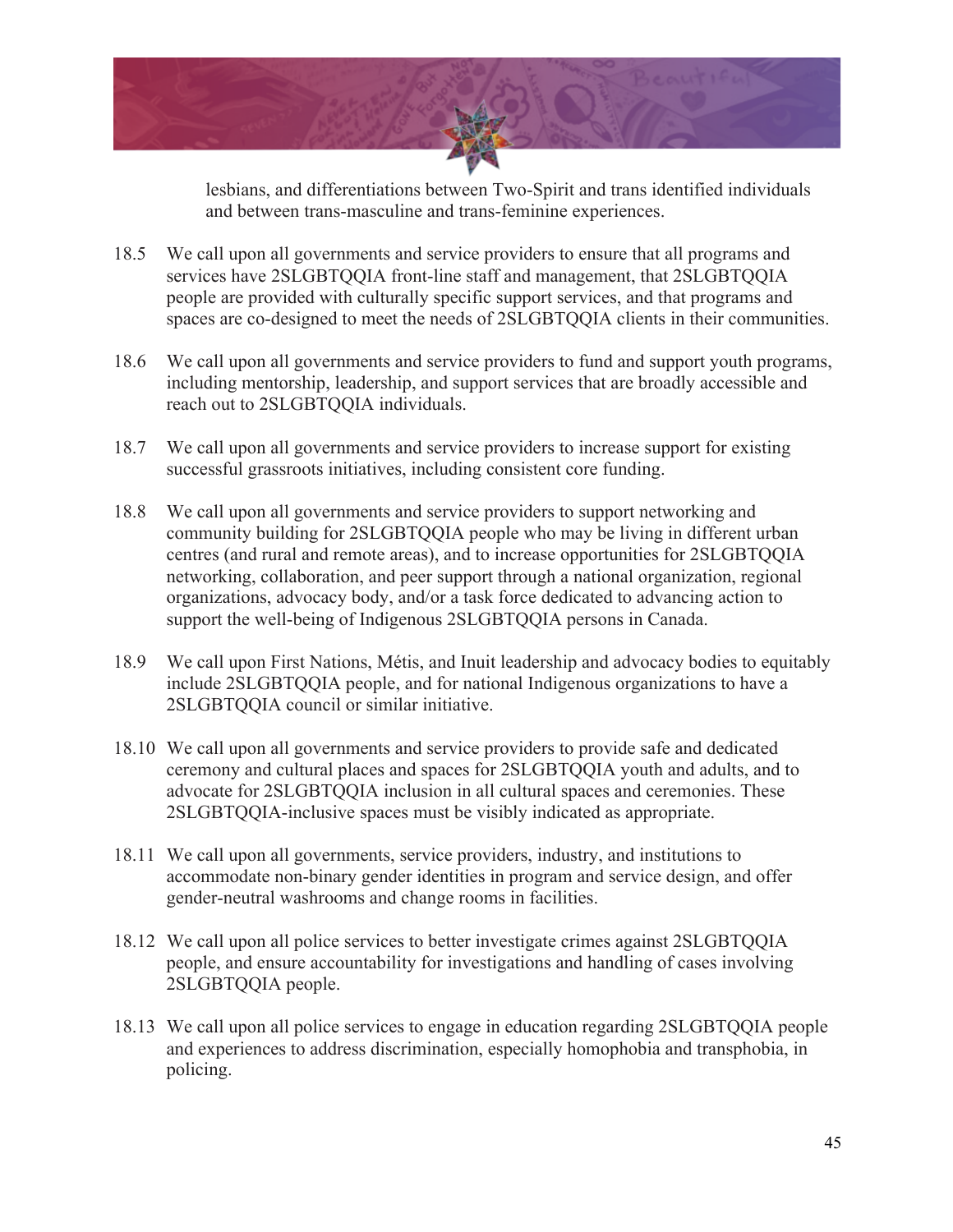

- 18.14 We call upon all police services to take appropriate steps to ensure the safety of 2SLGBTQQIA people in the sex industry.
- 18.15 We call upon all governments, educators, and those involved in research to support and conduct research and knowledge gathering on pre-colonial knowledge and teachings about the place, roles, and responsibilities of 2SLGBTQQIA people within their respective communities, to support belonging, safety, and well-being.
- 18.16 We call upon all governments and educators to fund and support specific Knowledge Keeper gatherings on the topic of reclaiming and re-establishing space and community for 2SLGBTQQIA people.
- 18.17 We call upon all governments, service providers, and educators to fund and support the re-education of communities and individuals who have learned to reject 2SLGBTQQIA people, or who deny their important history and contemporary place within communities and in ceremony, and to address transphobia and homophobia in communities (for example, with anti-transphobia and anti-homophobia programs), to ensure cultural access for 2SLGBTQQIA people.
- 18.18 We call upon all governments and service providers to educate service providers on the realities of 2SLGBTQQIA people and their distinctive needs, and to provide mandatory cultural competency training for all social service providers, including Indigenous studies, cultural awareness training, trauma-informed care, anti-oppression training, and training on 2SLGBTQQIA inclusion within an Indigenous context (including an understanding of 2SLGBTQQIA identities and Indigenous understandings of gender and sexual orientation). 2SLGBTQQIA people must be involved in the design and delivery of this training.
- 18.19 We call upon all governments, service providers, and educators to educate the public on the history of non-gender binary people in Indigenous societies, and to use media, including social media, as a way to build awareness and understanding of 2SLGBTQQIA issues.
- 18.20 We call upon provincial and territorial governments and schools to ensure that students are educated about gender and sexual identity, including 2SLGBTQQIA identities, in schools.
- 18.21 We call upon federal and provincial correctional services to engage in campaigns to build awareness of the dangers of misgendering in correctional systems and facilities and to ensure that the rights of trans people are protected.
- 18.22 We call upon federal and provincial correctional services to provide dedicated 2SLGBTQQIA support services and cultural supports.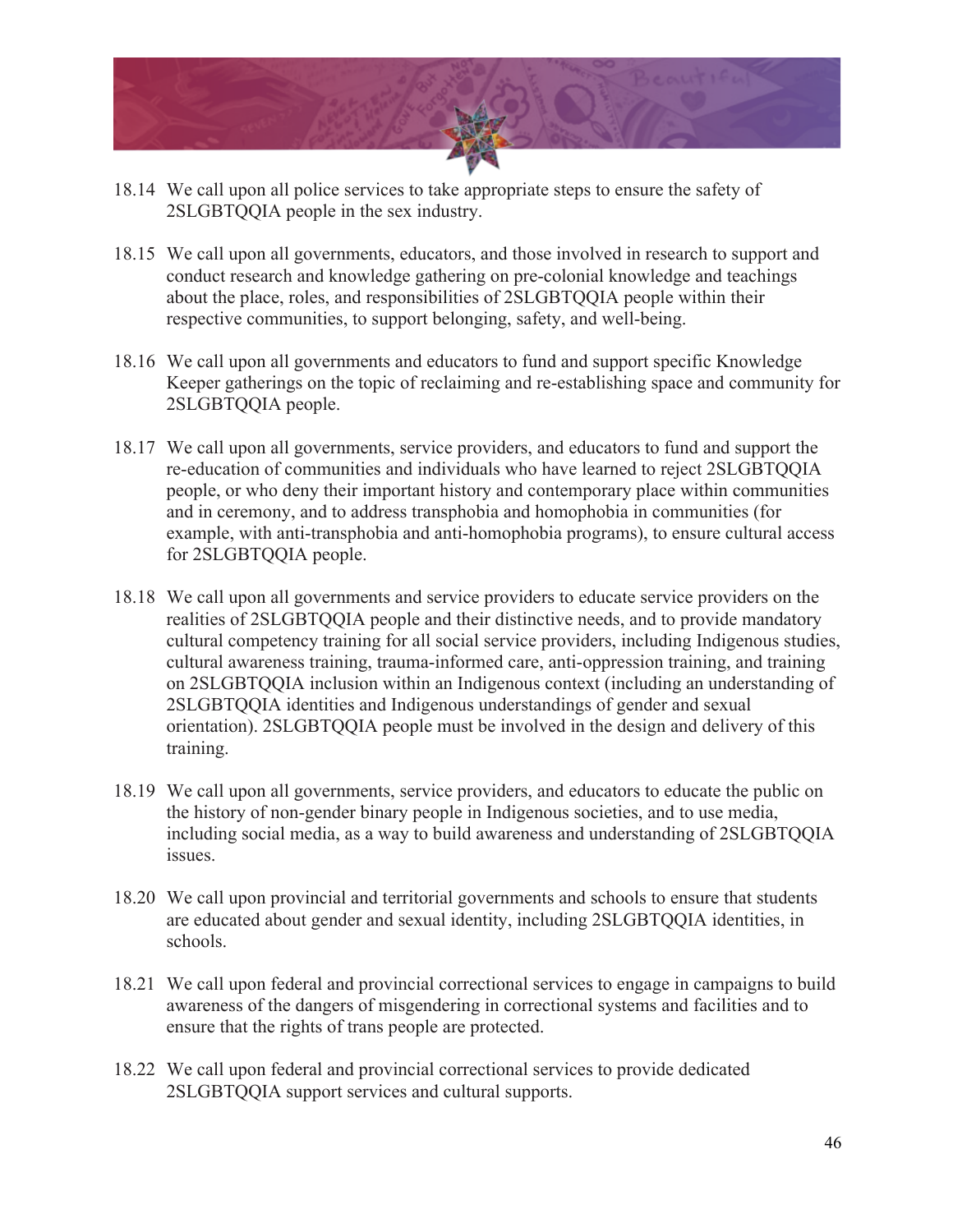

- 18.23 We call upon coroners and others involved in the investigation of missing and murdered Indigenous trans-identified individuals and individuals with non-binary gender identities to use gender-neutral or non-binary options, such as an X-marker, for coroners' reports and for reporting information related to the crimes, as appropriate.
- 18.24 We call upon all governments to address homelessness, poverty, and other socioeconomic barriers to equitable and substantive rights for 2SLGBTQQIA people.
- 18.25 We call upon all governments to build safe spaces for people who need help and who are homeless, or at risk of becoming homeless, which includes access to safe, dedicated 2SLGBTQQIA shelters and housing, dedicated beds in shelters for trans and non-binary individuals, and 2SLGBTQQIA-specific support services for 2SLGBTQQIA individuals in housing and shelter spaces.
- 18.26 We call upon health service providers to educate their members about the realities and needs of 2SLGBTQQIA people, and to recognize substantive human rights dimensions to health services for 2SLGBTQQIA people.
- 18.27 We call upon health service providers to provide mental health supports for 2SLGBTQQIA people, including wraparound services that take into account particular barriers to safety for 2SLGBTQQIA people.
- 18.28 We call upon all governments to fund and support, and service providers to deliver, expanded, dedicated health services for 2SLGBTQQIA individuals including health centres, substance use treatment programs, and mental health services and resources.
- 18.29 We call upon all governments and health service providers to create roles for Indigenous care workers who would hold the same authority as community mental health nurses and social workers in terms of advocating for 2SLGBTQQIA clients and testifying in court as recognized professionals.
- 18.30 We call upon federal, provincial, and territorial governments and health service providers to reduce wait times for sex-reassignment surgery.
- 18.31 We call upon all governments and health service providers to provide education for youth about 2SLGBTQQIA health.
- 18.32 We call upon child welfare agencies to engage in education regarding the realities and perspectives of 2SLGBTQQIA youth; to provide 2SLGBTQQIA competency training to parents and caregivers, especially to parents of trans children and in communities outside of urban centres; and to engage in and provide education for parents, foster families, and